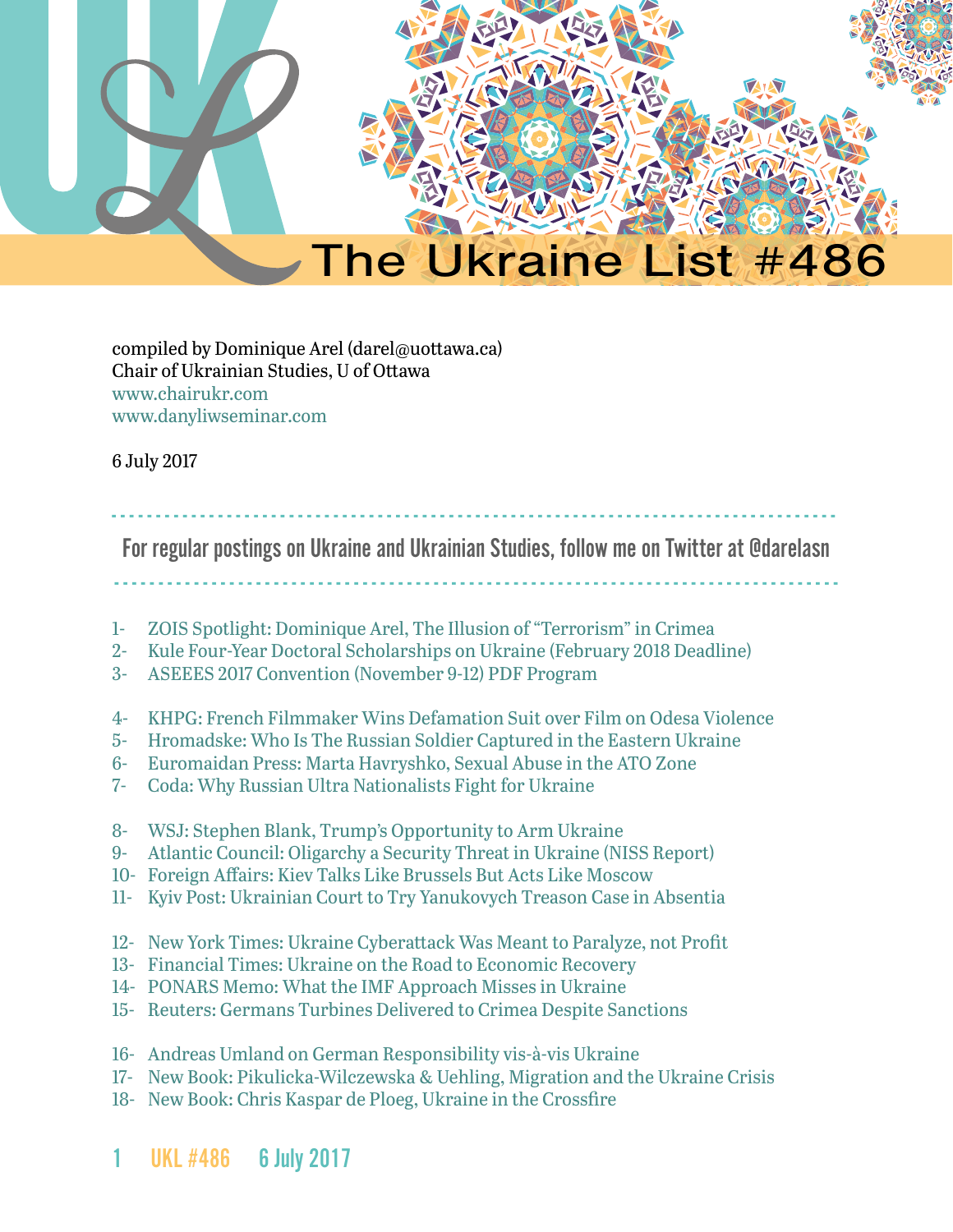## #1 The Illusion of "Terrorism" in Crimea

- - - - - - - - - - - - - - - - - - - - - - - - - - - - - - - - - - - - - - - - - - - - - - - - - - - - - - - - - - - - - - - - - - - - - - - - - - - - - - - - - by Dominique Arel ZOIS Splotlight (Berlin), 28 June 2017 <http://bit.ly/2s1fCGp> <http://bit.ly/2teZPa0> (German translation)

### *Dominique Arel is Chair of Ukrainian Studies at the University of Ottawa in Canada*

On 19 June, the European Union renewed for another year the sanctions it imposed after the annexation of Crimea. In its original resolution on 13 March 2014, the European Parliament did not mince its words, condemning Russia's "act of aggression in invading Crimea." The sanctions, announced four days later, targeted persons and organizations undermining the "territorial integrity" of Ukraine.

Contrary to the war in the Donbas, where Western official discourse is more ambiguous ("destabilisation" rather than "invasion" is the choice word in Donbas-related sanctions), the Western political-legal argument on Crimea has been clear: the unilateral change in the status of the border between Crimea and continental Ukraine is illegal, full stop. The International Criminal Court concurred, ruling that Crimea was de facto under a "state of occupation."

In his triumphant annexation speech on 18 March 2014, Russian president Vladimir Putin argued that NATO expansion, seen after the 2013-14 Euromaidan protests as looming over Ukraine and the Black Sea Fleet, posed a security threat to Russia. In this view, the invasion of Crimea was a defensive reaction to an ill-advised policy initiated by the West.

In practice, however, Russia has resorted to a different alleged threat – the safety of its civilian kin – as the principle legitimizing its annexation of Crimea. Hours before the Russian Senate vote authorizing Putin to send the army into Ukraine on 1 March, the Russian Ministry of Foreign Affairs (MID) issued a curious note claiming that "unknown armed people sent from Kiev" had attempted to storm the Crimean Ministry of Internal Affairs (MVD), causing casualties. Two days later, the Russian MID, while not acknowledging the presence of Russian troops outside of the Sevastopol base, nonetheless indicated that Russia would defend against "possible attacks by extremists and radical against our compatriots."

The storming of the Crimean MVD was a pure fabrication. The "possible attacks" never occurred and probably had no chance whatsoever of ever occurring. And yet twentythree Crimeans have been charged with "terrorism" since the annexation, the most famous being filmmaker Oleg Sentsov. As a disturbing new documentary makes apparent, Sentsov is meant to personify the grave threat that Crimea fell under with the collapse of the regime of former Ukrainian president Viktor Yanukovych, the justification for the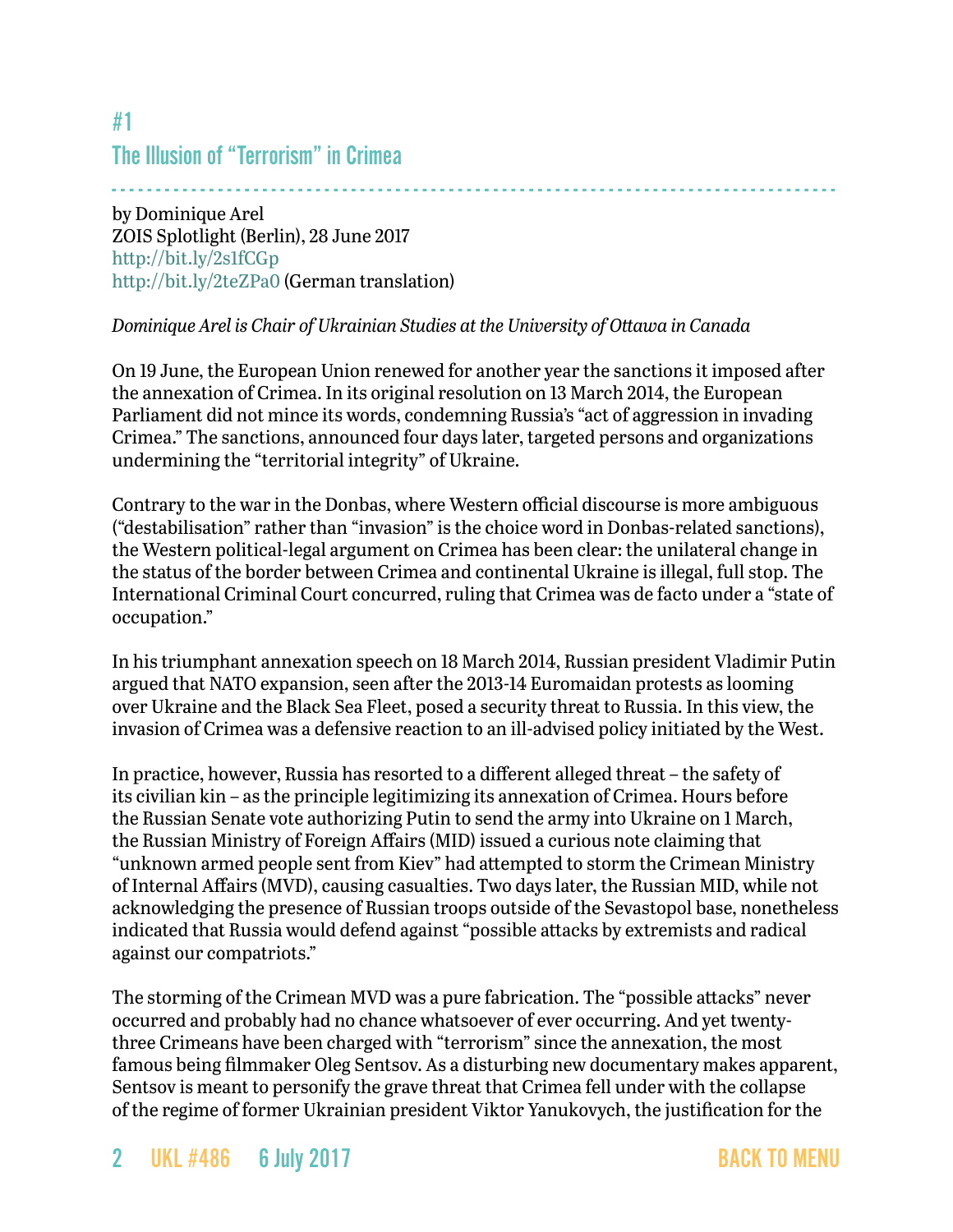annexation. The film, *The Trial: The State of Russia vs. Oleg Sentsov*, which premiered at the Berlin Film Festival, uses the calm, respectful and captivating voice of Sentsov himself in courtroom interventions, with effective statements by lawyers and his cousin Natalya Kaplan, to tell a harrowing story.

Sentsov, internationally known for a 2011 documentary on computer gaming, was a Euromaidan activist in Crimea who helped besieged Ukrainian troops to evacuate in March 2014. In April, three young men threw a Molotov cocktail in the middle of the night at an empty building housing pro-Russian organizations, causing minimal damage. All three and Sentsov were arrested a month later and subjected to terrible torture, that included chocking and electrocution, to imake them incriminate themselves and Sentsov (they had never met him). Two of them cracked, but Sentsov and self-described anarchist Oleksandr Kolchenko did not.

Based on the two testimonies obtained under duress, the Russian Federal Security Service (FSB) announced that it had uncovered a plot by the Ukrainian right wing group Right Sektor plot to blow up bridges in Simferopol, Sevastopol and Yalta. Arson, a much less serious charge in Russian law, became "terrorism." Following Soviet tradition, the FSB invented a conspiracy to prove the claim that the annexation preempted violence against Crimeans.

The fabrication follows a political logic. Acceptable changes in state borders have followed three principles since World War II. The first was decolonization, aimed at the overseas territories of France, England and Portugal, a measurable criterion. The second was political paralysis at the center, which sealed the fates of Yugoslavia and the Soviet Union. The third was mass violence against civilians, the principle used to recognize Kosovo, which is far more subjective in its interpretation than the first two, and therefore vulnerable to political disputes.

Russia reactively invoked "genocide" to intervene in South Ossetia in 2008, when there was violence against civilians, and "terrorism" in Crimea in 2014, when there was none. With a better reading of history, Western powers in 2008 could have anticipated that authoritarian regimes are prone to detach subjective assessments of violence from verifiable facts. As for Russia, it could have anticipated that individuals like Sentsov will not break. Quoting Russian writer Mikhail Bulgakov in his powerful final testimony, Sentsov stressed that "the greatest sin on earth is cowardice" and that what he wished for those Russians who do not believe state propaganda over Crimea and Ukraine "is that they learn not be afraid."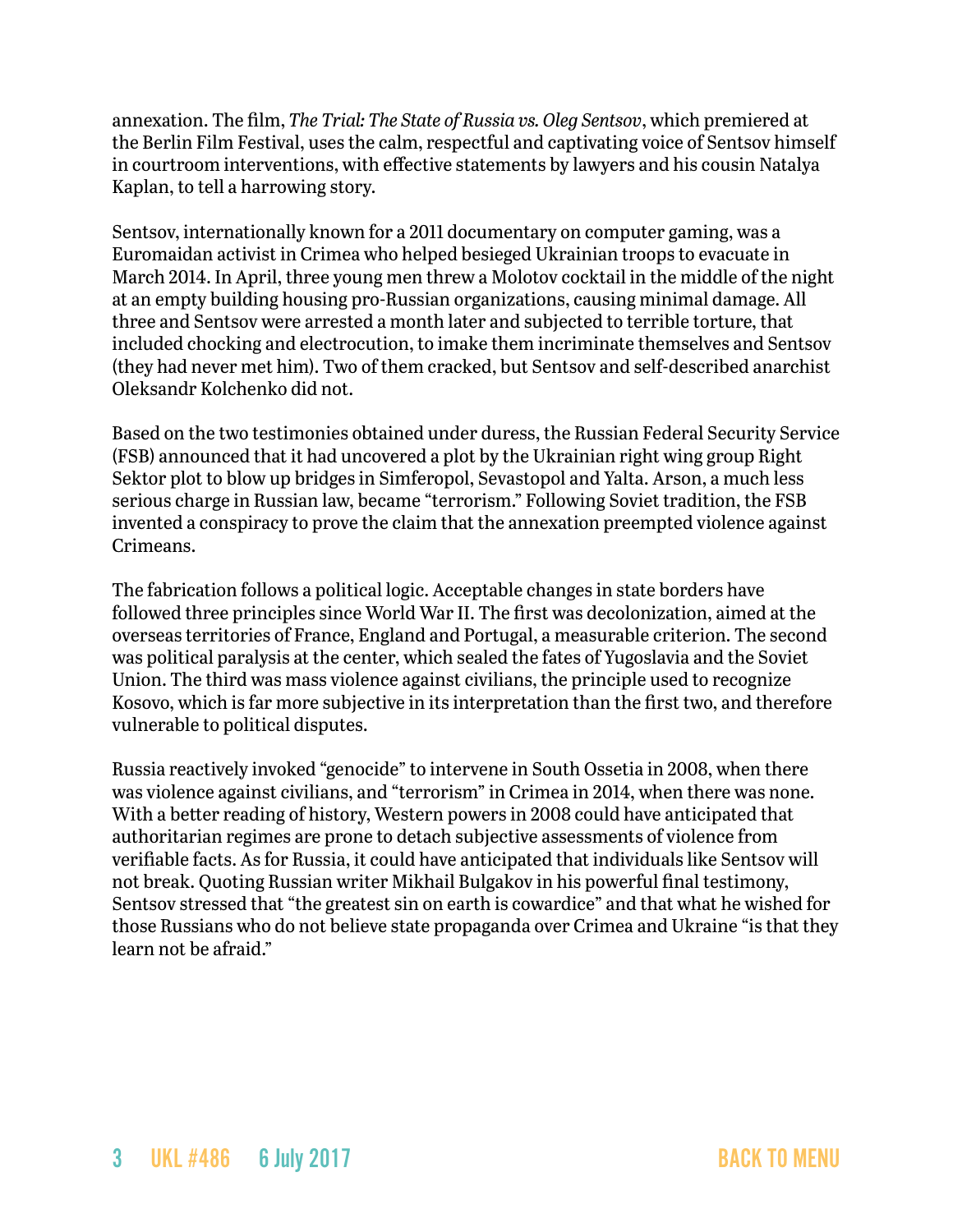# <span id="page-3-0"></span>#2 Kule Doctoral Scholarships on Ukraine Chair of Ukrainian Studies, University of Ottawa

- - - - - - - - - - - - - - - - - - - - - - - - - - - - - - - - - - - - - - - - - - - - - - - - - - - - - - - - - - - - - - - - - - - - - - - - - - - - - - - - - - Application Deadline: 1 February 2018 (International & Canadian Students) <https://www.chairukr.com/kule-doctoral-scholarships>

The Chair of Ukrainian Studies at the University of Ottawa, the only research unit outside of Ukraine predominantly devoted to the study of contemporary Ukraine, is announcing a new competition of the Drs. Peter and Doris Kule Doctoral Scholarships on Contemporary Ukraine. The Scholarships will consist of an annual award of \$22,000, with all tuition waived, for four years (with the possibility of adding a fifth year).

The Scholarships were made possible by a generous donation of \$500,000 by the Kule family, matched by the University of Ottawa. Drs. Peter and Doris Kule, from Edmonton, have endowed several chairs and research centres in Canada, and their exceptional contributions to education, predominantly in Ukrainian Studies, has recently been celebrated in the book Champions of Philanthrophy: Peter and Doris Kule and their Endowments.

Students with a primary interest in contemporary Ukraine applying to, or enrolled in, a doctoral program at the University of Ottawa in political science, sociology and anthropology, or in fields related with the research interests of the Chair of Ukrainian Studies, can apply for a Scholarship. The competition is open to international and Canadian students.

The application for the Kule Scholarship must include a 1000 word research proposal, two letters of recommendation (sent separately by the referees), and a CV and be mailed to Dominique Arel, School of Political Studies, Faculty of Social Sciences Building, Room, 7067, University of Ottawa, 120 University St., Ottawa ON K1N 6N5, Canada. Applications will be considered only after the applicant has completed an application to the relevant doctoral program at the University of Ottawa. Consideration of applications will begin on **1 February 2018** and will continue until the award is announced. The University of Ottawa is a bilingual university and applicants must have a certain oral and reading command of French. Specific requirements vary across departments.

Students interested in applying for the Scholarships beginning in the academic year 2017- 2018 are invited to contact Dominique Arel [\(darel@uottawa.ca](mailto:darel@uottawa.ca)), Chairholder, Chair of Ukrainian Studies, and visit our web site [www.chairukr.com](http://www.chairukr.com).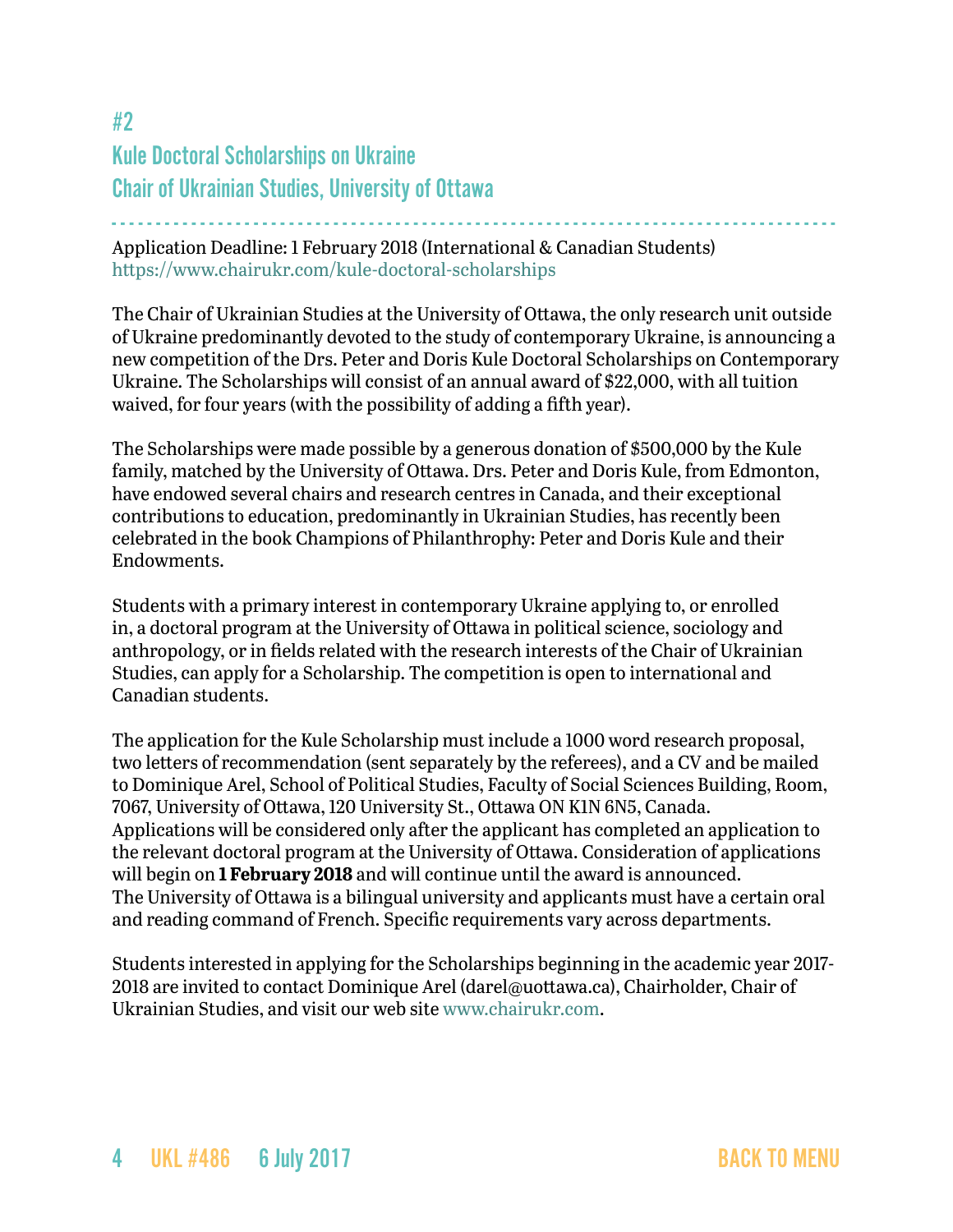# <span id="page-4-0"></span>#3 [The ASEEES Convention has a number of Ukraine papers and panels. The PDF of the program can be downloaded at <http://bit.ly/2tl5bAk>-UKL]

- - - - - - - - - - - - - - - - - - - - - - - - - - - - - - - - - - - - - - - - - - - - - - - - - - - - - - - - - - - - - - - - - - - - - - - - - - - - - - - - - -

#### From: [aseees@pitt.edu](mailto:aseees@pitt.edu) Date: Wednesday, July 5, 2017 at 4:19 PM Subject: [ASEEES] 2017 Convention Program in PDF Available; Board Elections

2017 ASEEES Convention PDF Version Preliminary Program Available

A PDF version of the preliminary program is available, along with the online program: <http://aseees.org/convention/program>.

Please note that the pdf version was produced on June 15 and will NOT be updated. Please check the online program for the most up-to-date info. Changes to participants or to panel/paper titles should be emailed to aseees.proposal@pitt.edu by no later than Sept. 5. The mobile app will be available in late summer.

### <span id="page-4-1"></span>#4

French Court Orders Journalist to Retract the Truth about Grossly Misleading Moreira Film on Ukraine

- - - - - - - - - - - - - - - - - - - - - - - - - - - - - - - - - - - - - - - - - - - - - - - - - - - - - - - - - - - - - - - - - - - - - - - - - - - - - - - - - by Halya Coynash Human Rights in Ukraine, 3 July 2017 <http://bit.ly/2spTyVX>

Paul Moreira, the author of a French film that falsely calls a tragic fire in Odesa a 'massacre' and presents an equally distorted picture of Euromaidan and Russia's annexation of Crimea, has won a defamation suit against a freelance Ukrainian journalist. The French court's ruling is all the more baffling as Anna Chesanovska-Jaillard, who lives and works in France, pointed to the same manipulation of facts as many French journalists whose reports Moreira did not decide to claim were defamatory.

Moreira's 'Masks of the Revolution' was first broadcast on France's popular Canal Plus cable television channel on Feb 1 this year, and prompted widespread criticism. Among those particularly appalled by the film was Chesanovska, as her name had appeared on the credits. She had been asked to translate two interviews, and was therefore uniquely placed to assess how Moreira used these interviews. They were interviews with two farright politicians – Ihor Mosiychuk and Andriy Biletsky, the former commander of the

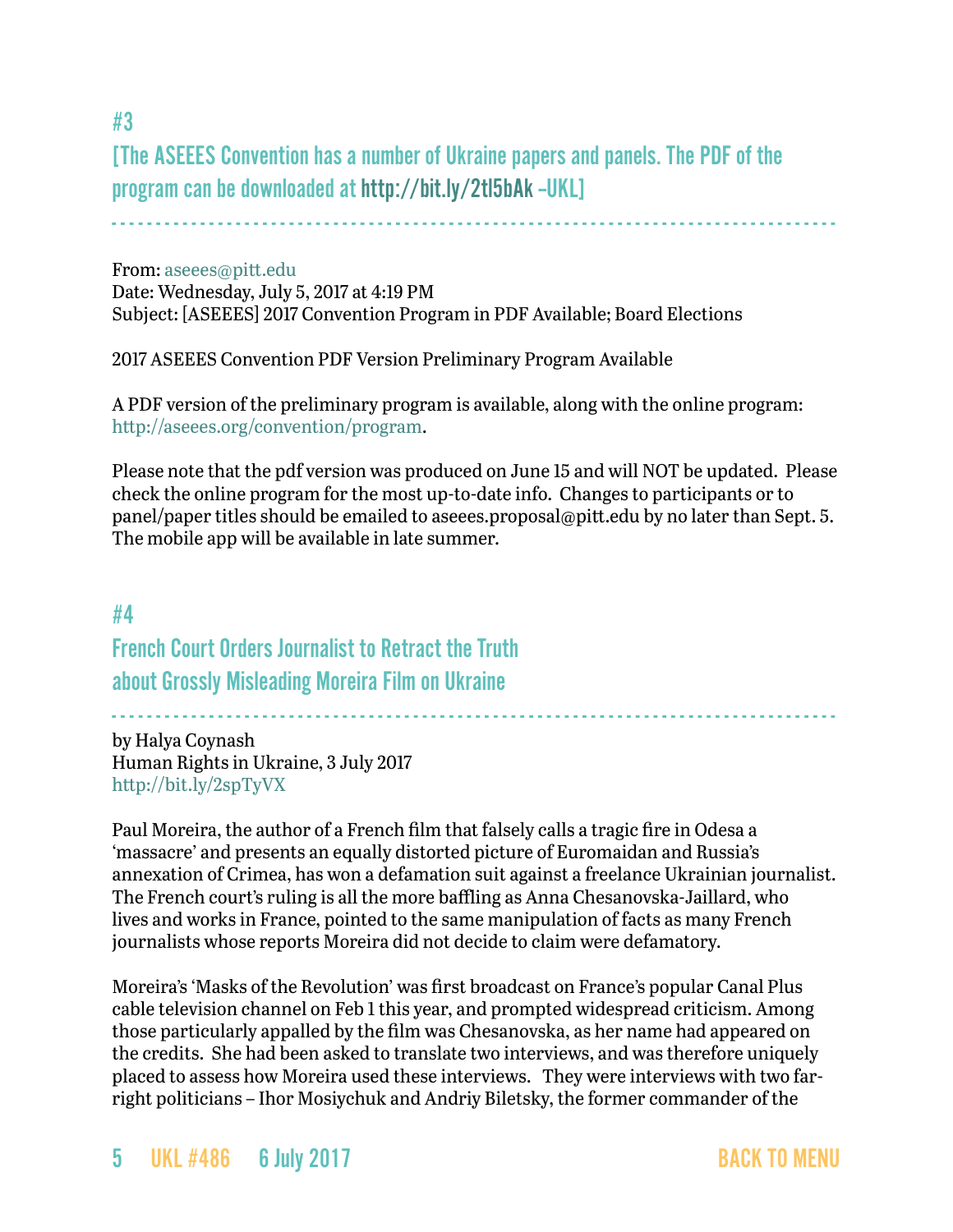Azov Battalion. She was aware of what the men had said during the full interviews, and believes that Moreira created a different impression by cutting bits out.

Chesanovska told the Ukrainian publication Glavkom that it was this that prompted her to write the article, "after all I was the only person who saw the real images, saw the interview without cuts and could compare what there was and what it became".

This was exactly what she told the publication Liberation who posted her response 'Ukraine: "the Masks of the Revolution" or Manipulative Montage' In it, she asserts that Moreira took what he wanted, and omitted what did not fit the impression he was trying to create. For example, Mosiychuk is quoted as talking of the notion of nation, of what is Ukrainian being "like a bond of blood and spirit between the dead, the living and those who are not yet born". Moreira cut out the words where Mosiychuk specifically stated that you do not need to have been born in Ukraine or have 'Ukrainian blood' to be a true Ukrainian.

Since Mosiychuk and Biletsky are presented as representatives of the far-right who, in Moreira's rendition, were the main force of Euromaidan, such omissions are surely significant.

Moreira, however, saw sentences such as the following as defamatory: "Thanks to deft sleight of hand, with sentences cut, tragic music and images of violence, the two men whose interviews I had translated in their entirety, looked like savage creatures, obsessed by stupid and malignant nationalist ideas".

A second article, published in the French Huffington Post a week later, on Feb 9, was entitled 'French author of polemic film on Ukraine accused of plagiarism'. In fact here the author largely reported others' accusations. Ukrainian producer Yulya Serdyukova has indeed accused Moreira of using scenes from her film 'All things ablaze' without seeking permission.

It is unclear how Moreira dared file a suit over the second article. While the court accepted that accusations of plagiarism are defamatory, in this case it could hardly find Chesanovska guilty, and not merely because the journalist had only reported Serdyukova's allegations. It seems Moreira has himself acknowledged a 'mistake' and promised the shots will be removed in future showings of the film.

The court found that there had been defamation throughout the first article, for example, in the assertion that Moreira had consciously edited images and information to present his preconceived view about the supposedly leading role of the far right in Euromaidan and subsequent events.

Since the young journalist has not only been ordered to pay prohibitive damages (around 13 thousand Euro), but must also publicly retract her statements, it is imperative that journalists and human rights groups become involved. Chesanovska was exercising

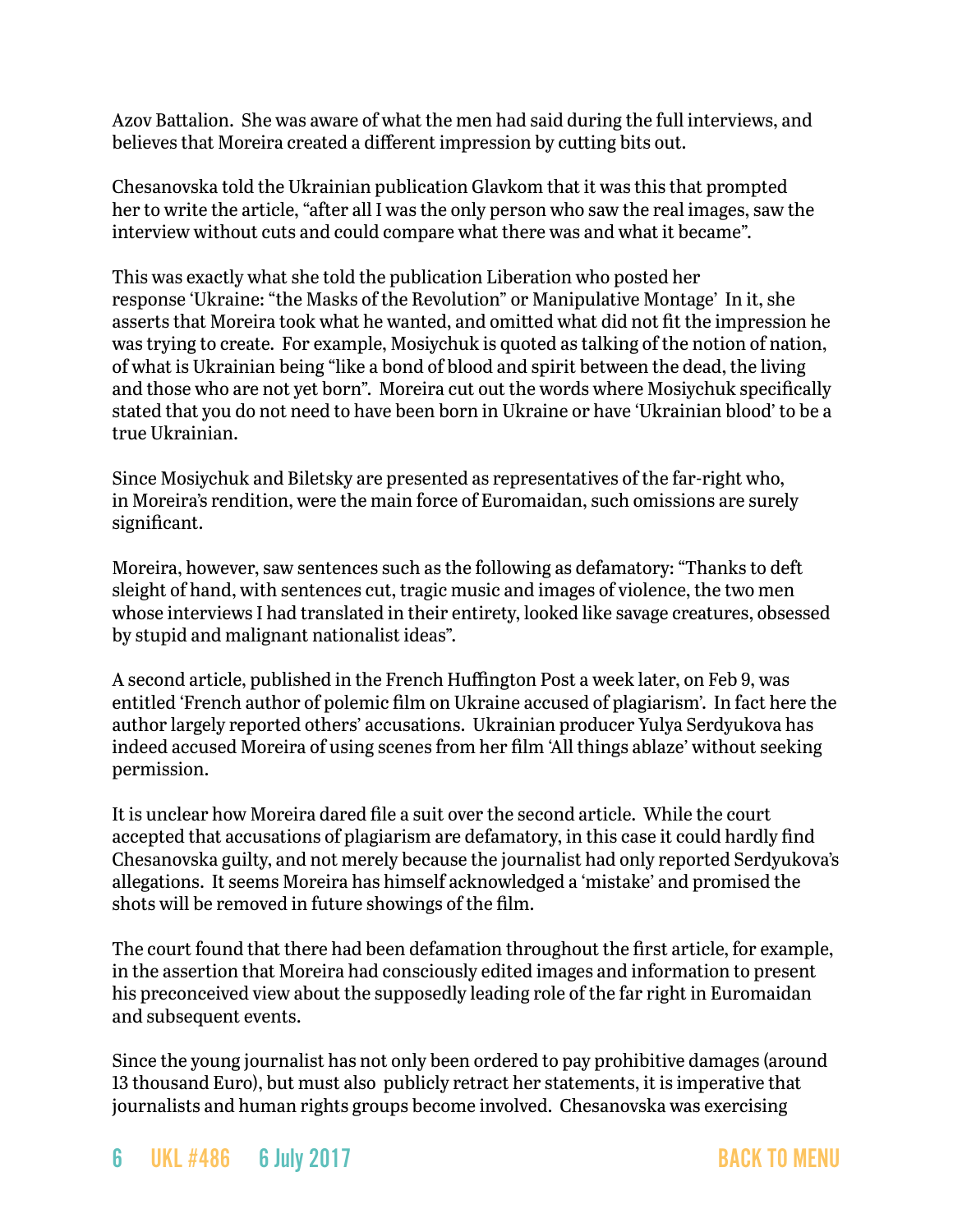her right to freedom of speech and expressing views about a film that very many of us consider highly manipulative and misleading. Are we to be forced into silence about gross inaccuracies and manipulative use of footage and interviews out of fear of being found guilty of defamation?

**Moreira's film and freedom of expression**

There are legitimate limits to freedom of speech. Defamation is certainly unacceptable, yet so too is misleading the public if no attempt is made to rectify incorrect information, nor even to obtain accurate information from the outset.

During the court hearing, Moreira stated that he had made his film after learning of what he called 'the massacre in Odesa on May 2, 2014. He said that he had been shocked at how this event had, in his words, been overlooked.

**There was no massacre in Odesa on May 2, 2014.** 

Disturbances initiated by an attack on a peaceful pro-Ukrainian procession by the Odesa Druzhyna, an anti-Maidan, pro-Russian movement whose members appear to have been paid from Moscow got out of hand. In the street riots that followed, both sides used weapons, including the firearms that killed six people. While it is undisputed that pro-Ukrainian activists then set off for Kulikovo Pole to burn the anti-Maidan tents set up there, and that anti-Maidan activists barricaded themselves into the Trade Union building, the largely Russian-sponsored version of a 'massacre' has been rejected by the non-partisan 2 May Group, the UN Monitoring Mission, and by the Council of Europe's International Advisory Panel [IAP]. All have agreed that with Molotov cocktails being thrown at and from the building, there is no way of ascertaining who caused the fire, which caused the death of 42 anti-Maidan activists. All died either directly from the fire / smoke inhalation, or fell to their death jumping from the windows. Details about Russia's ongoing efforts to push its 'massacre narrative' can be found here.

This is only one of three topics which Moreira gives misleading information about in his film, but it is a telling one, especially given the court's acceptance that there was no proof that Moreira had intentionally manipulated information.

Moreira was aware of the existence of the 2 May Group which began investigating the tragedy within days and whose findings have been cited by the IAP and other international bodies. Moreira's assistant contacted the Group and arranged a meeting. Group member Tetyana Gerasimova recalls that she was startled when Moreira only sought commentary on scenes with members of Right Sector or of police inaction, and showed no interest in learning of the unprovoked attack on a peaceful procession on which many people had come with their children.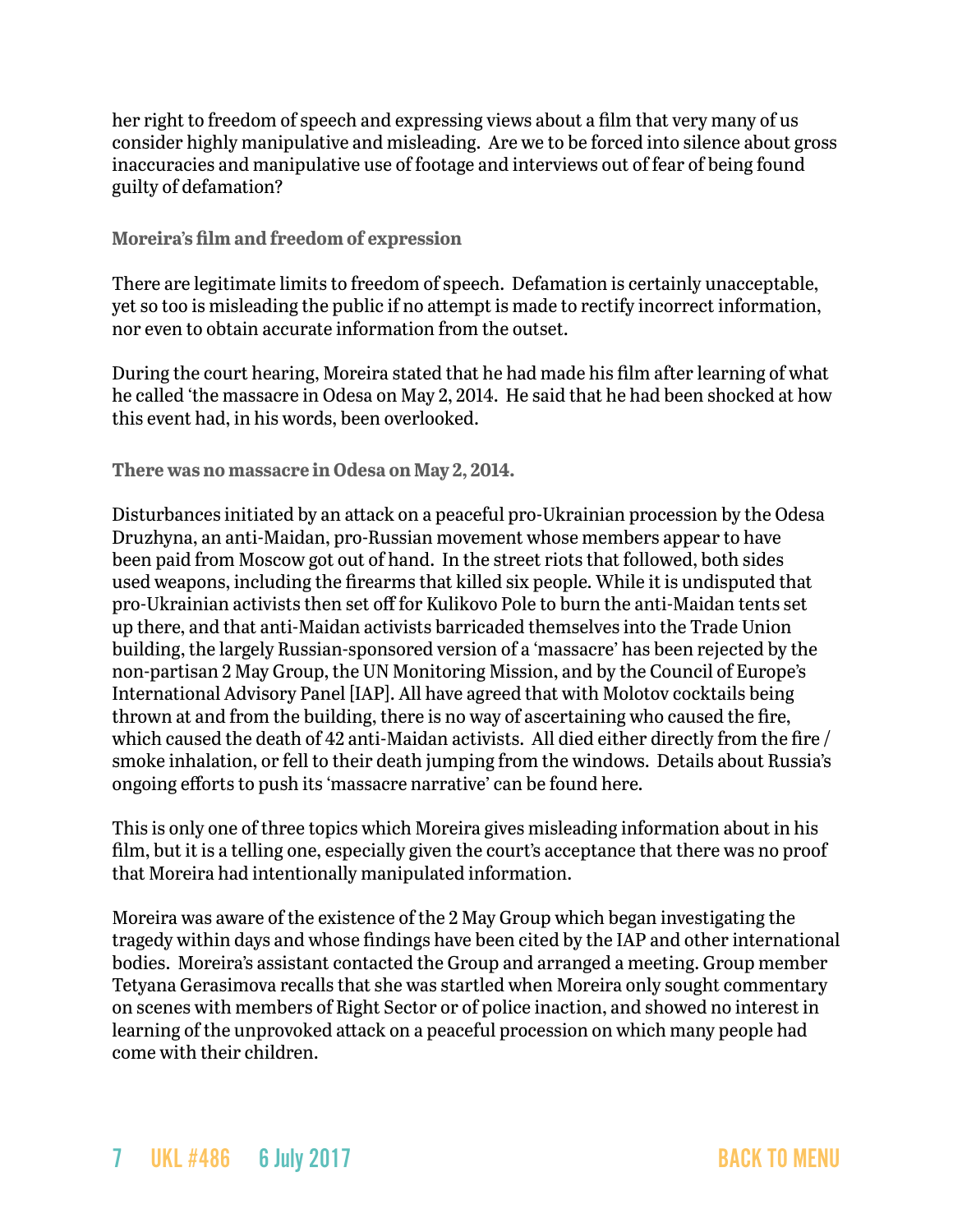The Group members were, like Chesanovska, appalled when they saw the result of Moreira's highly specific 'investigation'. This claimed that "45 Ukrainians of Russian descent died in the fire" with this having been caused by Ukrainian nationalists' Molotov cocktails. It seems that in his debate with two French critics - Ioulia Shukan and Anna Colin Lebedev – he asserted that there had been silence because "the victims were Russian".

Gerasimova rejects this and notes that the only person whose 'Russian descent' is certain was, in fact, Ihor Ivanov, the first person killed that day and a member of the Right Sector Self-Defence unit whom Moreira paints as villains of the story.

Claiming a massacre where there was none is a very serious matter. Where a film director has avoided speaking with those who refute his version, despite their international recognition as experts, and instead interviews people from one side of a conflict, are we really expected to consider this legitimate journalism? This is especially dangerous given that his audience are unlikely to have any background knowledge on the subject.

The court on June 29 concerned itself only with two specific texts. It was, however, aware that the film had elicited strong criticism, and that makes the ruling even more baffling. It may be difficult to prove, as Chesanovska felt, that Moreira had deliberately twisted the interviews she was familiar with. It is not hard to understand why a very large number of French and Ukrainian journalists, civic activists and others have viewed the film in exactly the same light, and here the criticism from Moreira's French colleagues is telling.

Sébastien Gobert, in a blog entitled On "The masks of the Revolution" – and on the ethics of journalism, wrote that he felt "insulted as a French journalist", and pointed to obvious manipulation of information and inaccuracies. Gobert was one of 18 journalists working in Ukraine who signed an open letter criticizing the film. A second, published in Le Monde, was endorsed by writers, intellectuals and one former ambassador. The journalists' letter points to "a series of factual errors", editing manipulation and cuts. Some of these certainly appear deliberate deception of the viewers, for example, the use of unrelated video footage about a far-right torch procession presented as part of Euromaidan.

They were not alone in feeling outraged by the omission of any reference to Russia's invasion of Crimea and Moreira's claim that "after the revolution, Crimeans overwhelmingly voted in a referendum to unite with Russia".

Moreira may not have known that even Russian President Vladimir Putin's own Human Rights Council found that the supposed results had been falsified. It was, however, impossible not to understand that the presence of armed Russian soldiers and paramilitaries might have a direct bearing on the course of such a 'referendum'. This, together with the lack of any possibility of voting for the status quo, the illegality of the whole event and the absence of any observers except politicians from the far-right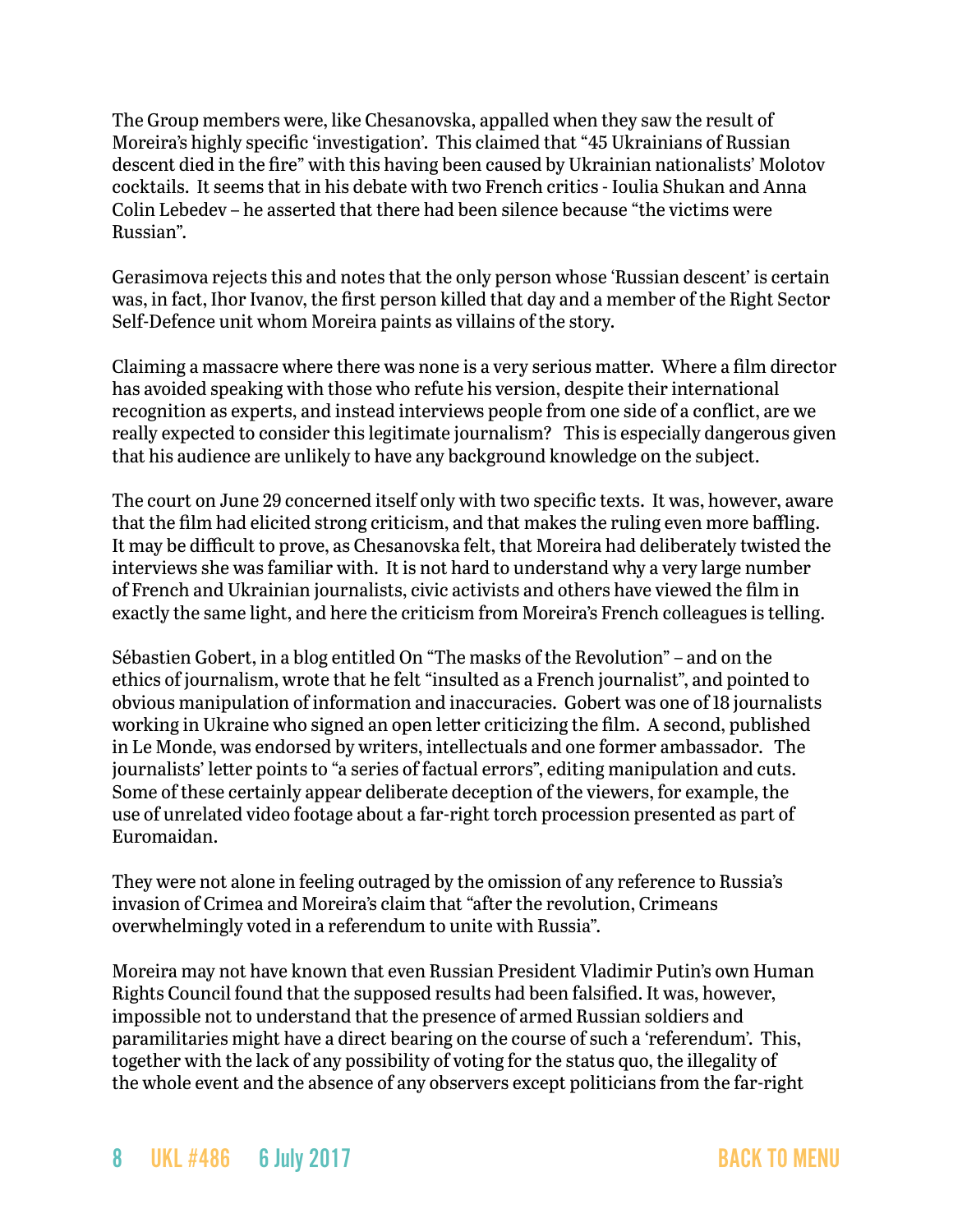or extreme left known for their pro-Kremlin position, was all assiduously ignored by Moreira.

Anna Chesanovska-Jaillard is planning to lodge an appeal, and her lawyer believes that it would be helpful if lawyers from other countries expressed their position on the dangerous precedent set by this court ruling. It would also seem appropriate for journalists and human rights groups to give their assessment of this film, honestly, fairly and without intimidation.

### <span id="page-8-0"></span>#5 Who Is The Russian Soldier Captured in the Eastern Ukraine

- - - - - - - - - - - - - - - - - - - - - - - - - - - - - - - - - - - - - - - - - - - - - - - - - - - - - - - - - - - - - - - - - - - - - - - - - - - - - - - - - -

by Evhen Spirin, Serhiy Pyvovarov Hromadske, 29 June 2017 <http://bit.ly/2tnaPk1>

The Ukrainian Armed Forces recently neutralized a sabotage-reconnaissance group and captured four people, one of whom was a resident of the Altai region of Russia. He was a member of the "4th separate motorized brigade of the People's Militia of the Luhansk People's Republic." However, according to his social media profiles, he served in the city of Bataysk, in the Rostov region. After military service, he signed a new contract on March 17, 2017 and went to the occupied area of the Luhansk region.

His name is Viktor Ageev.

However, the Russian Ministry of Defence denies this contract soldier's involvement in their military.

With the help of information from open sources, Hromadske has investigated how this soldier came from the Russian region of Altai to the Ukrainian village of Zholobok.

Viktor Ageev, who is now 22 years old, grew up in the village of Parfonovo in the Altai region of the Russian Federation, not far from the Kazakh border.

After school, he graduated from Altai state college having specialized in gas welding, and then went to serve in the army.

During his time in military service in 2015, Viktor Ageev went to the city of Novocherkassk in the Rostov region, where he served in military unit 6542 in the communications regiment.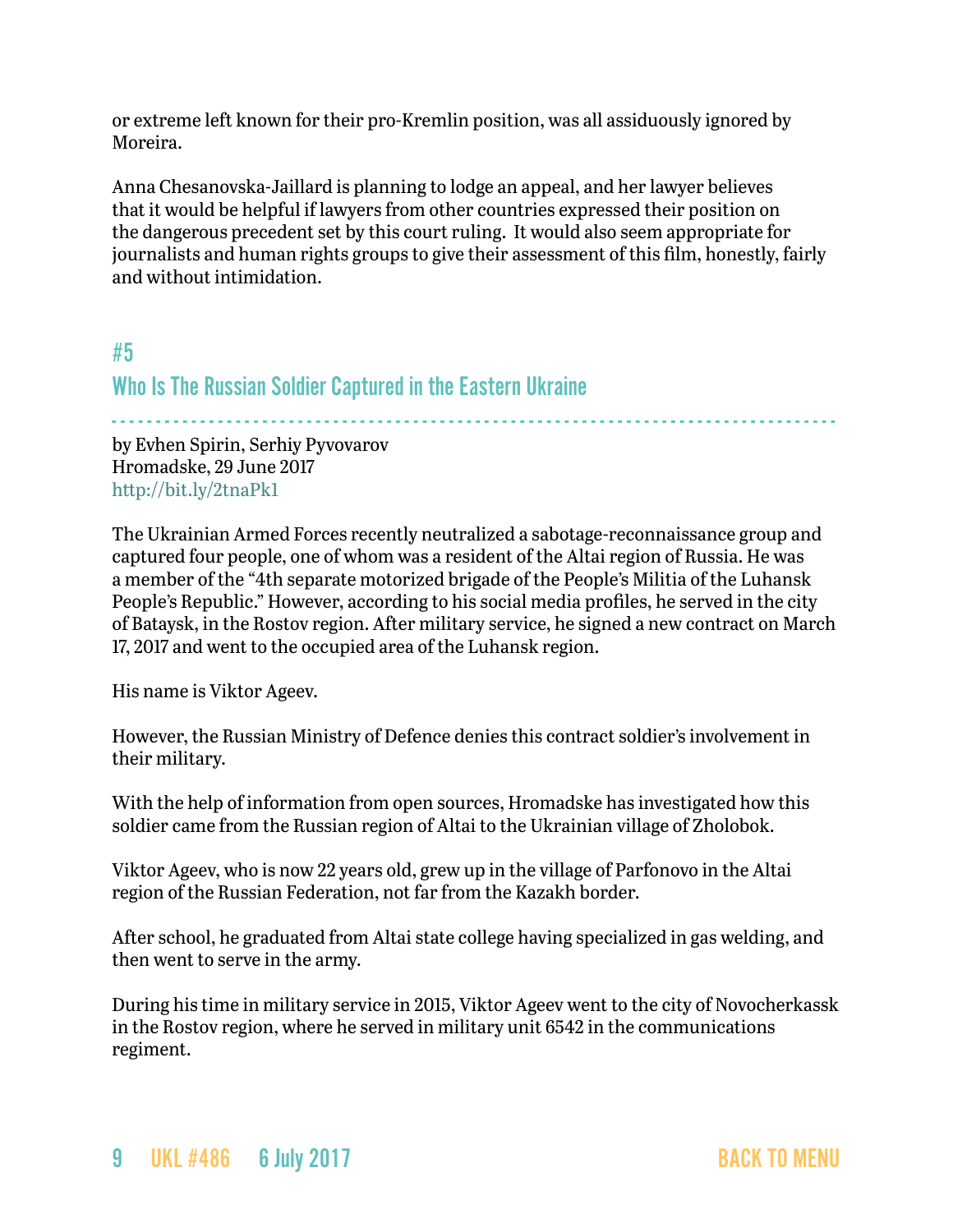After finishing military service, he went home to Altai where he arrived on 12 May 2016. However, at the start of March 2017, he signed a contract and went to serve in the reconnaissance group at the base of the 22nd special forces brigade in Bataysk, a city in the Rostov region of Russia.

For a while he would call his mother but on 30 May, the calls stopped. This is the same date he last logged on to his social media profile on the Russian site Odnoklassniki, almost two months ago.

How did he appear in the so-called "LPR" military groupings?

In her [comments to the BBC](http://www.bbc.com/russian/features-40423925), the mother of the Russian soldier, Svetlana Ageeva, explained that she suspected that her son had gone to fight in Ukraine.

In response to the question of whether her son talked about carrying out military missions in Ukraine, Svetlana Ageeva told BBC: "He implied it. But I was overwhelmed. It seemed that once he was near the border, everything was bad. He said: we learn and learn, work and work."

Those who served with Viktor Ageev also knew that he was in Ukraine. In his letters he said, "Yes, I'm in Ukraine. They pay enough."

In April, Viktor Ageev went to the "4th motorised brigade of the People's Militia of the Luhansk People's Republic." This group is located in the occupied city of Krasnyi Luch in the Luhansk region.

The unit was created from a number of battallions, including the so-called "Batman," "Rusich sabotage-reconnaissance group," "Odesa," "Vityaz," and "Lyeshyy" batallions, amongst others. The leader of the so-called "Luhansk People's Republic,'" Igor Plotnitsky, wanted to bring all the separate battalions under his control. So, they killed everybody who refused to join the "people's militsiya" (police). For example, Oleksiy Byednov, who was the head of the "Batman" rapid action team, was killed on January 1, 2015. Now the brigade consists of three motor rifle battalions, a tank battalion, brigade artillery group and reconnaissance officers. It is now the second battle-ready brigade in so-called "LPR" militants.

So he went from Krasnyi Luch to the contact line near the village of Zholobok (also in Luhansk region) to carry out "a task."

From there he posted several photos in April, where he was holding a sniper rifle and a Russian intelligence flag. However, at that time he was already wearing a "LPR" uniform.

What happened to him and other militants?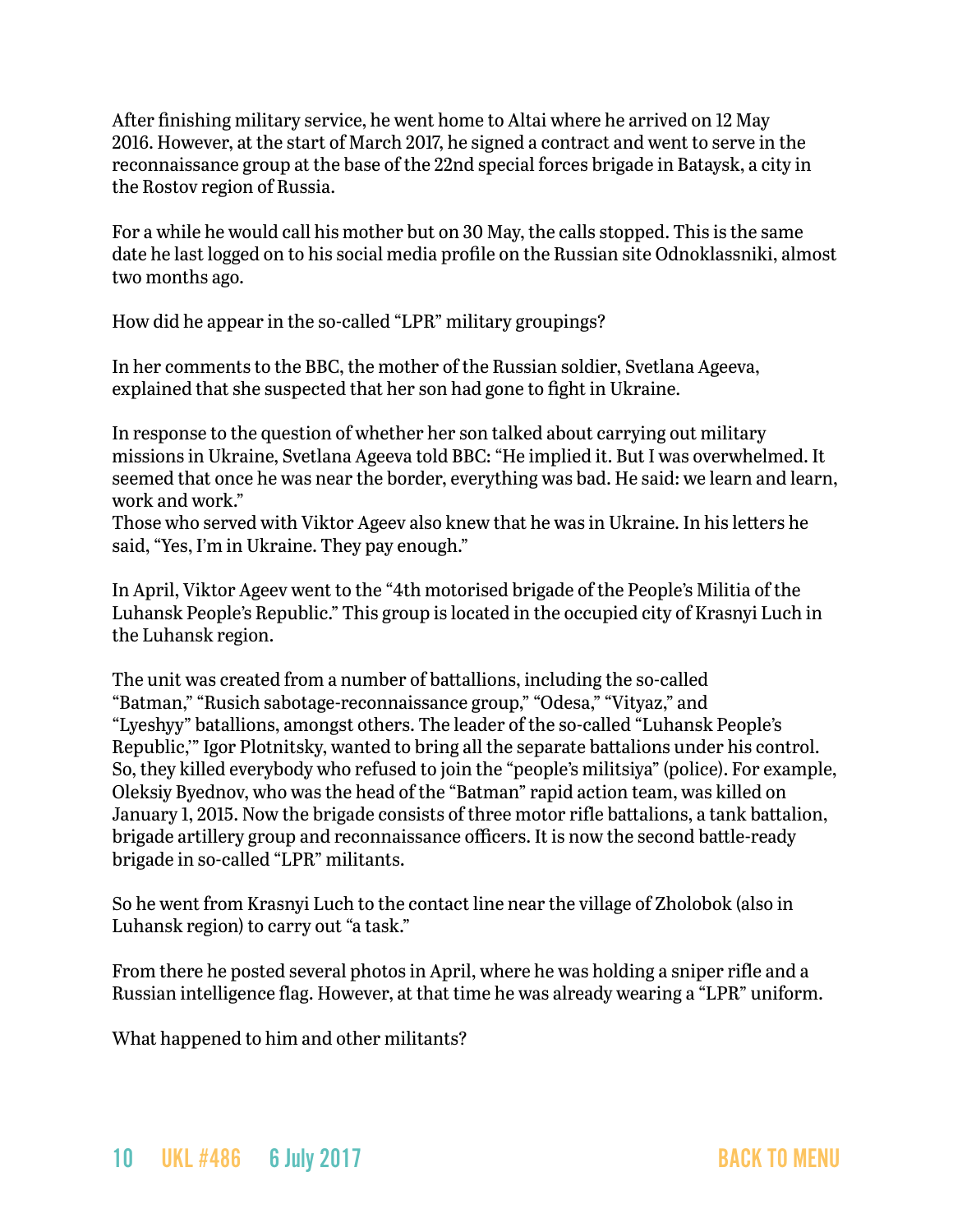As a result of a fight near Zholobok, in the Luhansk region, several militants of the socalled republic from Ageev's unit were killed. A Russian captain, Oleksandr Sherbak, appeared to be the head of the unit.

This is according to the colonel of the 93rd Mechanized Brigade (Ukraine), Vladyslav Klochkov.

Ageev, along with a machine gunner, a combat engineer and a sniper were taken prisoner.

Right after that, the so-called spokesperson for the "LPR milityiya" (police) Andriy Marochko made a statement calling Ageev and three other prisoners "cadets of the Kharkiv National University of Internal Affairs (Ukraine)." When Ageev's military registration card, which confirmed his Russian affiliation, went public, the so-callled "LPR" made a new statement.

"Ukrainian soldiers circumvented and killed four people, who were delivering groceries. They also kidnapped four other people. Now they are pressuring them to confess that they are Russian soldiers," claimed Marochko.

He also stated that none of the militants are Russian citizens, and the documents "are counterfeit."

According to the spokesperson for 93rd Mechanized Brigade (Ukraine), which took part in the operation, three of the four captured were locals.

"The most interesting person is Ageev, he's from Altai Krai, the others are locals. They had documents: passports and tickets. I don't know where are they now - apparently in Kyiv," he told Hromadske.

"The case will be opened. We've done our job, we don't know the rest. We handed the prisoners over to SBU and Military Prosecutor's Office, we have drawn up reports," he added.

According to him, they didn't take the bodies of those killed, but left them there. "We didn't take the dead bodies from the place where we captured those four. We left their bodies there," Sytnyk said.

The militants of the so-called republic also published photos of killed members of Ageev's unit and stated that "they were tortured."

At the same time, the spokesperson for 93rd Mechanized Brigade (Ukraine) disproved this information.

"I saw those photos. They could be stab wounds, but if they were inflicted on a living person, there would be much more blood. And also, you saw that people were wearing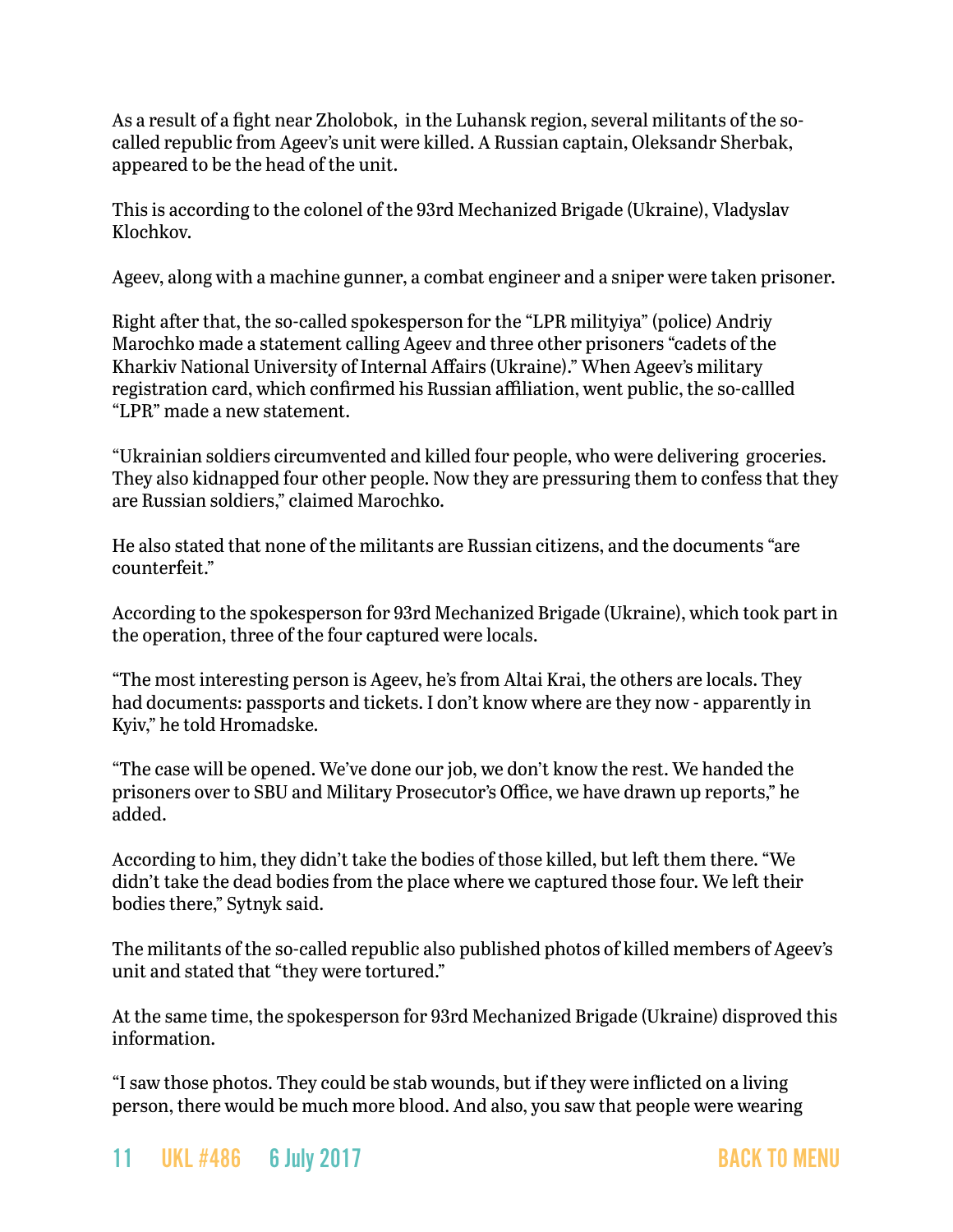bulletproof vests, they had weapon - an automatic weapon, recoilless gun - how could somebody have touched them alive? Do you really think they would have let Ukrainian soldiers near them? Why did they have hematomas? The bullets hit their bulletproof vests, so the protection plates would have left the hematomas," he told Hromadske.

After Ageev's mother received this information, she appealed to the military base, but they did not comment.

And, on June 28, the Russian Ministry of Defense denied Ageev's affiliation with the Russian army.

The Union of the Committees of Soldiers' Mothers of Russia called the statement of Russian Ministry of Defense "a dirty trick."

"The meanest thing Russia's doing now via its Ministry of Defense is rejecting its own soldiers. We've been working for 29 years, but we have never experienced such behaviour during any of the wars - in Afghanistan or in the former Soviet Union. Now it happens quite often," the head of the Committees, Valentyna Melnykova,told news agency Echo of Moscow.

### <span id="page-11-0"></span>#6

## Marta Havryshko: In the ATO Zone, Women are Often Sexually Abused by Soldiers, but Refuse to Speak Out

- - - - - - - - - - - - - - - - - - - - - - - - - - - - - - - - - - - - - - - - - - - - - - - - - - - - - - - - - - - - - - - - - - - - - - - - - - - - - - - - - by Iryna Slavinska and Viktoriya Yermolayeva Euromaidan Press, 5 July 2017 <http://bit.ly/2uua0WN>

*Ukraine ranks 55th out of 159 countries on the Gender Inequality Index (GII). And since the outbreak of the war in the East things have only changed for the worse as violence and sexual abuse against women has flourished over recent years.*

Marta Havryshko, Candidate of History, Junior Researcher at the Krypyakevych Institute of Ukrainian Studies. Studies the history of women and gender issues in the historical context of the Organization of Ukrainian Nationalists (OUN) and the Ukrainian Insurgent Army (UPA) in the 1940-1950s and their resistance to Soviet authority. Her sphere of interests: gender aspects in OUN and UPA, nationalism and feminism, gender-based violence, everyday life in history, oral history, and sexual violence during the Second World War.

Ms. Havryshko recently presented a report on "Violence in the ATO Zone", in particular "Violence against Women".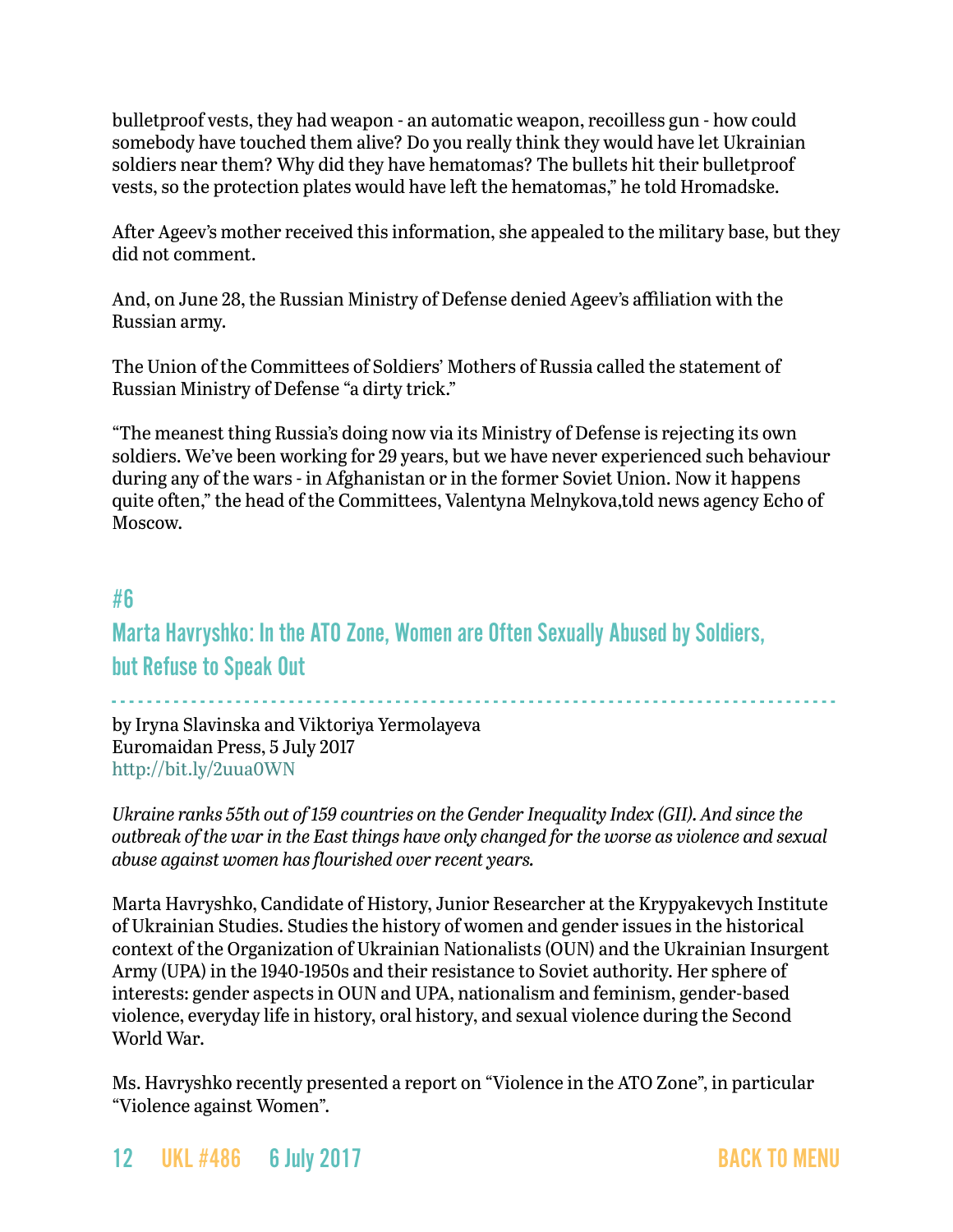**Iryna Slavinska: Is there gender-based violence in the ATO zone?**

Marta Havryshko: It's very difficult to study and properly investigate this subject. When we started our research project, it concerned a wide range of roles that women have played in the war in Eastern Ukraine. I refer specifically to women soldiers and volunteers, internally displaced women, women who deliver assistance, nurses and medics, women who transport prisoners and the wounded…

Last and this summer, we recorded 38 interviews with various women of different ages representing different regions of Ukraine. One of the problems that we tried to investigate more thoroughly was the question of gender-based violence.

**Iryna Slavinska: Do women speak openly about sexual abuse and violence?** 

Marta Havryshko: No, women usually keep silent. We're trying to create a safe space for them, that is, we don't record the interviews directly in the ATO zone where their units are deployed as in most cases, women are sexually abused by different-level commanders, as well as their colleagues… both men and women.

When we talk about violence, there's often a third party involved. One woman told me about the time she had to sleep in the dugout… a drunken soldier came to her near midnight, and tried to force her. She managed to push him out of the dugout, but three hours later he returned, grabbed her leg with one hand, closed her mouth with the other and tried to rape her. She managed to get loose, and got help from the guys who were nearby.

But, I'd like to point out that other soldiers will help only if the offender doesn't occupy a high position, that is, the men are afraid to act against or accuse their superior officers.

I can cite very many cases… For example, we have the story of a woman who managed to escape from the clutches of the commanding officer, but the girls who had already been abused by the same man decided to take revenge on her, so they beat her so terribly that she lost the child she was carrying. Moreover, the woman who reported this incident and provided that poor woman with medical assistance was punished by her commanding officer… she was deployed for a month to the front lines without food. She told us that it's very difficult to resist this kind of violence because it's taboo and no one wants to talk about it.

In addition, during war, human rights and personal integrity play a minor role in comparison with feelings of solidarity, brotherhood and everyday human losses. This taboo carries negative and compromising information about their "brothers", so women often refuse to report it. Moreover, women who want to pursue a military career understand that such a report may endanger promotion and their future in the army.

Viktoriya Yermolayeva: Have you seen any official reports?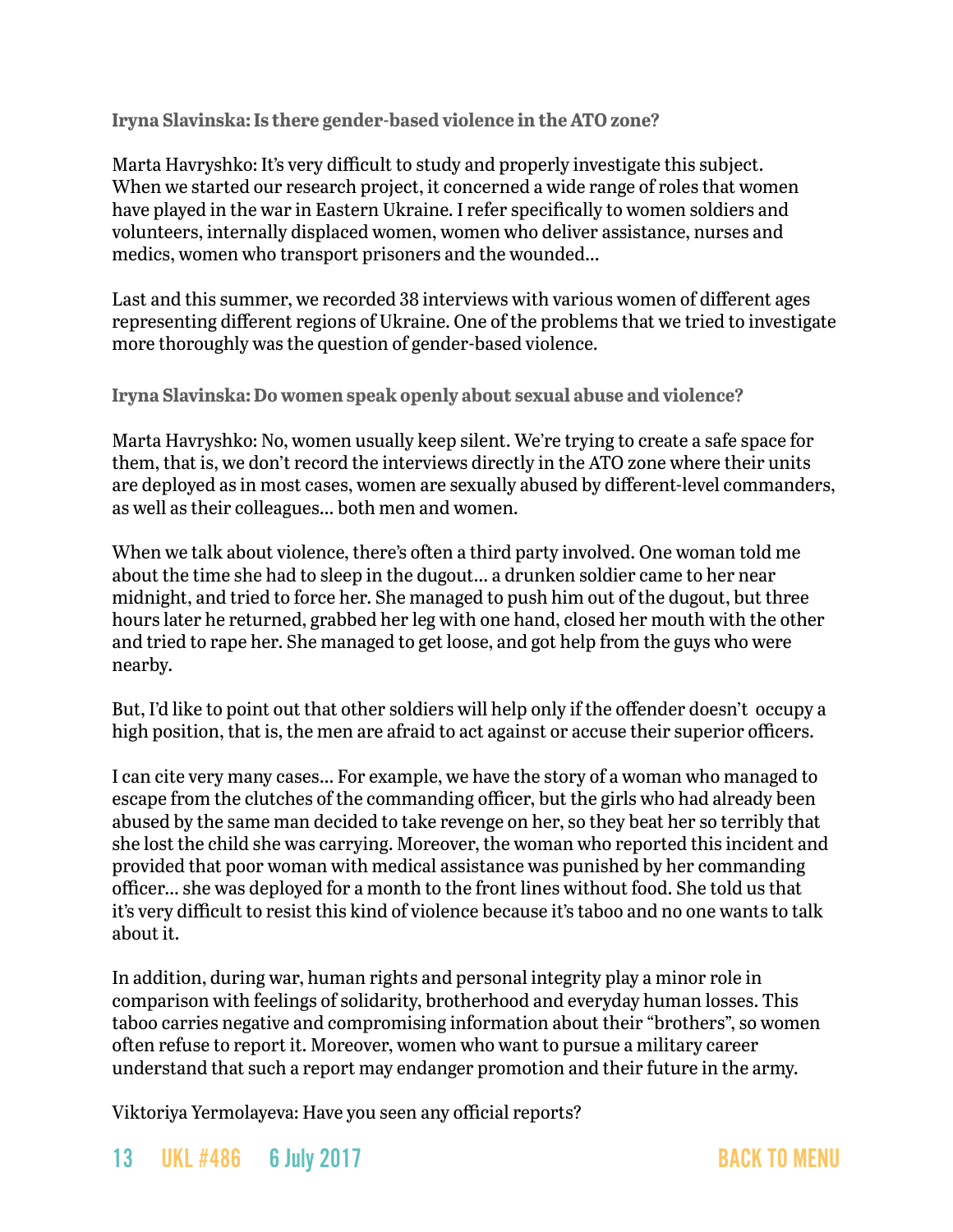Marta Havryshko: Yes, I saw a report about a woman who was violently raped. It should be noted that this woman has been under a lot of pressure. Many people knew about this matter, because she immediately submitted a report so it was impossible to conceal this matter, despite the fact that the rapist tried hard to hide the facts. After raping and abusing her, he simply washed her body so that there would be no trace. But, he beat her a lot, and the stark bruises on her face testified to the fact that she had resisted. She filed a claim; she was supported by a close male friend, who was then beaten by some strangers, and she was forced to suspend her claim. That case became public and hit mainstream media; several deputies knew about it. But, a year has gone by, and nothing's happened. The guilty party hasn't been punished… as a matter of fact, the case hasn't even been filed yet.

Of course, gender-based violence is committed by both warring sides and we have reports confirming such facts from people residing in border villages and along the contact line. The victims are afraid of publicity, so all our interviews are done in secret.

It's very important that such women get psychological assistance, which is sorely lacking in our country. This woman can't sleep, takes antidepressants that won't help her at all, she thinks going to see a psychologist is completely useless, her husband left her and she's in the middle of a divorce. So, I firmly believe that such things should be discussed more openly. We need to talk more…

After all, the women who are in the war zone are highly motivated, so, in addition to crazy official obstacles, insurmountable bureaucracy and gender discrimination, why should they have to face other forms of violence?

<span id="page-13-0"></span>#7

Brothers in Arms

- - - - - - - - - - - - - - - - - - - - - - - - - - - - - - - - - - - - - - - - - - - - - - - - - - - - - - - - - - - - - - - - - - - - - - - - - - - - - - - - - by Leonid Ragozin Coda, 29 June 2017 <http://bit.ly/2tRBlFn>

*Leonid Ragozin is freelance journalist based in Riga, Latvia*

*Why Russian ultranationalists confronted their own government on the battlefields of Ukraine*

On a snowy January day in 2016, a small crowd assembled in central Kiev to honor the fight against the far right. The gathering of diehard anti-fascists was commemorating the 2009 murder of the Russian lawyer Stanislav Markelov, who'd defended activists and victims of the Russian military, and the Ukrainian journalist Anastasia Baburova, who'd investigated neo-Nazi gangs.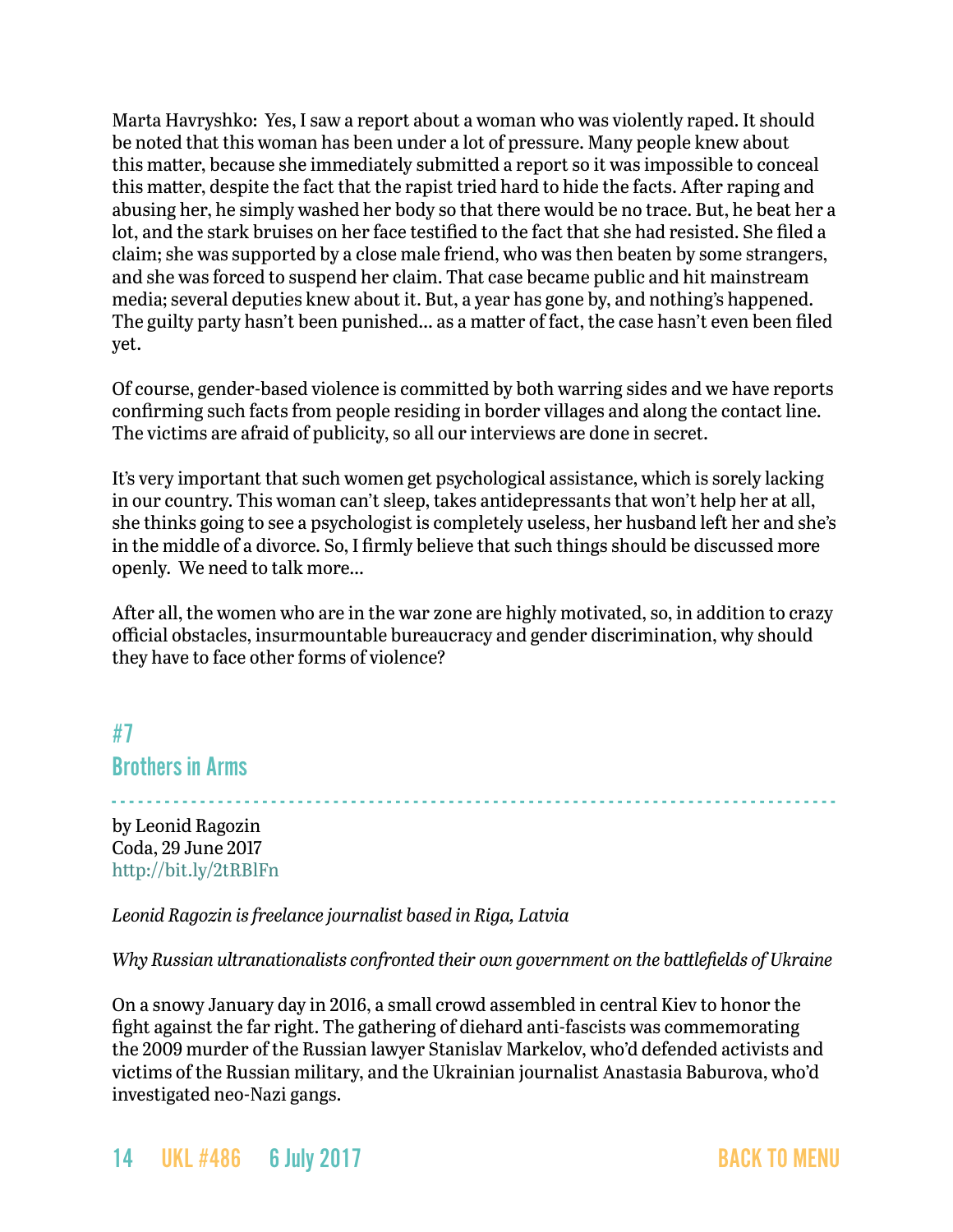As they unfurled banners in memory of the pair, a group of young men confronted them. In footage posted online, the men, many of them masked, identify themselves as members of the Azov Civic Corps, a Ukrainian ultra-nationalist movement linked to a regiment fighting Russian-backed rebels in the east.

An unmasked Azov member, sporting a strap-like beard across his chin, begins arguing with the crowd. Like most people in Kiev, he speaks in Russian — but his accent is distinctly Muscovite. He refers to the murdered lawyer as one of the "scumbags" responsible for imprisoning his friends. Someone in the crowd responds: "But is it OK to kill people because of their political views?"

"Of course it is OK," the bearded man says. "If these views contradict the interests of the nation, they should be uprooted." Although he does not mention any nation in particular, he refers to Russian soldiers as his "blood brothers" and condemns the murdered lawyer Markelov as a "Russophobe."

The left-wing activists appear puzzled. Their public assemblies had always risked clashes with their homegrown opponents, the Ukrainian ultranationalists. Yet here they were in their capital, Kiev, amid a war with Russian-backed forces, quarreling with a Russian agitator somehow aligned with the Ukrainian far-right.

#### **Internationalist Ultranationalism**

The man's name is Roman Zheleznov, and he is indeed a Russian citizen. He is also an ultranationalist who idolizes the neo-Nazi gang-leader convicted of murdering the lawyer and the journalist. Many of his fellow ultranationalists from Russia have, predictably enough, backed the pro-Russian rebels in their war with Ukraine.

But Zheleznov is part of a Russian contingent that has wound up on the opposite side, joining the Ukrainians fighting against the rebels. Their exact number is hard to confirm, as they keep a low profile. Zheleznov puts it at 200, while others speak of several dozen. These Russians are, in effect, battling a proxy military force that is sustained by their own government and that includes their former comrades from the far right. But their brand of nationalism cuts across national borders. In this sense, they are paradoxical figures — "internationalist" ultranationalists.

Their journey can be traced to the Russian far right's complex relationship with their country's institutions and with similar groups in Ukraine. Most of the Russians who champion the Ukrainian cause began their careers with ultranationalist gangs back home. These gangs had powerful sympathizers and at times enjoyed a symbiotic relationship with officialdom, advancing its aims and battering its opponents. In return, they seemed to receive immunity from prosecution and access to resources.

While individual gangs have periodically supported official causes, the Russian far right as a whole has remained independent of the state. Perhaps inevitably, gangs that have served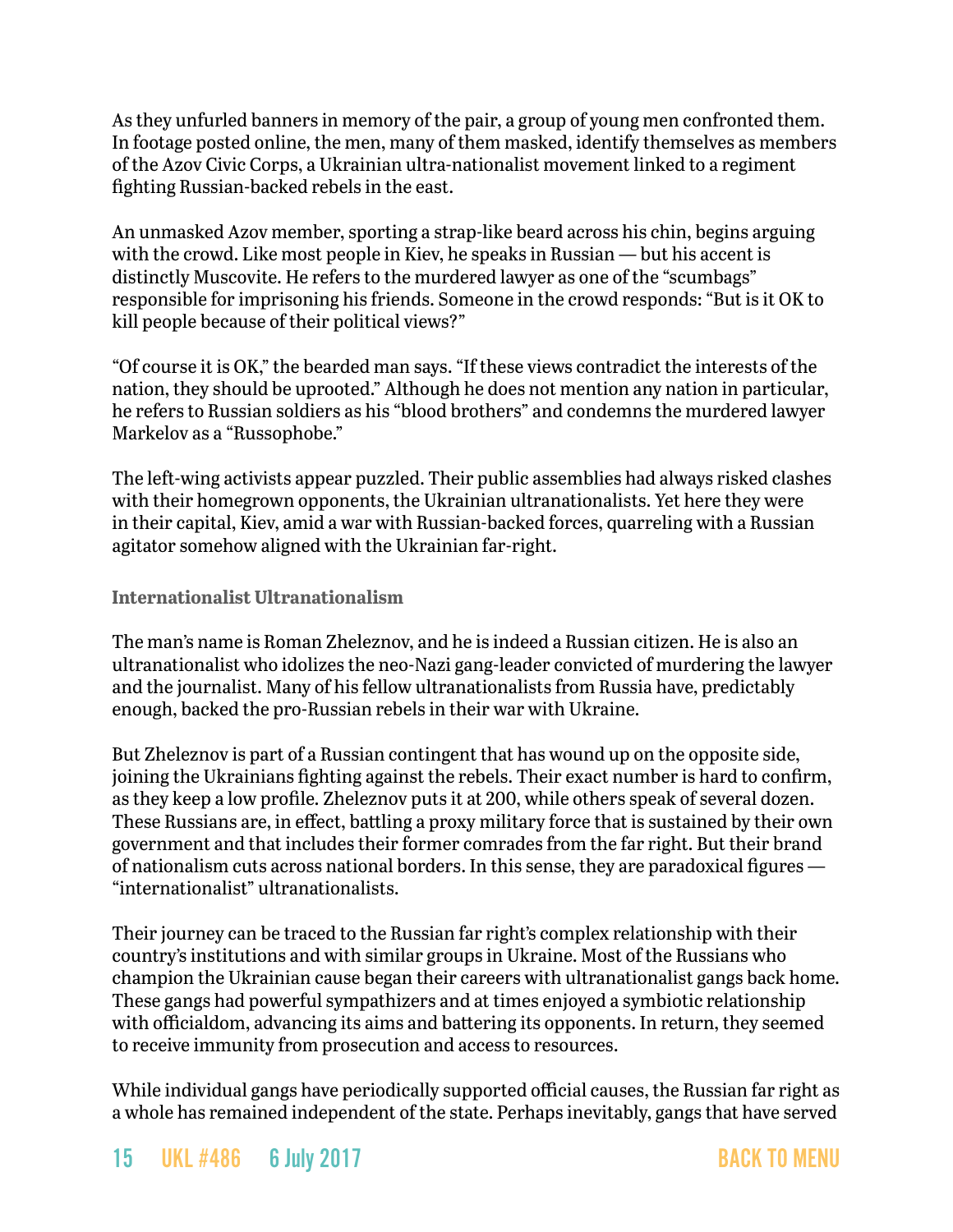the authorities have, at other points, run afoul of them. Their involvement in violence and criminality has made them easy targets for prosecution when this relationship goes sour.

During crackdowns at home, many gang members have sought shelter in neighboring countries, including Ukraine. In doing so, they have exploited — and strengthened existing links between the region's various far-right groups. These are ties that have typically been forged online and on foreign visits, with like-minded individuals mingling at skinhead concerts, summer camps and soccer matches.

When the war broke out in Ukraine in 2014, Russian ultra-nationalist gangs constituted a powerful and unruly street movement.

They enjoyed contacts with a network of similar groups abroad, and while many had served the Russian government's aims, their collective loyalty to that government could not be taken for granted. Their role in the Ukraine conflict would therefore be far from straightforward.

The war gave a huge boost to President Vladimir Putin's domestic popularity — and sent fissures through the far right. Many ultranationalists expressed their support for Putin and the pro-Russian rebels in Ukraine. Others supported these separatists but would turn against Putin. Most notable among them was an ultranationalist former security officer, Igor Girkin, known as Strelkov. He had ignited the uprising in eastern Ukraine but swiftly fell out with the Kremlin and has recently called Putin a "prostitute who can't choose between her American and Chinese client."

Other ultranationalists, like Zheleznov, would defy Putin as well. They looked to the Ukrainian far right as their true comrades and to Ukraine itself as a platform for challenging the Kremlin.

Since 2014, the Russian authorities have prosecuted hundreds of ultranationalists, suspecting that they sympathize with the Ukrainian enemy. "Nationalists are the best organized opposition group in Russia," says Aleksandr Verkhovsky, an expert on political extremism at Moscow's Sova think tank. "So I'm not surprised the authorities are clamping down on them." He says the latest crackdown has been "harsher than on any other political force in Russia," except the Islamists of the banned Central Asian Hizb ut-Tahrir group.

Under pressure, Russian ultranationalists have continued taking sides. For those who oppose the Kremlin, Ukraine occupies a place like the one once held by Syria in the jihadist imagination. It represents a test of loyalties, a revolutionary ideal, an escape from troubles at home, and a chance to gain battlefield experience with one's comrades.

If any of this is a surprise, it is because of the way the war has been reported in both the West and Russia. For many in Europe and the U.S., the conflict in Ukraine has shown Putin to be the very embodiment of Russian nationalism. The president's actions in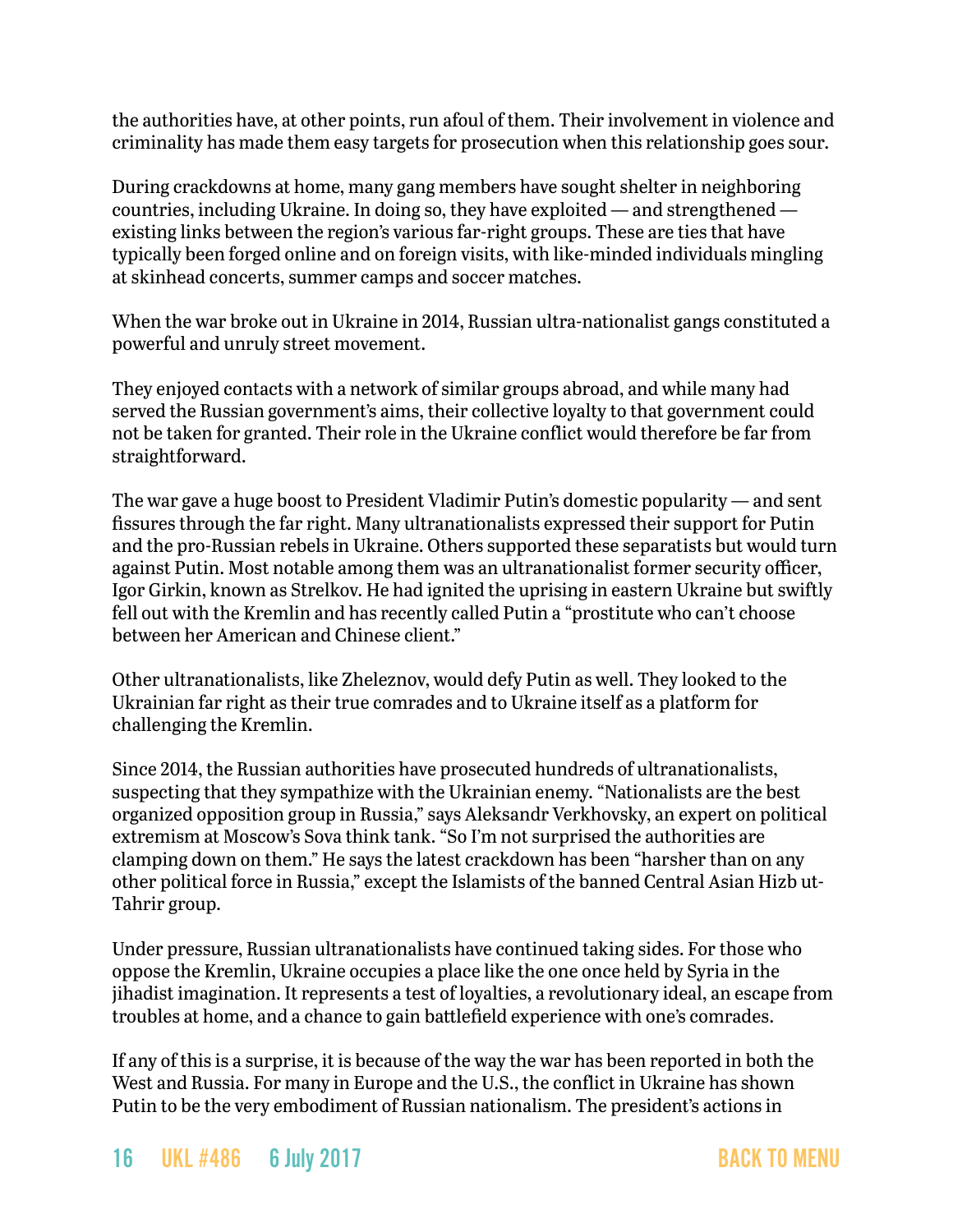Ukraine have indeed boosted his standing among many nationalists at home. He does not, however, have their universal support. This Western understanding of Putin fails to explain how the conflict in Ukraine can pit his opponents, such as Zheleznov and Strelkov, against each other.

Meanwhile, Russia's propaganda has portrayed the country's adversaries in Ukraine as neo-Nazis, striving to avenge historic defeat by the Soviet Union. The conflict has emboldened Ukrainian groups with fascist tendencies, catapulting their leaders into military and political roles. Yet they have fared poorly in elections, and depend on oligarchs and mainstream politicians for support. The Russian view, too, is unable to explain how Ukrainian nationalism has ended up attracting Russian ultranationalists, such as Zheleznov.

Both the Russian and Western narratives are incomplete. If figures like Zheleznov appear self-contradictory, it is because they do not fit into either of them.

#### **"A Racist"**

The Kiev confrontation ended abruptly. The ultranationalists heard a quick speech from their Ukrainian leader, joined him in a chant of "Sieg Heil," and marched off into the snow.

The online footage captures the curious mood of the encounter — the bemusement of the left-wingers and the bravado of their antagonists. At one point, Zheleznov is filmed teasingly pulling an anti-fascist activist's hat over his eyes. Seconds later, smiling, he cocks his fingers and mimes shooting the activist in the head.

As a teenage neo-Nazi in Moscow, he did it for real. During a routine street fight with anti-fascists, he fired a shotgun at the back of another man's head, earning his first prison sentence. His victim, struck by rubber pellets at close range, was lucky to have survived. "He's got a solid skull so he wasn't even crippled," Zheleznov recalls with a smile when we meet in Kiev, three weeks after the filmed encounter with the left-wingers.

Born into Moscow intelligentsia, Zheleznov proved to be a bright student, skipping a grade at secondary school. He took a keen interest in history and classical Russian literature, and says he entered the nationalist subculture through heavy metal and punk music, rather than through the well-trodden route of soccer hooliganism.

In 2009, the year he first went to jail, he also graduated with a bachelor's degree from Moscow's elite High School of Economics. As he approaches 30, he has a boyish smile and narrow eyes. He pays close attention to his clothes, revealing a penchant for tweed caps and Harrington jackets, popularized by British mods and skinheads.

Asked to spell out his politics, Zheleznov says that he is, "first and foremost, a racist." But he adds that out of all political systems, he prefers democracy.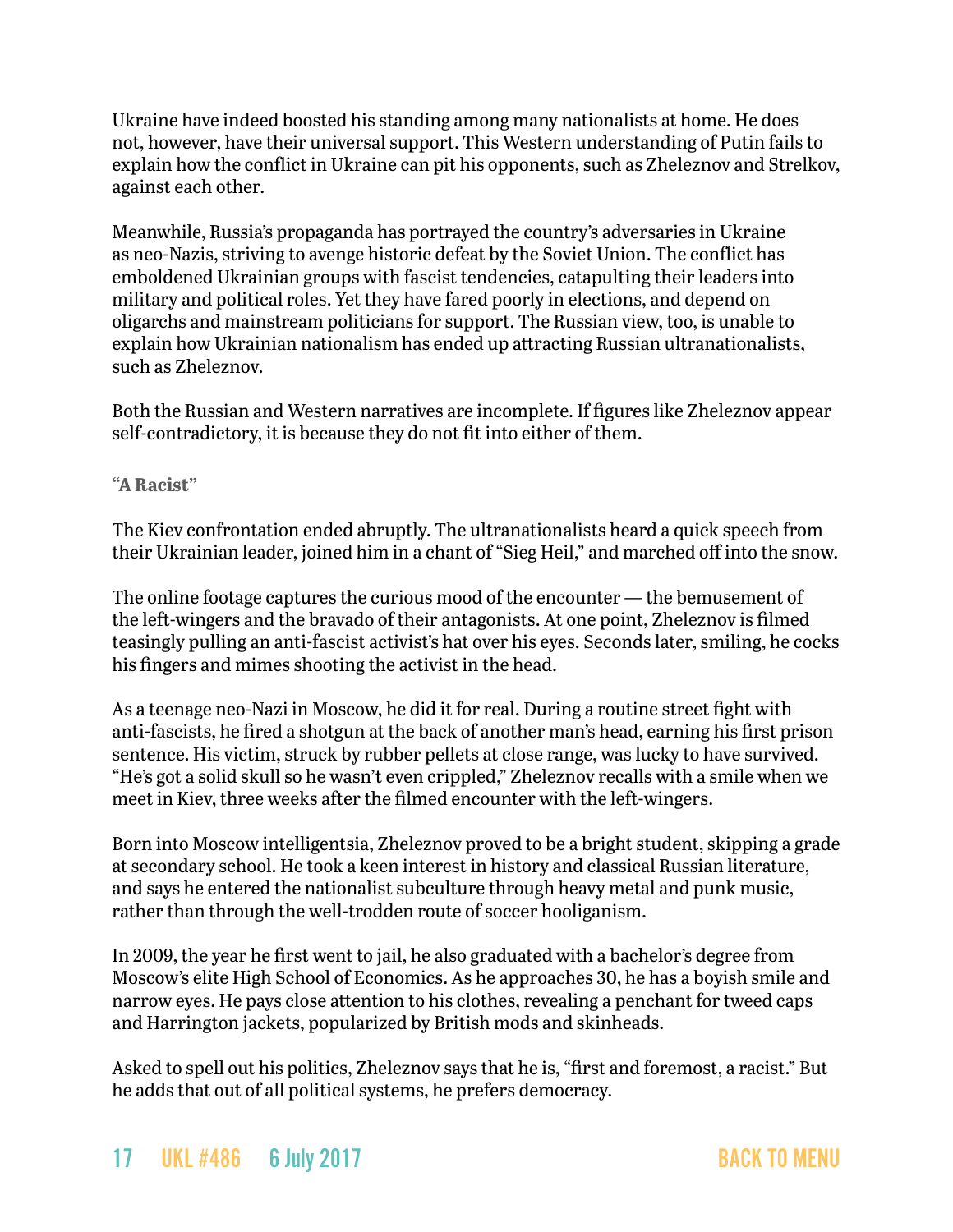Confused, I ask him what he thinks of Adolf Hitler, whom he has praised in online posts. "Hitler was a great man, and I would be proud if I could at least partly follow in his historic path," he says.

Zheleznov's updates on the Russian VKontakte social network include quotes from Mein Kampf and references to National Socialism.

One post is laced with dark sarcasm about Babi Yar, a prominent Holocaust site in Kiev that is being revamped by Jewish groups following years of neglect. The occupying Nazi army massacred some 34,000 Ukrainian Jews at the woodland location over the course of two days in 1941.

During the entire occupation, some 100,000 people would be killed at Babi Yar, including Jews, Roma Gypsies, and Soviet soldiers. "If not for World War II and the German occupation of Kiev, Jewish organizations would never have gentrified the park," Zheleznov writes. "Which is another way of saying: Thank you to everyone involved."

#### **From Russia with Azov**

Our meeting place is a quiet café near Kiev's Independence Square, better known as the Maidan, the scene of the 2014 protests against President Viktor Yanukovych that precipitated the conflict with Russia. The protests were triggered by the president's decision to abandon an agreement with the EU in favor of closer ties to Russia.

When the unrest broke out, Zheleznov was serving a second term in a Russian jail, this one for shoplifting. By the time he was released, the protests had become a revolution. He tried to enter Ukraine, succeeding on his second attempt after receiving the support of powerful figures that were assembling a volunteer force to defend the eastern port city of Mariupol from the Russian-backed rebels. The force was named the Azov Battalion, after the nearby Sea of Azov, and it would soon grow to the size of a regiment.

The Azov Battalion was cobbled together in desperation to step in for Ukrainian military units that had been wrong-footed by the rebels. Its core members were known to the authorities for their capacity for violence. They were plucked from a thriving ultranationalist milieu, comprised of gangs of soccer hooligans, or ultras, as well as a large far-right organization, Patriot of Ukraine.

Along with Right Sector, another volunteer force run by Ukrainian ultranationalists, the Azov Battalion would become a magnet for fighters from neighboring countries. Best known among those was the regiment's head of reconnaissance, Sergey Korotkikh, nicknamed Malyuta after a murderous henchman of Ivan the Terrible. In his native Belarus, Korotkikh had been a member of Russian National Unity, an organization that sought to restore the Russian empire to its old borders. He would later move to Moscow and launch a neo-Nazi organization there, only to flee in 2007 after being implicated in a bombing near the Kremlin. No one was hurt in the attack.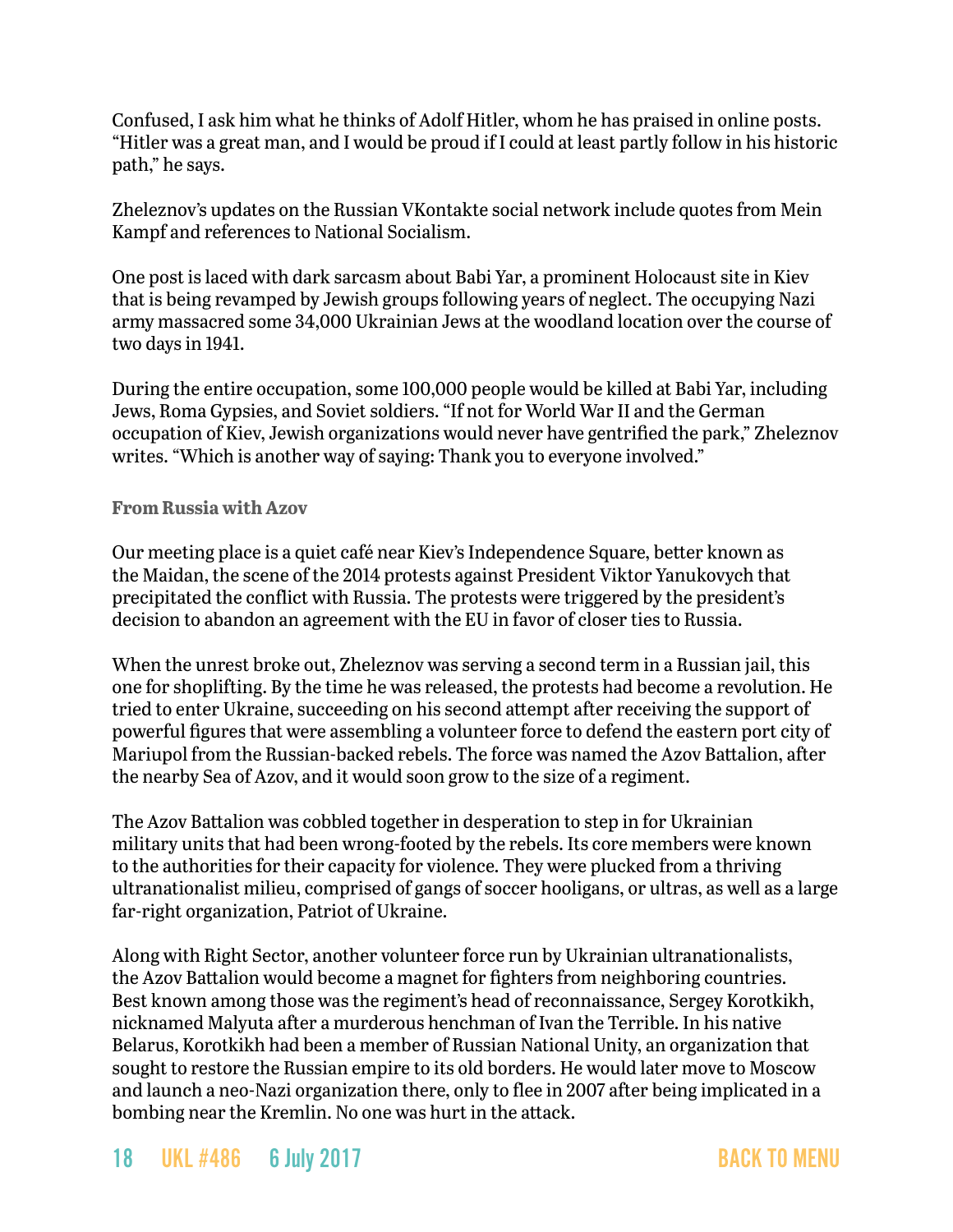Korotkikh was granted citizenship by the Ukrainian president, Petro Poroshenko, in December 2014. The televised ceremony caused some embarrassment to the Ukrainian authorities, who appeared unaware of their newest citizen's colorful past.

"When you are defending your country, you welcome everyone who can help," says Olexiy Kovzhun, a PR consultant who has been steering Azov toward the mainstream. "The last thing you'd ask is whether they have good relations with their families, whether they love their mothers and treat their pets well." He wears a Star of David prominently around his neck, a mark of his Jewish identity that also serves as a symbolic riposte to the claims of intolerance and anti-Semitism swirling around the Azov regiment.

Kovzhun says the Russians on the Ukrainian side were also valued for the role they could play in the information war between the two countries. "We needed to create an alternative perspective for the Russian audience," he says. "We needed a few Russian pairs of eyes on our side."

Over time, the Azov regiment's battle-field victories, backed by a slick PR operation, have attracted a cult following beyond its far-right base. Its ranks today include fighters from all over Ukraine as well as the U.S., Western Europe, and the former Soviet Union, not all of whom necessarily share the ultranationalists' convictions.

#### **Racial Nationalism**

Zheleznov presents his journey to the Ukrainian side as a rebellion against the Kremlin. He describes the nationalism of his Ukrainian comrades as a model for Russia because it's ideologically purer.

Zheleznov's views are echoed by other ultranationalists who have sided with Ukraine. They oppose the migration from Central Asia that has propped up the Russian economy with cheap labor. They dispute the nationalist credentials of a Putin administration that has encouraged that migration. And they view Ukraine as a lever for changing the administration.

Verkhovsky, the expert on extremism, says Putin is a nationalist in the imperial sense — he invokes an idealized Russian past. However, he says, many on the far right are nationalists in the racial sense — they invoke an idealized Russian ethnicity. Where Putin views Ukraine as part of Russia's historic domain, many ultranationalists regard Russians and Ukrainians as ethnic kin — especially compared to migrants from the Caucasus and Central Asia. "Blood means more to them than empire," Verkhovsky says.

Zheleznov's past shines a light on the ultranationalists' murky dealings with the Russian authorities and their links to Ukraine. His contact list is a who's who of the far right in Russia, including many individuals who are currently incarcerated.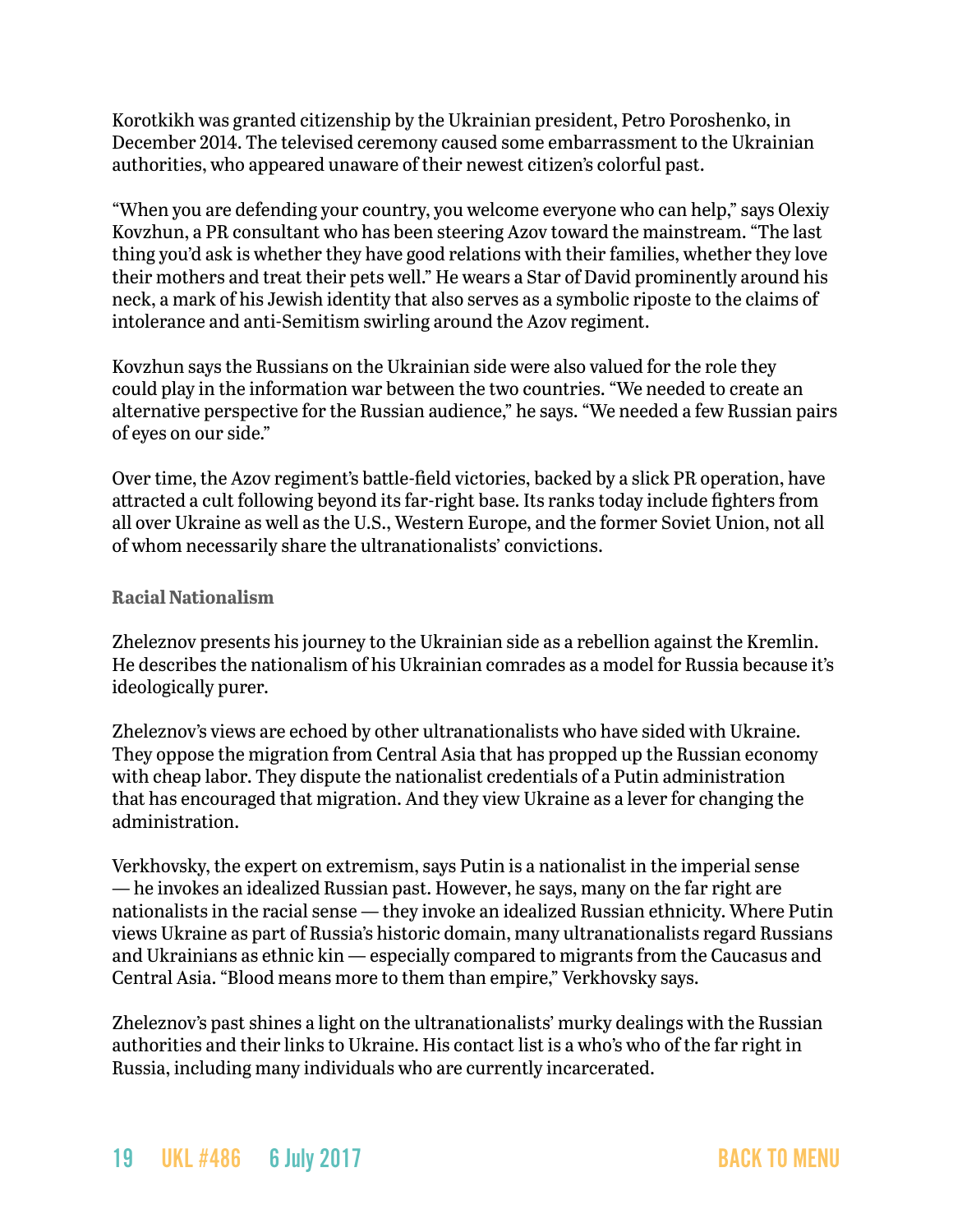While still in his teens, Zheleznov began compiling a database of anti-fascist activists, hoping this would make it easier to ambush them where they lived. He says this database attracted the interest of the aides to a pro-Kremlin legislator, and he eventually gave them some of the information he had collected.

According to Zheleznov, his contact with the aides had been brokered by Ilya Goryachev, the co-founder of Born, a notorious Moscow ultranationalist gang. Goryachev was believed to have friends in high places. In media interviews, he claimed he was trying to build a broad nationalist movement curated by the government. Born's political wing, Russky Obraz, staged joint actions with pro-Kremlin youth groups, helping to marginalize and suppress the liberal opposition. At subsequent trials involving Born members, witnesses and suspects said Goryachev had been in frequent contact with senior figures in the Russian parliament, the presidential administration, and pro-Kremlin movements. These statements correspond with other accounts of official dealings with the far right, in which employees and associates of the Kremlin seem to act with autonomy, providing their bosses with a degree of deniability.

The gang's name — thought to have been inspired by the Matt Damon character in the Bourne spy films — is an acronym for Combat Organization of Russian Nationalists. The gang was co-founded by Nikita Tikhonov, who would eventually be convicted of the murders of the lawyer, Markelov, and the journalist, Baburova. The gang was also responsible for killing anti-fascist activists, foreign migrants, a federal judge, and a boxing champion from the North Caucasus. They beheaded one of their victims, a Tajik laborer, and sent the photos to news organizations, hoping to sow fear among Central Asian migrants. Both Goryachev and Tikhonov have been jailed for life in Russia, while other members of the gang are serving long prison sentences.

The trial of the Born members also revealed their links with Ukraine. Tikhonov turned out to have been living there to avoid murder charges in Russia, before returning to kill Markelov and Baburova. The two gang members accused of beheading the Tajik migrant also fled to Ukraine.

Zheleznov emerged from his first prison term after two years, a rising star of the far right. He was recruited by perhaps the most prominent Russian neo-Nazi of the time, Maksim Martsinkevich. Also known by his nickname, Tesak, meaning "The Hatchet," Martsinkevich was as much a showman as a militant. He was even featured on Russian TV shows and on the British documentary series, Ross Kemp on Gangs. He appointed Zheleznov as PR man for his new organization, Restruct, which became known for harassing people whom it claimed were pedophiles — though most of them, Zheleznov now admits, were just "regular gays."

In a typical operation, Restruct would use teenage recruits, posing online as male prostitutes, to lure its victims. Once a meeting had been arranged, Restruct members would arrive at the scene and subject the victim to a prolonged and humiliating ordeal, bordering on torture.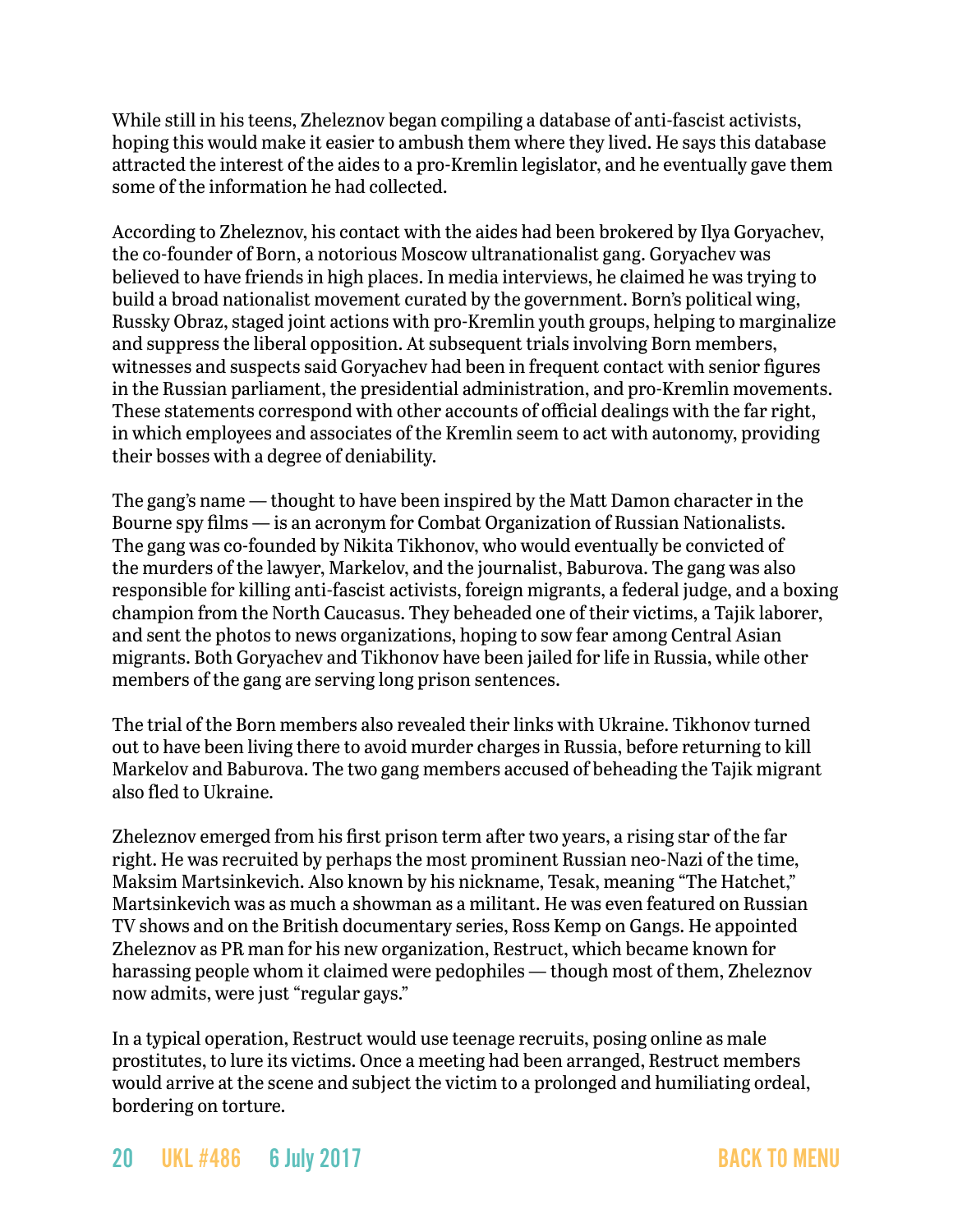The attacks were filmed and uploaded to sites such as YouTube. One episode features Martsinkevich using a stun gun to threaten a naked man seated in a bathtub. His victim is forced to drink from a bottle containing what appears to be urine, before being ordered to empty its contents onto his own head. Restruct carried out a similar campaign against alleged drug dealers.

Although these attacks were clearly illegal and widely publicized, they did not invite immediate prosecution. They were instead believed to enjoy the tacit support of the authorities, coinciding as they did with the rightward swing in the Russian administration.

Thus Martsinkevich appeared on government-controlled TV stations as an expert on pedophilia, and was interviewed by presenters who seemed supportive of his views. For his part, Martsinkevich helped reinforce the government's propaganda against its critics by linking them to the alleged pedophiles. In the bathtub episode, he forced his victim to greet the leaders of Russia's liberal opposition by name.

The law eventually caught up with Restruct in one of the periodic crackdowns on the far right. Martsinkevich fled to Cuba but was extradited to Russia in January 2014 and sentenced to five years for the "pedophile" attacks.

By this point, Zheleznov had fallen out with Restruct over tactical issues. In May 2013, he was arrested and jailed once again, this time for stealing a piece of beef from a supermarket. He claimed he was framed by the police, but Restruct was known to advocate shoplifting as a sideline to the homophobic attacks that formed its core mission.

#### **What Next?**

For both parties in the Ukraine conflict, the ultranationalists have played a dual role, serving in the trenches and starring in the propaganda. They have been portrayed as valiant patriots and as murderous fanatics, depending on which side they were facing. Yet some of this propaganda has also spun out of control, inadvertently undermining its original purpose.

In early 2014, the Kremlin exaggerated the role of Ukrainian neo-Nazis in the Maidan protests, hoping to discredit the uprising. The reports helped polarize the Russian far right by casting the looming conflict as a turf war between ultranationalists. As the war got underway, some of the Russians joined the Right Sector and Azov, hoping to confront their own government. Others joined the rebels, hoping to defend it.

Both groups pose problems for their masters. The Russian neo-Nazis fighting alongside the rebels have undercut Russian propaganda that sought to identify the Ukrainians exclusively with the neo-Nazis.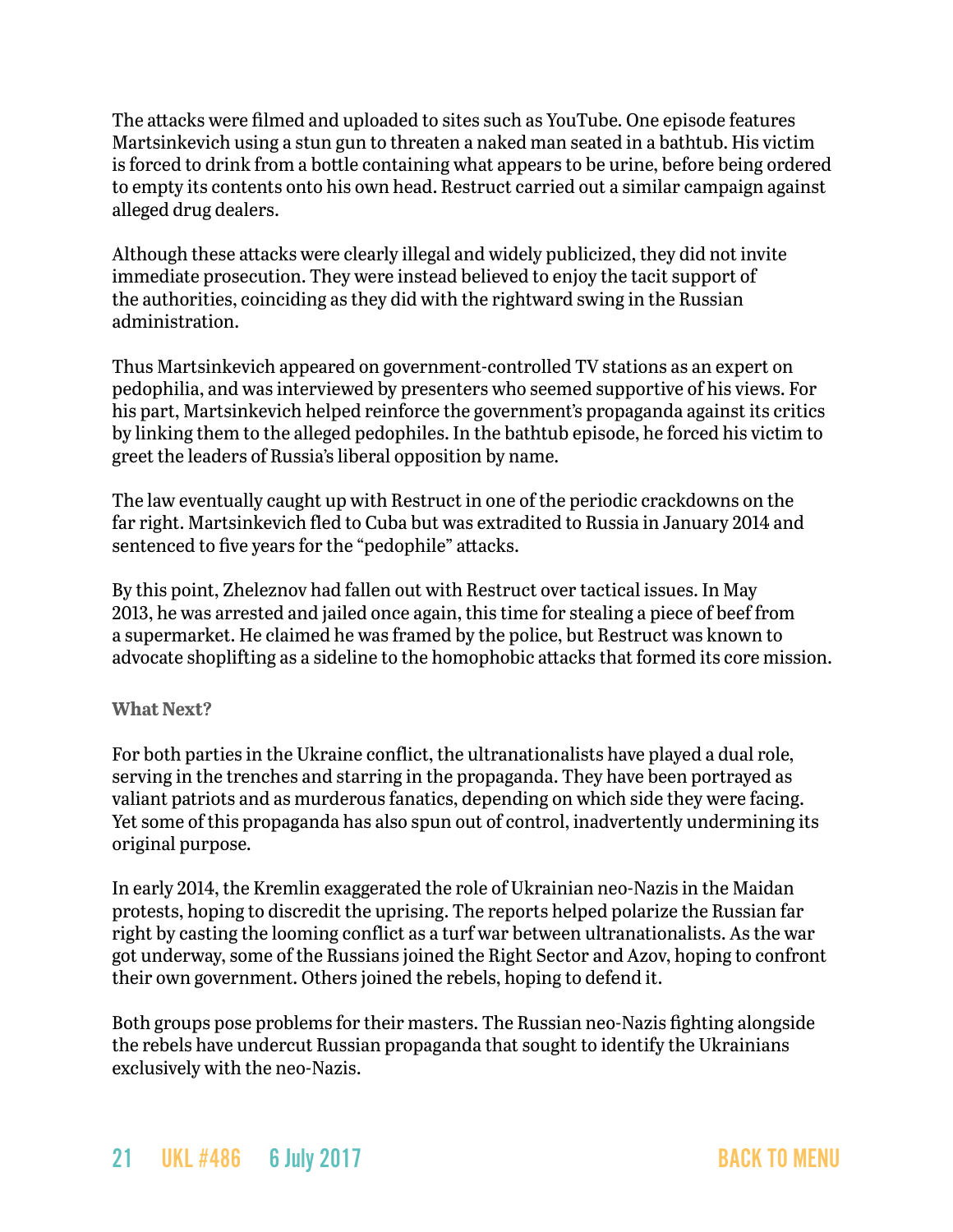The Azov Battalion has also tried to play down its early reputation as an international brigade for ultranationalists. While that image attracted recruits, it also brought scrutiny from Ukraine's allies. In 2014, after a series of critical reports in the international press, the U.S. Congress explicitly banned Azov from acquiring any of the funds it had allocated for the Ukrainian military. The ban would be quietly lifted a year later as the regiment was incorporated into the Ukrainian military and its ultranationalist leaders began to be replaced by regular officers.

While the Azov regiment retains its original logo and many of its original personnel, its ultranationalist commanders have shed their uniforms to enter the upper echelons of politics and administration. Its founder, Andriy Biletsky, has resigned to become a member of parliament. His former deputy, Vadim Troyan, has become the head of the Ukrainian police. The Azov Civic Corps — whose members confronted the anti-fascist gathering in Kiev last January — has become a political party, calling for Ukraine to develop its own nuclear weapons and replace prison terms with hard labor or capital punishment. The party, led by Biletsky, also wants Ukraine to reject the EU in favor of a regional union with Belarus and the Baltic States.

The far right's entry into national politics has divided Ukrainian liberals. Can institutions rein in the extremists even as they use these groups as a check against other dangerous forces? Or is this part of a normalization process, whereby extremist views become mainstream?

Many Ukrainians who would not describe themselves as ultranationalist have accepted that ultra-nationalist language and imagery have a place in public life, at least during a time of war. Online, some have adopted these signs and slogans simply as way of defying and trolling Russians.

The Russian authorities, too, may eventually have to reckon with the forces unleashed by the war in Ukraine. Ultranationalists on both sides have come to view the conflict as a landmark on the road to ultimate power.

In a recent VKontakte exchange on the subject of tactics, a seasoned neo-Nazi, under the alias Walter Weiss, summed up the far right's long game in both Ukraine and Russia.

"Climb the social ladder, pull up people with similar convictions," he advised. "If you demonstrate results...you can obtain supplies and support from above, which means you have an opportunity to change the system from within."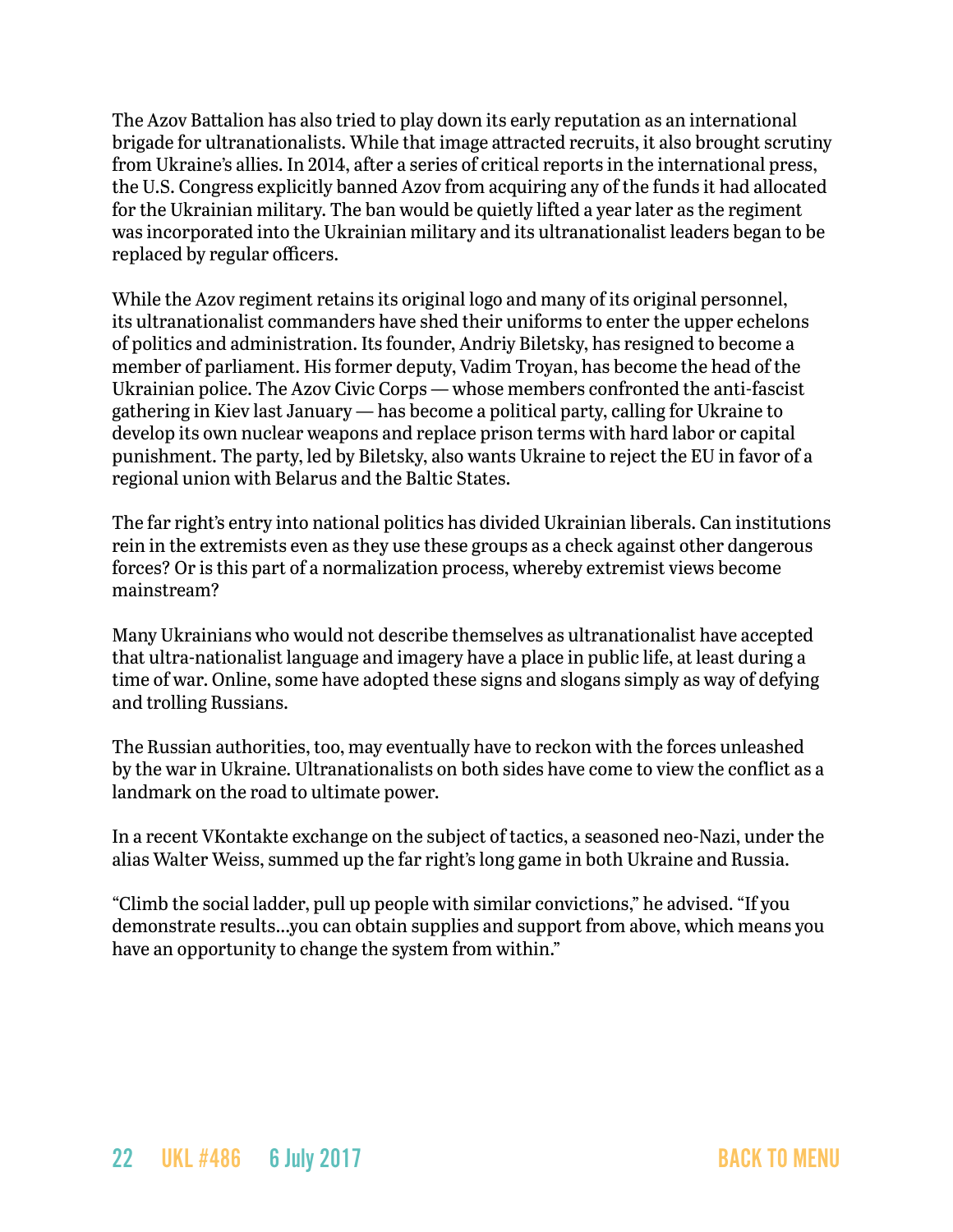## #8 Trump's Opportunity to Arm Ukraine

- - - - - - - - - - - - - - - - - - - - - - - - - - - - - - - - - - - - - - - - - - - - - - - - - - - - - - - - - - - - - - - - - - - - - - - - - - - - - - - - - by Stephen Blank Wall Street Journal, 30 June 2017 <http://on.wsj.com/2t8vNmK>

#### *Mr. Blank is a senior fellow at the American Foreign Policy Council.*

President Trump's trip to Poland next week is an exceptional opportunity to reassert U.S. leadership and American greatness. In Warsaw Mr. Trump can reaffirm the U.S. commitment to European security by giving Ukraine the weapons it urgently needs to defend itself against Russia's continuing aggression.

Russia's violations of the 2015 Minsk II accords grow daily in both number and intensity. Moscow has reconstituted four armies on Ukraine's borders, rebuilt the Black Sea Fleet, created a powerful antiaccess and area-denial bubble in the Black Sea, militarized Ukrainian energy installations there, and prepared the logistical infrastructure for a major war with Ukraine, including potential amphibious operations in the South. It is building nuclear bunkers in Feodosiia and Sevastopol. The Russian military clearly regards large-scale, protracted conventional war, backed by mounting nuclear threats, to be a real possibility.

Vladimir Putin believes that he is already at war with the West, even if shots are not yet being fired. How else to explain repeated overflights of Europe, close encounters with U.S. and other NATO naval and air forces, election subversion in France, Germany and Holland, massive information-war campaigns throughout Europe that coincide with continued hacking against America's political system?

Though Mr. Putin occasionally praises Mr. Trump, his actions demonstrate that he is contemptuous of the American president-and of U.S. resolve.

The Obama administration's strategic dereliction compounded the Russia problem. Mr. Trump's trip will be closely watched as a sign of his willingness to advance U.S. and European security. Giving Ukraine weapons that can meet Russia's threatscounterbattery radars, armored vehicles, antitank weapons, secure communications gear, reconnaissance drones, antilanding weapons like shallow water mines, and training and intelligence support-can help deter Russian aggression while solidifying American leadership of NATO.

Arming Ukraine would keep faith with American policies dating back to President Harry Truman to support free peoples against aggression. It would enhance U.S. leadership and resolve. Moreover, it would communicate those attributes globally and create, as Ronald Reagan's policies did, a real basis for future dialogue with a Russia deprived of the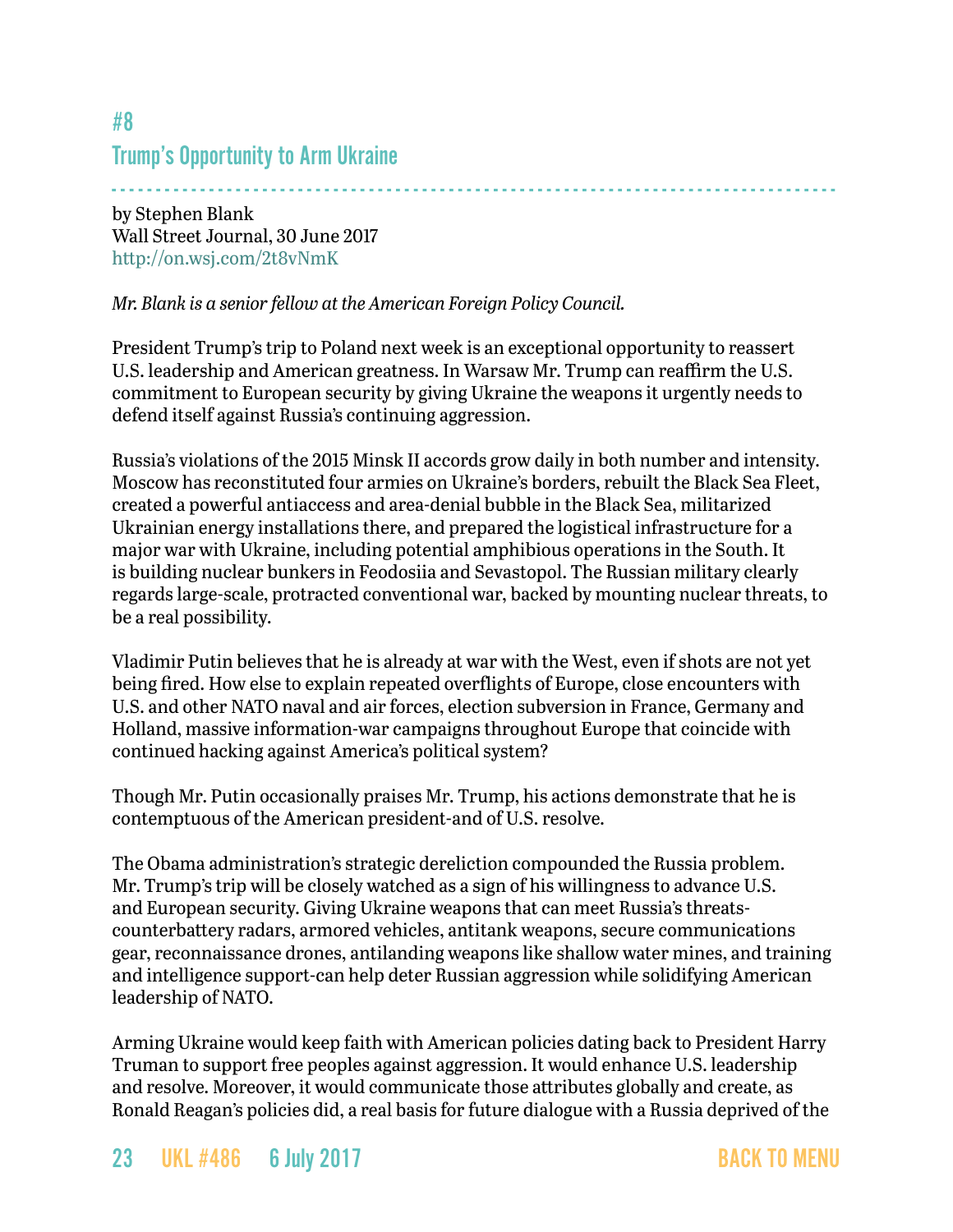means of aggression. A public show of helping Ukraine would also turn down the heat domestically. Mr. Trump's persistent critics would be forced to credit him with resisting Russia in support of American interests.

Arming Ukraine and shoring up NATO can't be the end of it. Congress must expand and extend sanctions while passing legislation to counter Russian information warfare. Perhaps the most direct way to impose costs on Russia is to increase American energy exports to Europe.

Mr. Putin won't like any of it. His goal all along has been to sow chaos in the West and diminish NATO's influence on his doorstep. Paradoxically, he is forcing Mr. Trump to play a bigger role in Eastern Europe than the U.S. president wants to. If Mr. Putin moans about it, Mr. Trump should deliver a strong, simple message: You brought this upon yourself.

While in Warsaw, Mr. Trump will have a rare opportunity to do the right thing and demonstrate American greatness in action. For our freedom and for Europe's, he should not miss that opportunity.

### <span id="page-23-0"></span>#9 War in Ukraine Was Years in the Making

- - - - - - - - - - - - - - - - - - - - - - - - - - - - - - - - - - - - - - - - - - - - - - - - - - - - - - - - - - - - - - - - - - - - - - - - - - - - - - - - - by Vera Zimmerman

Atlantic Council, 3 July 2017 <http://bit.ly/2uK7ta8>

*Vera Zimmerman, a UkraineAlert contributor, is an independent research analyst and translator of Russian, Ukrainian, and English.*

Ukraine is the only country in the world that has ongoing experience with a hybrid war—a simultaneous and adaptive military strategy that blends conventional and nonconventional means. As a result, it offers valuable lessons that could help the West better understand emerging threats. In the last three years, Ukraine has found itself drawn into the burgeoning confrontation between an insolent Russia and a timid West. Taken by surprise, violated, and robbed by a neighbor who for decades touted the historical and ethnic ties between them, Ukraine was forced to quickly mobilize its scarce resources and learn how to fight a sophisticated enemy in a new type of warfare.

In a new comprehensive study, "The World Hybrid War: Ukrainian Forefront," experts from Ukraine's National Institute for Strategic Studies (NISS) examine the Ukraine-Russia conflict in the context of the global security crisis.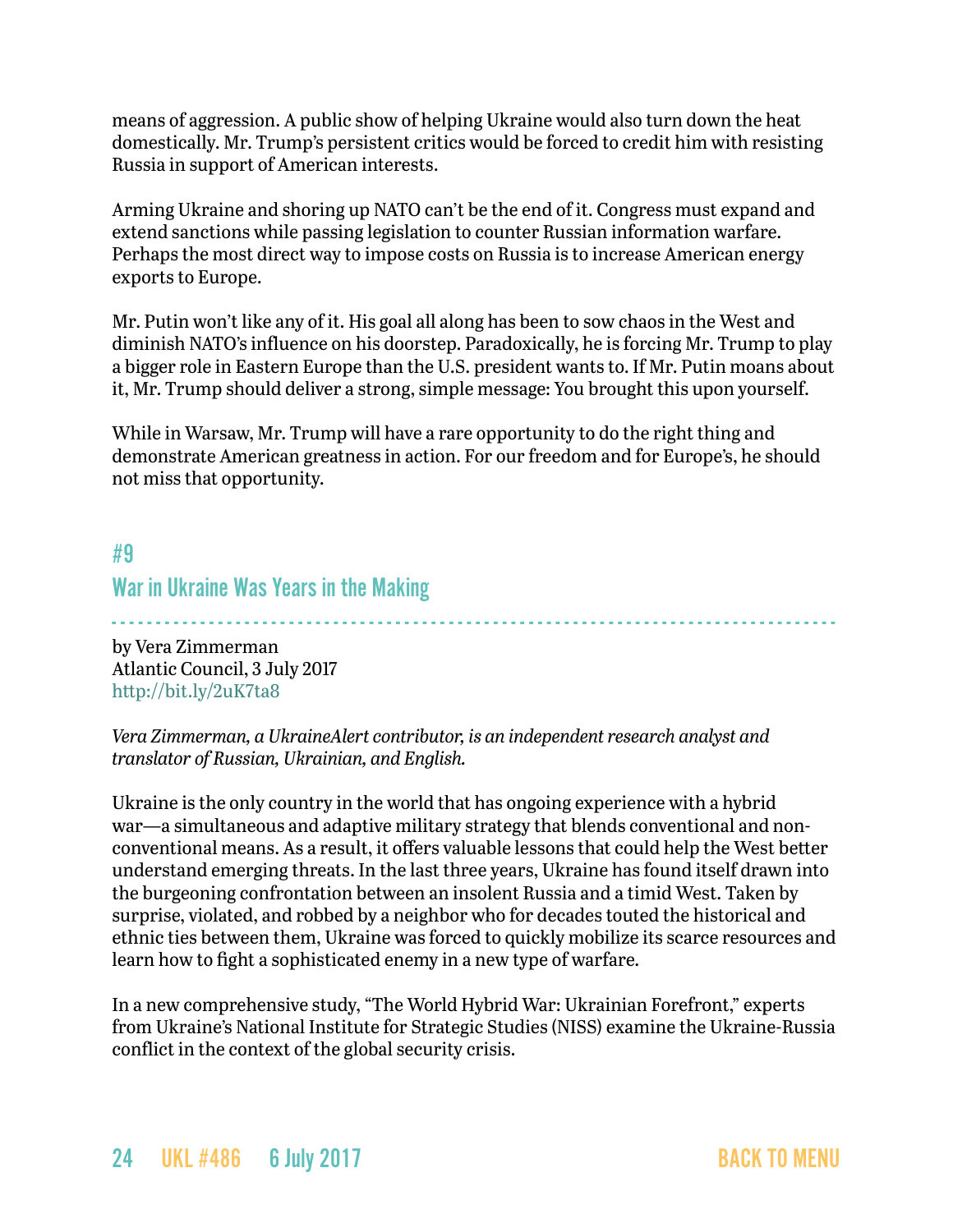In the monograph, they conceptualize hybrid war, trace its origins, look at the evolution of Russia's revanchist ambitions, single out Ukraine's vulnerabilities and its response, and advocate a new strategy. The authors aim to share Ukraine's experience of hybrid war with Western readers and leave no doubt about the true nature of Russia's goals.

Volodymyr Horbulin, director of the NISS and the editor of the monograph, argues that a hybrid war has an undeclared beginning and an indefinite end. It has no outright winners, lacks clear goals, and "operates on several fronts simultaneously, inconsistently, and asymmetrically."

The monograph challenges those who view hybrid war as being a temporary phenomenon or a return to the Cold War, arguing that it constitutes a new form of global confrontation conducted between zones of stability and zones of chaos, between spheres where the rule of law is respected and those where it is not. Unlike the Cold War, which occurred in a bipolar world, hybrid war occurs in the age of globalization and subsequently cannot be confined to the periphery. The authors emphasize that the Donbas conflict is no longer local; it is, in fact, "a starting point for the formation of the new hybrid world order."

One lesson that can be drawn is that hybrid wars begin prior to the active phase. Russia prepared for years on many fronts before activating this war. Ukraine's historical dependencies on Russia created vulnerabilities that Russia successfully exploited; for example, Ukraine's connections to oligarchs and its pro-Russian politicians promoted the Kremlin's agenda, supported pro-Russian integration projects, and spread ideas of separatism. They allowed Russian intelligence forces to infiltrate Ukraine's national security apparatus to conduct subversive operations. Russia also exerted numerous forms of economic pressure on Ukraine, including trade and gas wars. And Ukraine's media oligarchy and its dependence on Russia's information space made Ukraine vulnerable to the Kremlin's disinformation campaign.

The disinformation campaign has created many false narratives. We have seen different interpretations of events, and contrasting claims about who's involved and even different names for the conflict. In the Russian case, identifying the main players is tricky, since President Vladimir Putin denies Russia's involvement, regarding himself instead as a peacekeeper, while implying that the victim is the actual aggressor. The monograph treats the verbal dimension as a separate component of the hybrid war, different from the kinetic one.

The authors underscore the dangerous presumption made by Ukraine and the West that there was no threat of war prior to 2014. In fact, Ukraine's multi-vector foreign policy, nuclear disarmament, non-bloc status, and ineffective national security system put it at a great disadvantage. And when the active phase began, the country found itself in a security vacuum with only assurances from other countries. Although the West showed solidarity with Ukraine by condemning Russian aggression and imposing economic sanctions, this response has been insufficient, according to the monograph's writers.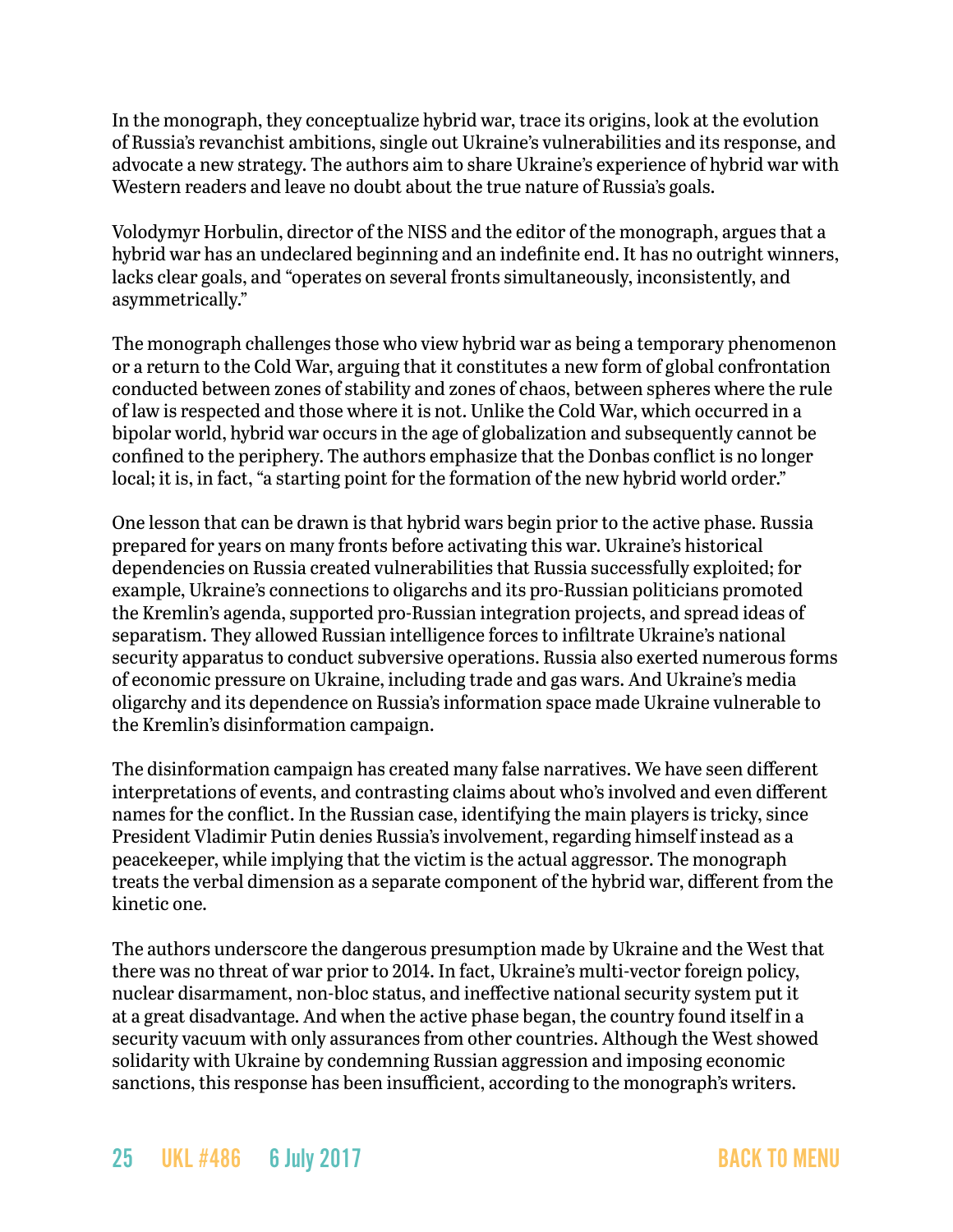They draw historic parallels between this hybrid war, Moscow's tactics in Moldova and Georgia, and Soviet methods. For example, Russia has suppressed independent thought and supported tactics that utilize nationalism, propaganda, protection of Russian speakers, economic support for loyal regimes, subversive actions, bribes, and military intervention for decades; its actions toward Ukraine are not new.

At present, Russia skillfully uses diplomacy to deny responsibility while at the same time it legitimizes the occupation through the Minsk peace process, whose terms are unfavorable to Ukraine.

What is Russia trying to achieve? The authors argue that Russia seeks to destroy Ukraine's sovereignty, reduce its geopolitical role, and reverse its Euro-Atlantic course. Some of the ways the Kremlin does this are by promoting federalization, supporting anti-government protests, and "revitalizing the pro-Russian lobby."

Thanks to the efforts of Ukraine's military, as well as to public support and the spirit of volunteerism, Moscow has failed to destroy Ukraine's sovereignty. To assure greater success, however, Ukraine needs to make smart preparations by relying on its own efforts. Horbulin recommends that Ukraine try to expand the Normandy talks to include the UK and US, which were signatories of the Budapest Memorandum. He also advocates that Ukraine craft a new long-term asymmetric national strategy to fight fake separatism and disrupt Russia's goals without ruining its own economy, build up and reform its defense capabilities, consolidate domestic and international support, and be "more active, more creative, and more pragmatic."

But as the book puts it, "our main strategic goal now is...whether we will be able to grasp and fully understand this new hybrid world, to understand its laws and patterns that until now have appeared to be total chaos." Reading this book would be a good first step.

# #10 Ukraine's Stalled Revolution

- - - - - - - - - - - - - - - - - - - - - - - - - - - - - - - - - - - - - - - - - - - - - - - - - - - - - - - - - - - - - - - - - - - - - - - - - - - - - - - - - - Kiev May Talk Like Brussels But It Acts Like Moscow by Andrew Foxall and Lincoln Pigman Foreign Affairs, 29 June 2017 <http://fam.ag/2tMugFg>

More than three years have passed since Ukraine's Euromaidan Revolution, in which protestors took to the streets and ousted their corrupt leader Viktor Yanukovych. But reform has been slow in coming. To be fair, President Petro Poroshenko faces a Herculean task: protecting Ukraine from Russia's ongoing aggression in the east while reforming the country in a way that is in keeping with the ideals—democracy, transparency, and rule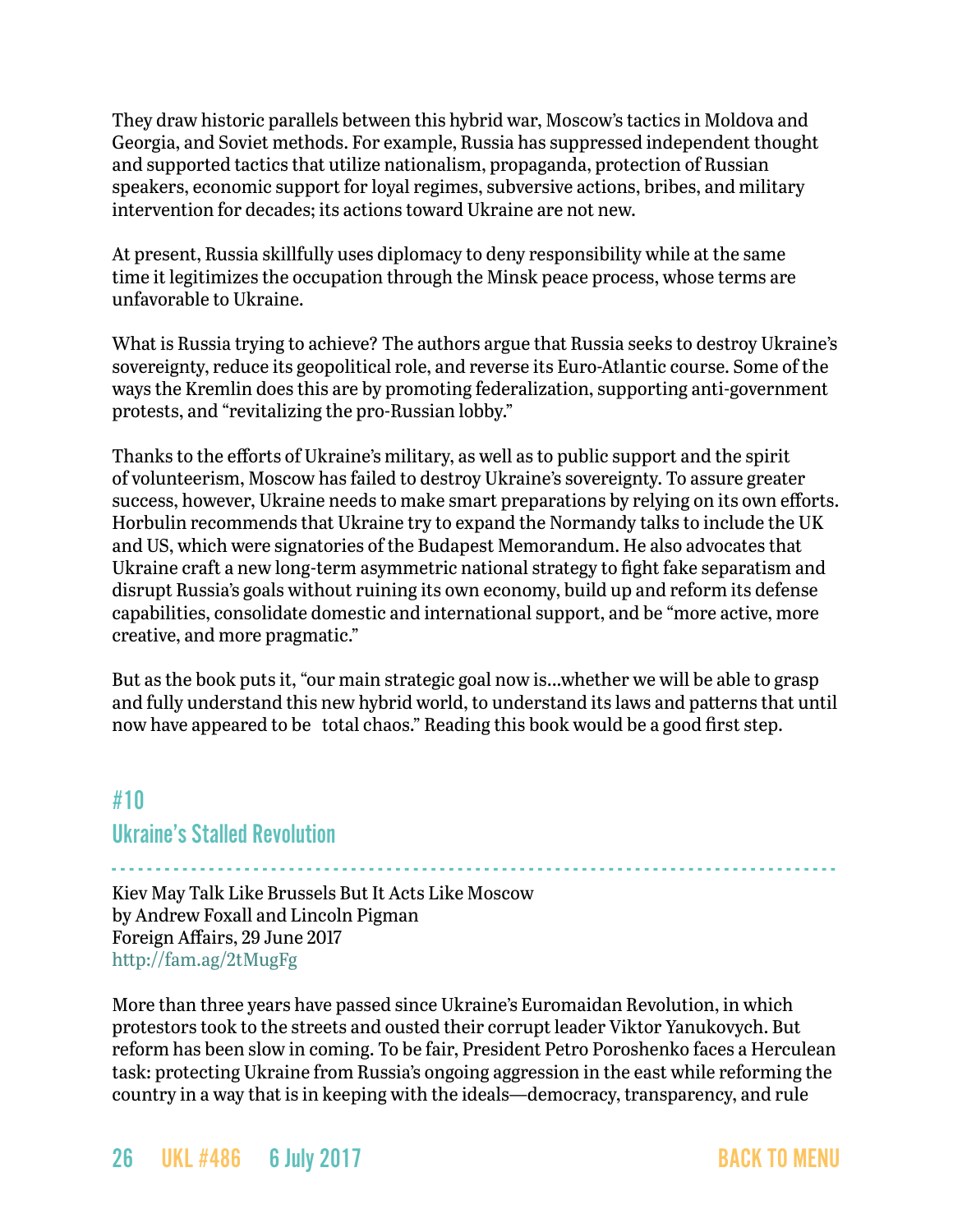of law—that united Ukrainians during Euromaidan. So far, however, Poroshenko has not handled this dilemma very well. He has used a heavy hand in cracking down on anything Russian and seems, ironically, increasingly determined to adopt Moscow's authoritarian methods even as he speaks the language of Brussels in advocating for democratic change.

Of course, Russia's aggression toward Ukraine is not limited to the fighting at their borders. Russian propaganda plays an even greater role in influencing Ukrainian politics than it does in Western countries. One false report that has been recently circulating, for example, claims that the Ukrainian Security Service (SBU) is using drug addicts as spies in the country's east. Another alleges that Ukraine's newest public holiday, known as Volunteers Day, "glorifies" the killing of separatists in the breakaway republics of Donetsk and Luhansk. Poroshenko's approach to countering Russian propaganda, however, has been blunt and ineffective. Rather than demonstrate to disillusioned Ukrainians, especially in the east, that the postrevolutionary state represents their interests, he has sought to censor any content associated with Russia under the guise of national security.

Last month, Poroshenko issued a decree banning a number of Russian sites, including the social networking platform Vkontakte and search engine Yandex—the Russian equivalents of Facebook and Google. It also banned the mail service Mail[dot]ru. All three were among Ukraine's most widely used websites on the eve of the ban. In 2016, Vkontakte, for instance, was used by 70 percent of Ukrainian Internet users. The ban followed a similar measure implemented in January when Dozhd (TV Rain), the independent television station known for its critical coverage of corruption in Russia and the wars in Ukraine and Syria, was blocked—for no apparent reason save that it is Russian. Ukraine is now the second country—after Russia—to repress Dozhd.

Some Ukrainians have since made the move to non-Russian social media, such as Facebook. But given the lack of public confidence in the office of the president viewed unfavorably by 76 percent of Ukrainians, accordingto a poll conducted by the International Republican Institute, a nonpartisan think tank based in Washington, D.C.— Poroshenko's decision to block major online platforms through executive power alone appears especially brazen.

The ban on Russian content and online services has been widely criticized, both within and outside of Ukraine. Euromaidan organizer and parliamentarian Serhiy Leshchenko wrote on Facebook that it represented an effort to "move the focus of public debate from the fight against corruption to pseudo-patriotism." Memorial, Russia's preeminent human rights NGO, also spoke out against the decree, warning that it represented "a step not toward Europe but in the opposite direction." Reporters Without Borders stressed that "the huge security challenges facing the Ukrainian authorities … in no way justify censorship of this kind," calling the ban "neither proportionate nor justified in light of the stated aims."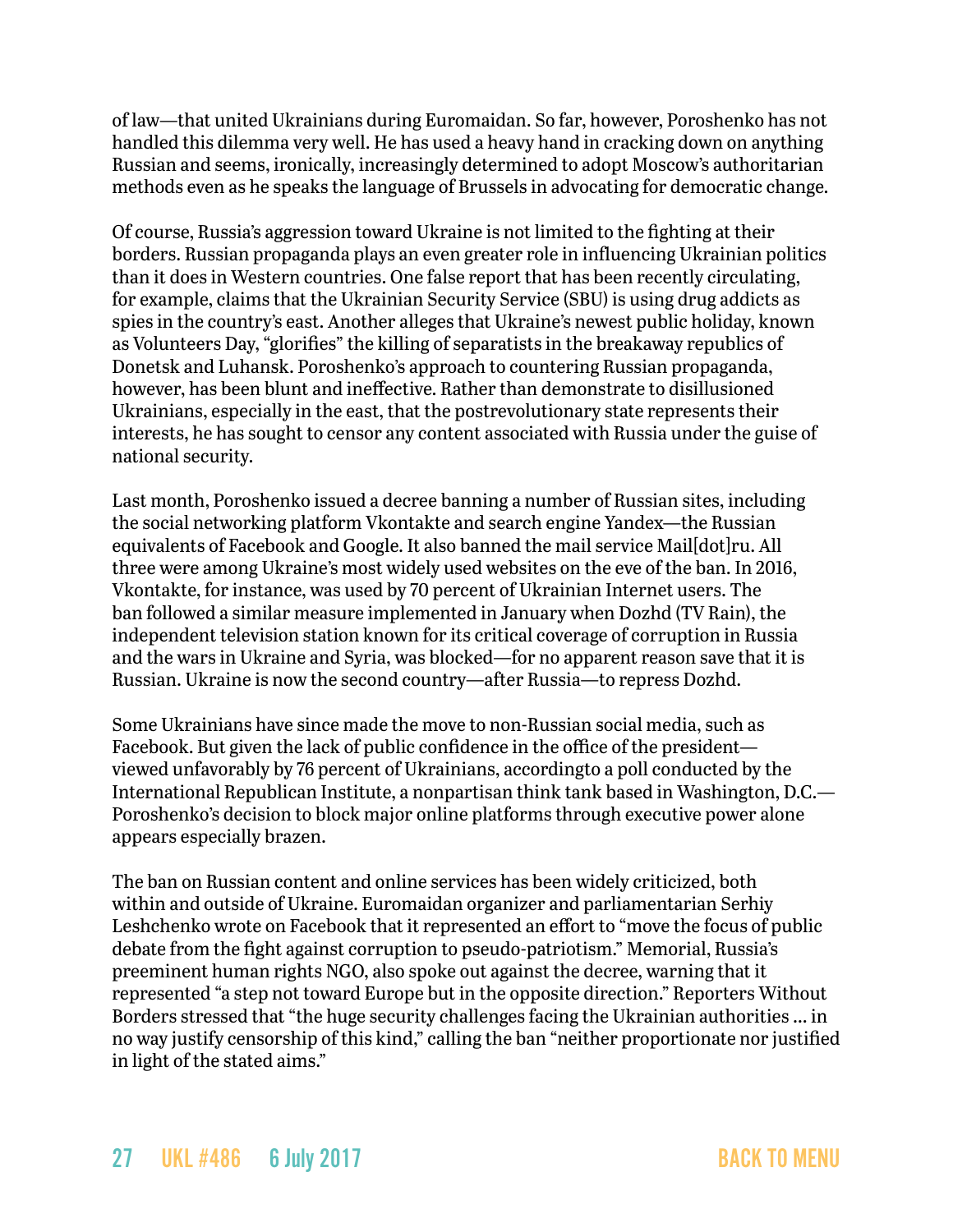The ban's defenders, including parliamentarian Volodymyr Ariev, have reasoned that since Russia's security services can use sites like Vkontakte—which was effectively acquisitioned by the Kremlin in 2014—to access the data of Ukrainian users who work in government and in the military, drastic action is required. But the scope of the decree's ban on Russian social media sites undermines that argument, since it is far too broad and extends to ordinary Ukrainians who are not involved in matters of counterintelligence.

Poroshenko's moves to limit freedom of expression may have drawn international condemnation, but Ukraine's worst setbacks have been on the anti-corruption front, where activists and reformers have been punished for their efforts to expose graft.

Ongoing proceedings against Roman Nasirov, Ukraine's tax and customs service chief who is charged with stealing \$100 million in tax revenues, are widely viewed as a test of Ukraine's commitment to fighting corruption since he is one of the first seniorranking officials to go to trial. But the government has made life exceedingly difficult for anti-corruption activists. In April, Oleksandra Ustinova of the Anti-Corruption Action Center had the flight details of a vacation she had taken—information made available to Ukraine's security services by a recent law—leaked to pro-government activists. The same month, Vitaly Shabunin, a colleague of Ustinova's, accused the SBU of organizing a picket near his house. Other activists' homes have been raided by the SBU, one of several trends made all the more striking by the security services' inaction regarding, and even apparent involvement in, high-profile murders like that of investigative journalist Pavel Sheremet in July 2016.

Those fighting corruption from within the government have not been spared, either. In April, Valeriya Gontareva, a former governor of Ukraine's central bank whose economics reforms have been called "fantastic" by the International Monetary Fund and who oversaw the reduction of central bank bureaucracy, quit her job after what she described as "three years of sustained harassment" that included death threats from oligarchs impacted by her nationalization of Ukrainian banks. In her words, these institutions were fraudulent, and ranged from "zombie banks without any assets … only liabilities" to "money laundering machines."

There has been little progress, moreover, in the pursuit of justice against the allies of former president Viktor Yanukovych, such as Yuriy Boyko, a former vice prime minister and energy minister accused of embezzlement, and Yuriy Chmyr, a deputy chief of staff to Yanukovych under investigation for his involvement in state repression during Euromaidan. Worse still, some anti-corruption activists say that backroom deals are being made between those allies and the prosecutor-general's office—the same office that recently lashed out at Transparency International, accusing its Ukrainian branch of attempts at "discrediting the whole country" for its coverage of the government's failure to prosecute Yanukovych-era crimes. The IMF, for its part, sided with Transparency International, noting in a November 2016 report that "tangible results in prosecuting and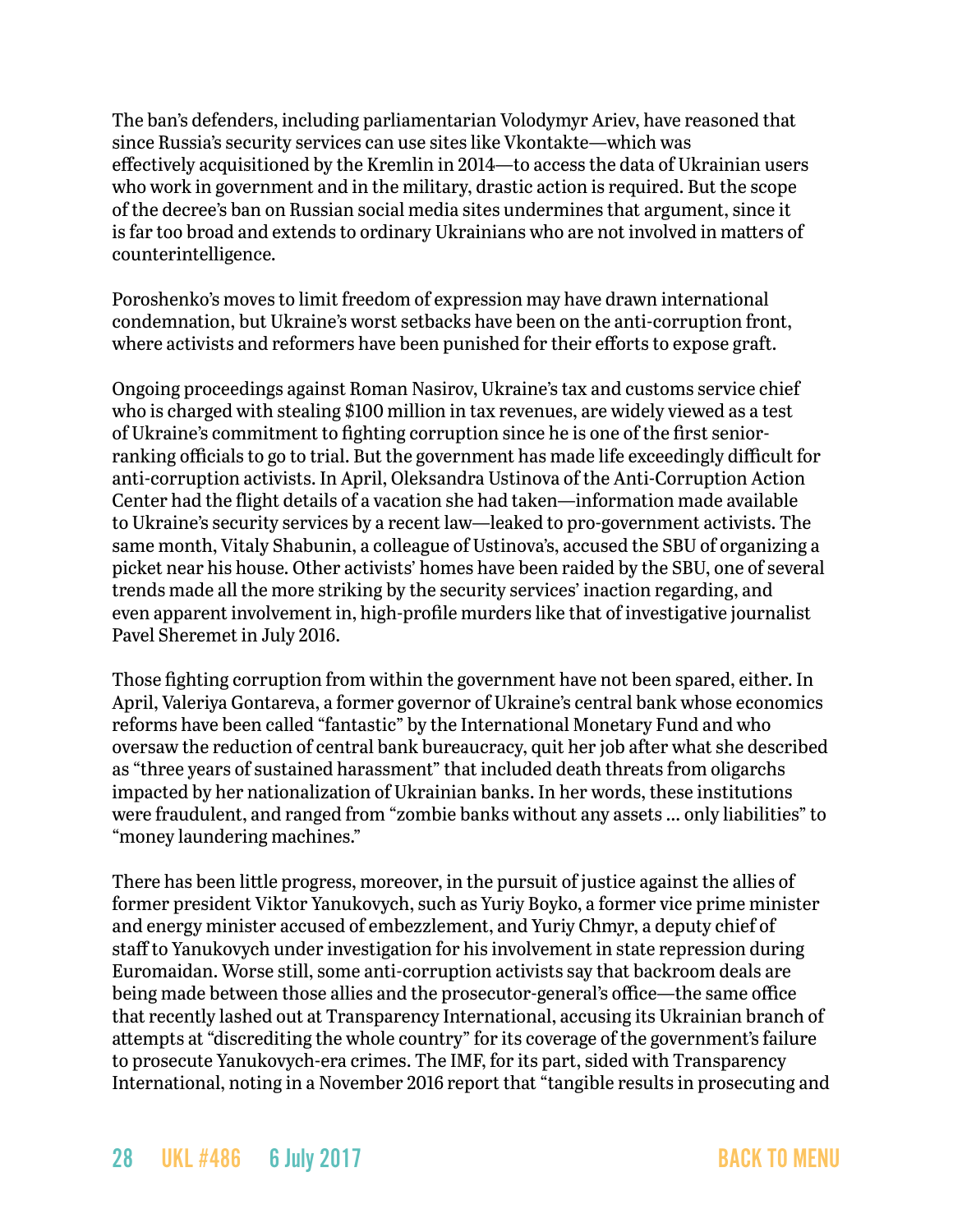convicting corrupt high-level officials and recovering proceeds from corruption have yet to be achieved."

The Ukrainian government's preference for fighting anti-corruption activists, rather than corruption itself, has not gone unnoticed by the EU. Hughes Mingarelli, the head of its delegation to Ukraine, recently cautioned Ukraine that it was exhibiting "a worrying trend reminiscent of past and gloomy times for the country."

To be sure, Ukraine is closer to EU membership than it was at the end of Yanukovych's presidency. Since the provisional application of the Deep and Comprehensive Free Trade Area in January 2016, which opened parts of the EU's internal market to Ukraine, Kiev has adopted several legislative acts that have brought its trade-related legal framework closer to that of Brussels. Only last month, its efforts in meeting all the benchmarks under the Visa Liberalization Action Plan were rewardedwith visa-free travel throughout the Schengen Area for Ukrainian citizens. In a speech celebrating the long-awaited visa-free regime, Poroshenko declared that it represented the "conclusion of [Ukraine's] break with the Russian empire and of that of the democratic Ukrainian world with the authoritarian Russian world."

The West should continue to support Ukraine in its fight against Russian-backed separatists in the east and in its efforts to reform the country. But it must also use all means necessary to prevent Ukrainian democracy from falling victim to Kiev's imitation of democracy. This includes finding ways to push Poroshenko and his government harder, making any future aid conditional on the development of effective administrative and judicial systems, and providing additional support to civil society. As it stands, Poroshenko's behavior threatens Ukraine's European future and risks a return to its illiberal past.

### <span id="page-28-0"></span>#11 Ukrainian Court to Try Yanukovych Case in Absentia

- - - - - - - - - - - - - - - - - - - - - - - - - - - - - - - - - - - - - - - - - - - - - - - - - - - - - - - - - - - - - - - - - - - - - - - - - - - - - - - - - by Nataliya Trach Kyiv Post, 29 June 2017 <http://bit.ly/2strlh4>

The Obolonsky District Court in Kyiv on June 29 allowed an absentee trial of the high treason case against Ukraine's fugitive ex-President Viktor Yanukovych.

The judges made the ruling after a one-hour deliberation. The decision cannot be appealed.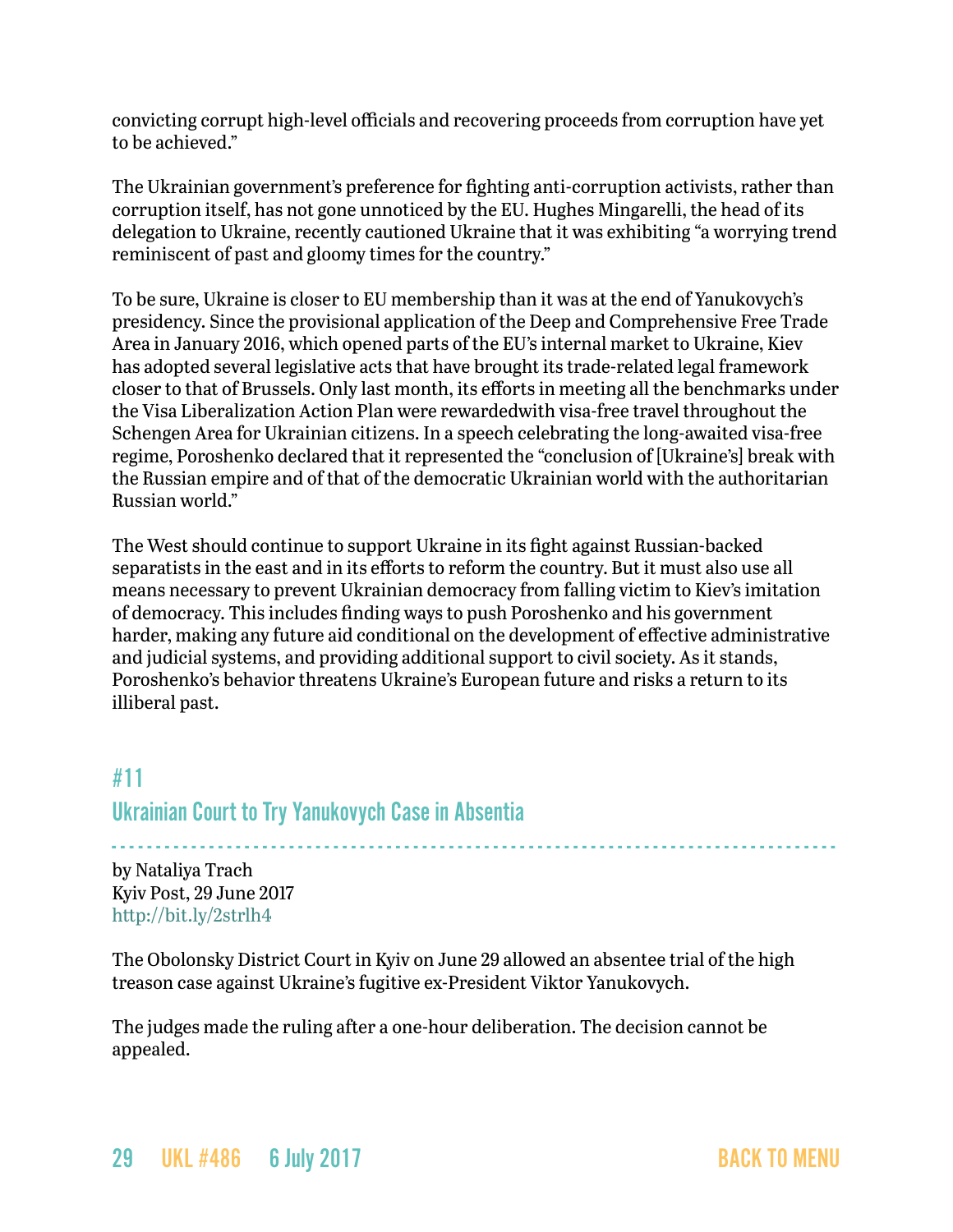The presiding judge Vladyslav Devyatko announced the decision after Yanukovych, who now lives in Russia, failed to show up in the court.

"Not only did the defendant fail to arrive in the court but he also did not take an opportunity to take part in the court hearings via a video conference," Devyatko said. The ex-president's lawyer Vitaliy Serdyuk said Yanukovych could not attend the hearings because it would put his life under threat.

The court will proceed with the case on July 6.

Yanukovych is charged with a number of crimes, including violating the territorial integrity and sovereignty of Ukraine, high treason, and waging a war or aggressive military actions. Yanukovych has previously denied any wrongdoing of the kind. The accusations are based on the ex-president's actions during the EuroMaidan Revolution in 2013-2014, including his alleged attempt to get military help from Russia in order to preserve his power.

The prosecution is seeking a life sentence for the ex-president.

Yanukovych's lawyers asked prosecutors to explain to them the meaning of the indictment during the next session, calling it "an empty bill."

The court on June 29 also determined the procedure for examining evidence in the trial. First, the court will study evidence from both sides, including photos and videos.

The previous meeting of the Obolonsky District Court took place on June 26. Back then the court postponed the hearing of the case because Yanukovych failed to attend. Now the court will proceed with the trial in absentia.

According to the Obolonsky District Court schedule for July-August the hearings in the case of Yanukovych will take place on July 6, July 12, July 13, Aug. 3, Aug.10, Aug. 17, Aug.23, and Aug. 31.

### <span id="page-29-0"></span>#12

Ukraine Cyberattack Was Meant to Paralyze, not Profit, Evidence Shows

- - - - - - - - - - - - - - - - - - - - - - - - - - - - - - - - - - - - - - - - - - - - - - - - - - - - - - - - - - - - - - - - - - - - - - - - - - - - - - - - - -

by Andrew E. Kramer New York Times, 28 June 2017 <http://nyti.ms/2tZIIqZ>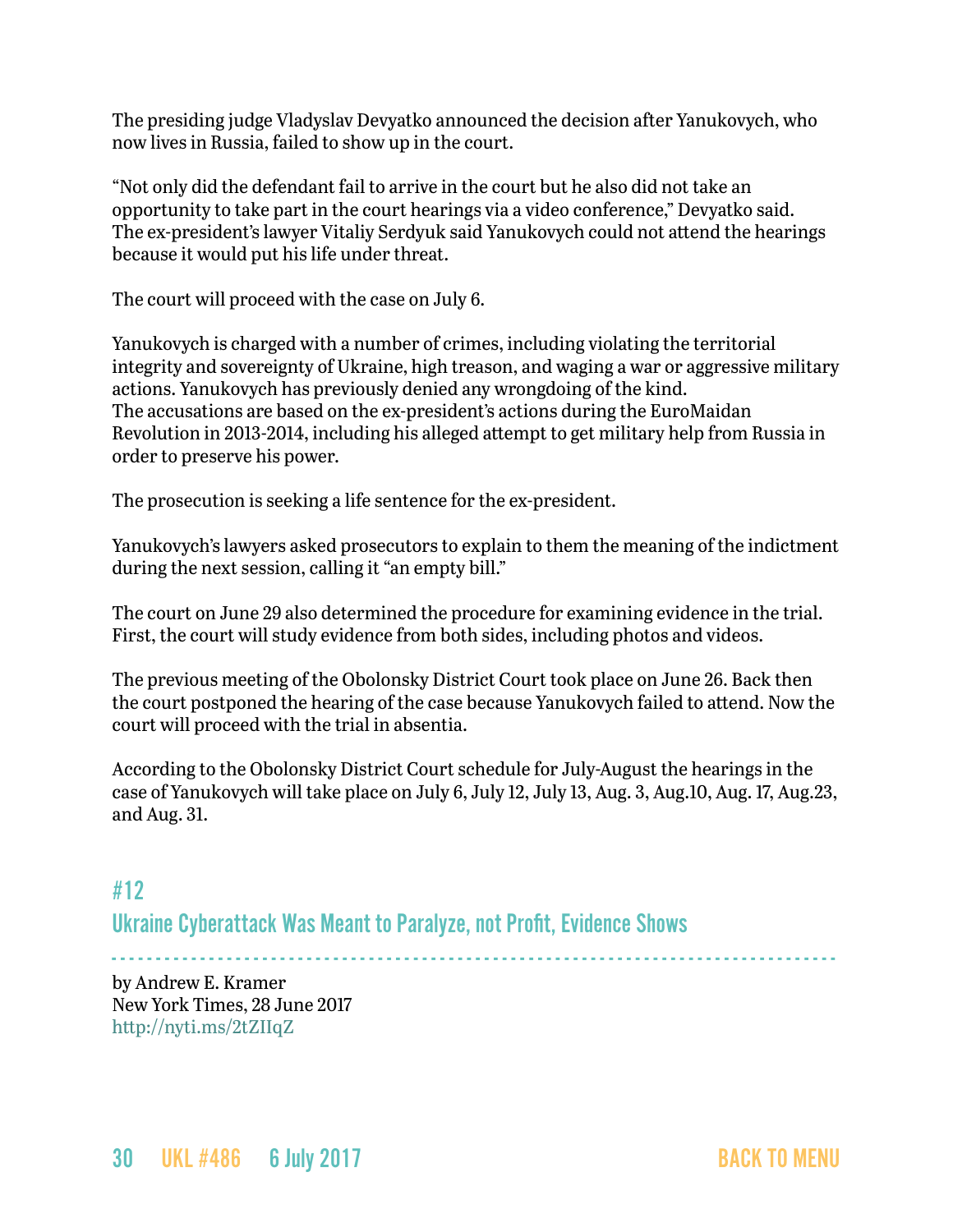Kiev, Ukraine — The day started like most for Roman N. Klimenko, an accountant in Kiev who had just settled in at his desk, typing at a computer keyboard and drinking coffee. He was unaware that concealed within his tax preparation software lurked a ticking bomb.

That bomb soon exploded, destroying his financial data and quickly spreading through computer systems vital to Ukraine's government — and beyond. The cyberattack, on Tuesday, was caused by a virus similar to one that wreaked global havoc less than two months ago.

Both had the appearance of hacker blackmail assaults known as ransomware attacks: screens of infected computers warn users their data will be destroyed unless ransoms are paid.

But in Ukraine's case, a more sinister motive — paralysis of the country's vital computer systems — may have been at work, cybersecurity experts said on Wednesday. And many Ukrainians cast their suspicions on Russia.

Cybersecurity experts based their reasoning partly on having identified the group of Ukrainian users who were initially and improbably targeted: tax accountants.

All are required by law to use a tax preparation software such as that made by a Ukrainian company, M.E.Doc. The software that runs on [Microsoft](http://www.nytimes.com/topic/company/microsoft-corporation?inline=nyt-org) Windows-based computers was recently updated. Microsoft issued a statement on Wednesday saying it "now has evidence that a few active infections of the ransomware initially started from the legitimate M.E.Doc updater process."

Cybersecurity experts said that whoever launched the assault — on the eve of a holiday celebrating Ukrainian independence — must have known that M.E.Doc software, which is integrated into Ukrainian government computers, was their gateway.

"You don't hit the day before Constitution Day for no reason," said Craig Williams, the senior technical researcher with the Talos division of Cisco, the American technology company, which helped pinpoint the origin of the Tuesday attack.

Brian Lord, a former deputy director for intelligence and computer operations at Britain's Government Communications Headquarters, the country's equivalent to the National Security Agency, said, "This isn't about the money."

"This attack is about disabling how large companies and governments can operate," he added. "You get a double whammy of the initial cyberattack and then organizations being forced to shut down their operations."

For Mr. Klimenko, the software update seemed to go fine — until hours later. "The screen became red," he said in an interview. "A warning appeared, and everything on the hard drive was scrambled."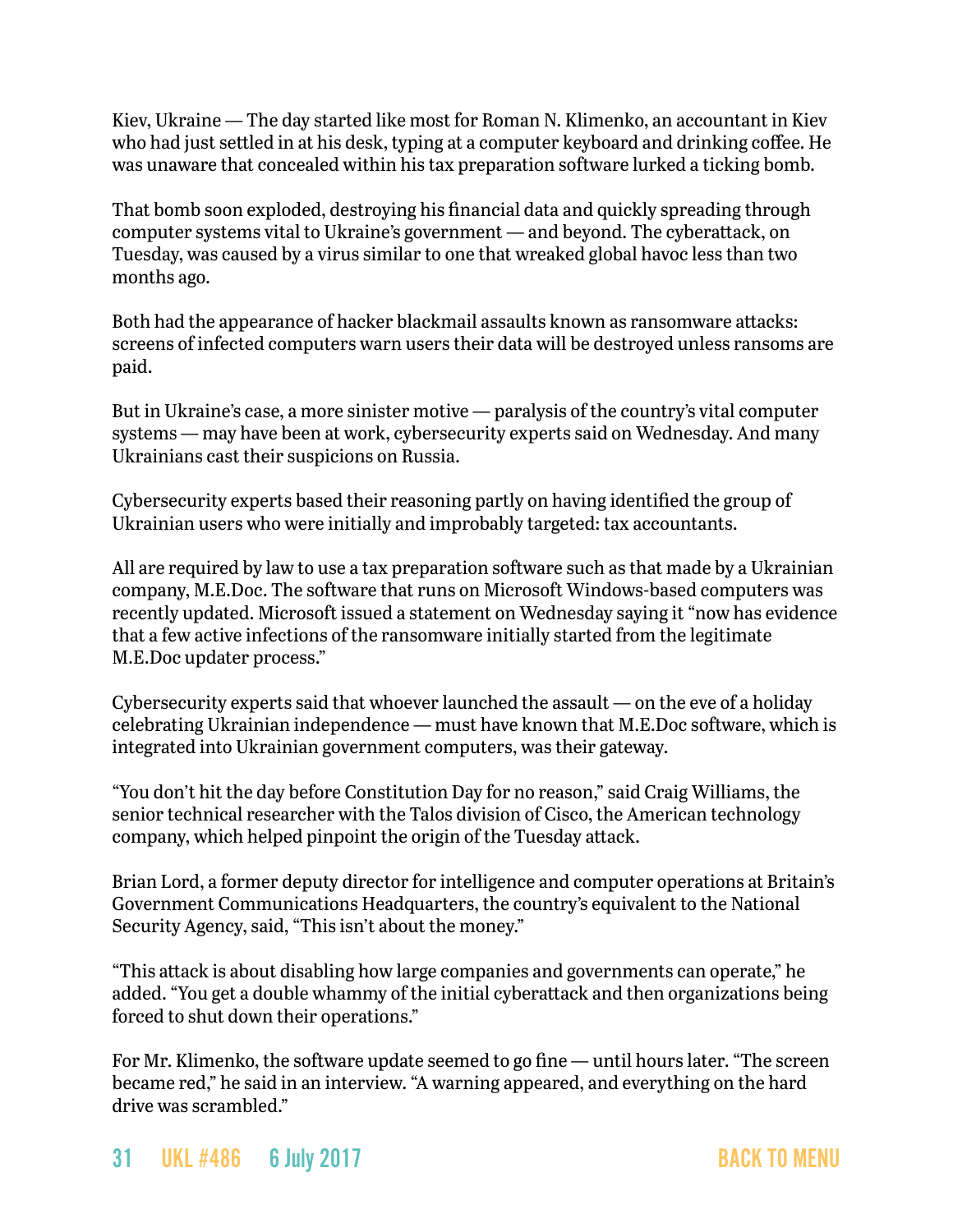Mr. Klimenko quickly realized he had lost all past-year filings, a catastrophe for an accountant. "Now I cannot confirm that I filed," he said. "Honestly, I don't understand what happened."

Yet to be determined is the source of the virus. But Russia was seen as the prime suspect because it has been engaged in overt and covert warfare with Ukraine since the 2014 revolution that deposed a Kremlin-friendly government. A Russian role has yet to be proven and may never be. Nevertheless, analysts said on Wednesday that if the attackers' object was to sow chaos at the highest levels in Ukraine, M.E.Doc provided an ideal way. Its software is not only widely installed at government agencies and banks, but is mandatory at many Ukrainian businesses and government agencies.

M.E.Doc said in a statement that it could not confirm whether the virus had been distributed through the update, but that it was "cooperating with Ukraine's cyberpolice on the investigation."

In another indication that Ukraine was a prime target, the national police said on Wednesday that more than 1,500 companies had filed complaints or appealed for help because of computer intrusions. That was far more than in other countries, although Russia seemed to be the second-most widely affected.

While analysts remained cautious about assigning blame, there was little reticence in official circles in Ukraine, particularly as it became clear that the country was the primary target. The timing was an especially clear sign of political intent, they said.

Adding to their suspicions, just a few hours before the computer strike, a Ukrainian military intelligence officer, Maksim Shapoval, was killed by a car bomb in Kiev. It was the latest in a string of assassinations of opponents and critics of Russia in the Ukrainian capital.

"War in cyberspace, seeding fear and horror among millions of personal computer users, and inflicting direct material damage from destabilizing the work of businesses and the state, is just one part of the hybrid war of the Russian empire against Ukraine," Anton Gerashenko, a member of Parliament, wrote on Facebook. The assassination of Mr. Shapoval is another, he wrote. Mr. Gerashenko called the spread of the virus the "most massive computer attack in the history of Ukraine." He said it was only "masked as an effort to extort money from computer users," with the real goal economic disruption.

In this view, what began as a strike at Ukraine later and perhaps inadvertently spread to other countries merely as collateral damage.

The timing of the attack was suspect in another way, coming after a rare stretch of upbeat news in Ukraine. Last week, the European Union waived visa requirements for Ukrainians, at least those few fortunate enough to have the means to travel. That was a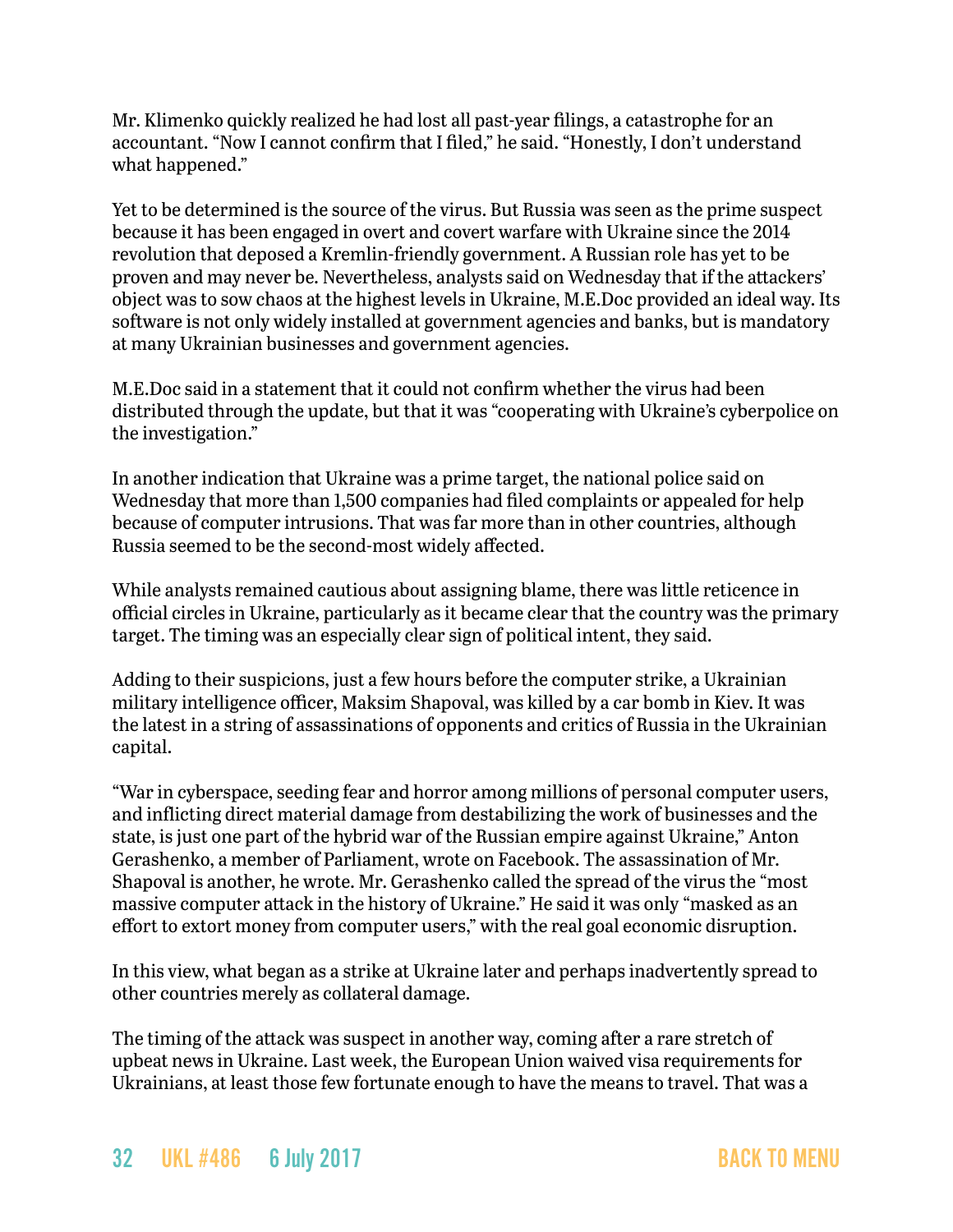euphoric moment for many Ukrainians, some of whom could be seen celebrating with raised fists after gliding through immigration lanes in European airports.

President Petro O. Poroshenko met in Washington with President Trump, undermining what politicians here say is an overarching Russian goal of weakening Ukraine by highlighting the incompetence and corruption of the government.

The attack also comes in the context of a long-running trade war between Russia and Ukraine, on the sidelines of the actual shooting war in eastern Ukraine between the government and Russian-backed separatists.

In recent months, the authorities in Kiev have banned Russian software imports and blocked coal shipments from areas under rebel control. The coal embargo cut off a vital financial lifeline in the east, forcing Russia to take some of the coal.

The police have established a computer headquarters with the domestic intelligence agency, the S.B.U., and Cisco to analyze the attack in hopes of tying it to Russia. Though cybersecurity experts have not linked the malware to any particular state or criminal group, a Russian computer attack targeting Ukraine's economy would be consistent with the recent economic skirmishing, analysts say.

"If you look at Ukrainian cyberspace, M.E.Doc is an excellent carrier for a virus," Ivan Lozowy, director of the Institute of Statehood and Democracy, said in a telephone interview. The software is used by businesses large and small, and it can transmit a virus to government computers, where it is designed to file returns. "The Russians are interested in Ukraine having as many problems as possible," he said.

## #13 Ukraine's Economy Has Turned a Corner

- - - - - - - - - - - - - - - - - - - - - - - - - - - - - - - - - - - - - - - - - - - - - - - - - - - - - - - - - - - - - - - - - - - - - - - - - - - - - - - - - -

by David Clark Financial Times, 4 July 2017 <http://on.ft.com/2stkrso>

### *David Clark is chairman of the Russia Foundation*

On the surface, not much seems to have changed since Russia-sponsored separatists seized parts of eastern Ukraine three years ago. Fighting has flared up intermittently, but the front line has remained effectively frozen and efforts to find a diplomatic solution have reached a standstill.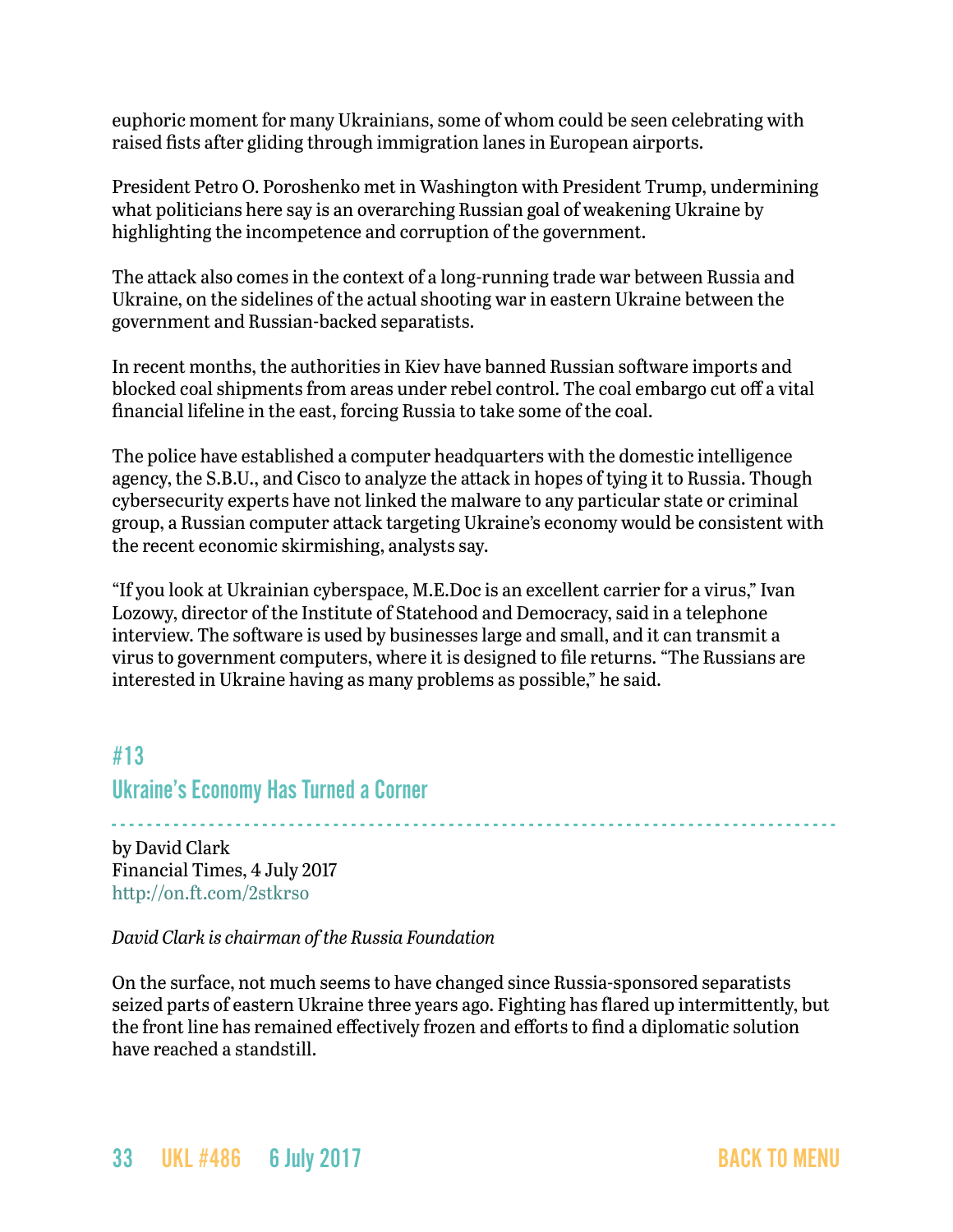Yet this is far from being the whole story. While the military aspects of the conflict have dominated the headlines, the real battle for Ukraine's future has always been elsewhere.

It rests on the ability of the country to restore stability and prosperity even as its territorial integrity is being brutally compromised. On this measure, Ukraine is beginning to make real progress.

Russia's intervention was primarily conceived as a form of economic warfare. The aim was not to capture land but to weaken Ukraine and turn it into something akin to a failed state.

In this it was initially successful. At war with it largest trading partner and separated from many of its most productive industrial assets in the east, Ukraine was forced to the brink of economic collapse.

The hryvnia lost about 70 per cent of its value against the dollar, inflation spiked at 60 per cent and the combined fiscal deficit (including the state budget and the state energy company, Naftogaz) ballooned to more than 10 per cent of GDP. The economy contracted by 6.6 per cent in 2014 and a further 9.8 per cent in 2015, a more severe downturn than the one experienced by Greece.

Things look very different three years on. Macroeconomic stability has been restored and Ukraine appears to be on the road to recovery. A more stable exchange rate has helped to bring inflation under control (down to 12.4 per cent last year and a projected 6 per cent next year).

Output is now increasing for the first time since 2012, with growth of 2 per cent last year expected to rise to 2.8 per cent this year and more than 3 per cent in 2018. Renewed growth and lower inflation has, in turn, allowed battered living standards to start recovering. Real wages increased by 11.6 per cent in 2016.

The Ukrainian government has also set out a path to long-term fiscal sustainability through a mix of spending cuts and tax reform. A budget deficit of 2.2 per cent last year was comfortably beneath the 3.7 per cent ceiling set by the IMF.

Although the deficit is due to widen to 3.1 per cent this year, the increase is largely because of cuts in payroll social security taxes needed to reduce labour costs and stimulate the economy.

An improved and simplified tax code, along with the rise in economic activity, is increasing the contributions of income tax and VAT to national revenues. Naftogaz is now in surplus.

The next big challenge is reform of an unsustainable pension system that accounts for more than a quarter of public spending and has been described by the World Bank as "a major fiscal vulnerability".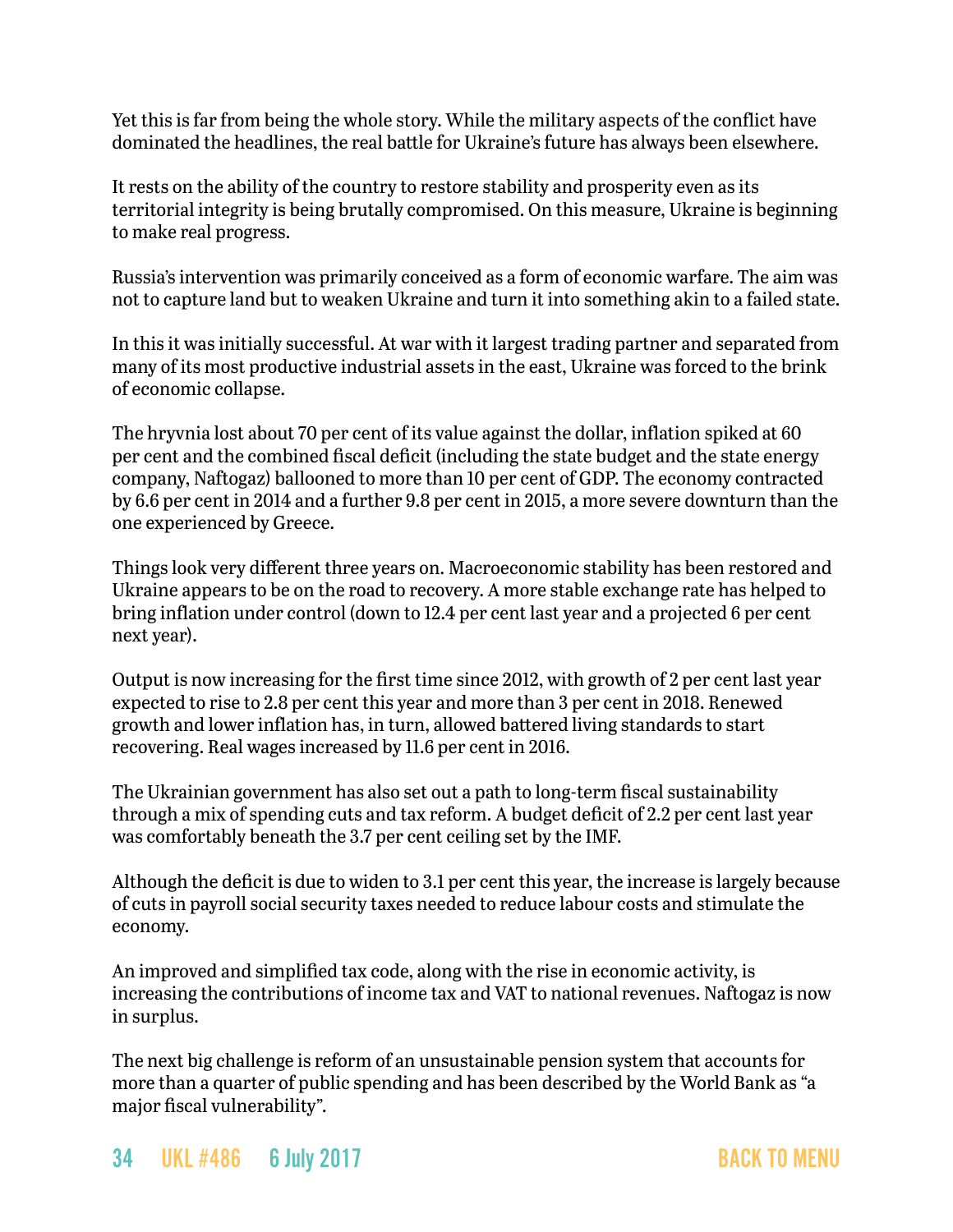A plan drawn up by finance minister Oleksandr Danyliuk is currently before the Rada and aims to bring costs into line with revenues by tightening eligibility, broadening the base of contributions and raising the effective retirement age.

With the pension deficit currently in excess of 6 per cent of GDP, changes are essential to meet the government's goal of reducing the overall budget deficit to 2 per cent by 2020.

None of the progress that has been made so far would have been possible without international financial support, primarily in the form of a \$17.5bn IMF loan facility.

The fact that Ukraine has managed to unlock four tranches of that funding, totalling \$8.38bn, is an achievement in itself. Past failure to reform meant that, until now, no Ukrainian government had succeeded in securing more than a single tranche of IMF funding.

The current administration deserves credit for embracing unpopular but necessary reforms that its predecessors ducked, such as removing energy subsidies that fostered inefficiency and corruption.

It has also earned praise for the speed with which it acted to head off a major financial threat by nationalising PrivatBank, Ukraine's biggest lender, after it became insolvent in December.

The big test of these changes is how they affect investor sentiment and enable Ukraine to attract badly needed foreign capital. FDI flows, which came to a standstill with the onset of war, have resumed, albeit tentatively.

While much of this money is linked to the recapitalisation of the banking system, there have also been significant new foreign investments in export-oriented production, particularly in western Ukraine.

The new free trade agreement with the EU, combined with proximity to the European market, creates an opportunity for Ukraine to become an integral part of the continental supply chain, building up new centres of economic production to replace lost capacity in the east.

Another important milestone is likely to be achieved this year when Ukraine is expected to return to the sovereign debt market with its first new bond issue since 2013.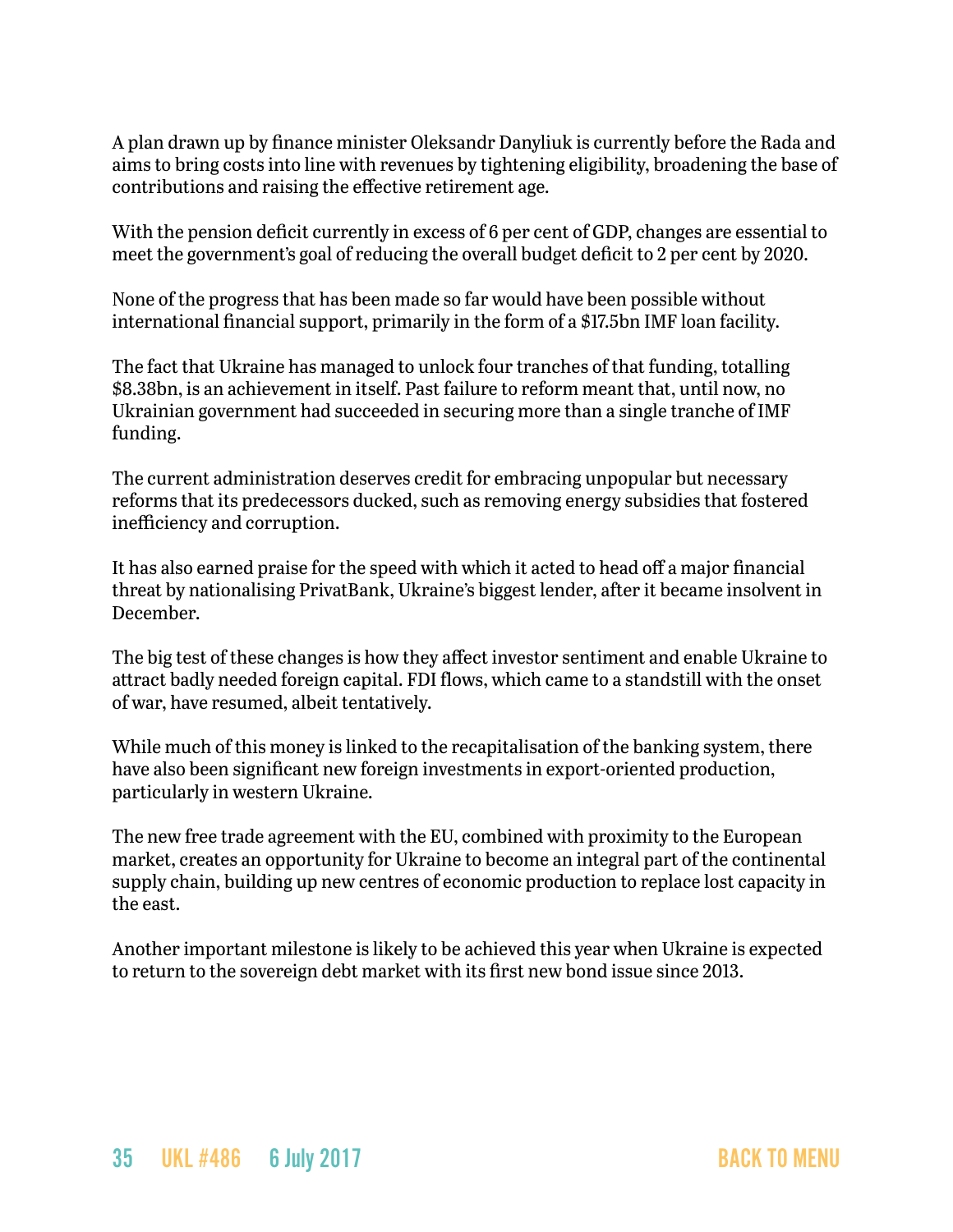At the time of Ukraine's debt restructuring deal in 2015, the prospect seemed a distant one. But the IMF programme always envisaged that Ukraine would be ready to return to the market in 2017 and there are signs of investor appetite.

Achieving these outcomes will require Ukraine to maintain and deepen its reform efforts.

In addition to sorting out the pensions system, the next frontier is land reform where the government hopes that liberalisation will bring higher investment and new dynamism to the agricultural sector.

This week the government delayed presenting a reform bill to parliament where populist opposition politicians are trying to obstruct changes that are needed before the next tranche of IMF funding can be released. The moment of truth on this will come in the autumn.

As always, further steps need to be taken to root out corruption, which remains a greater impediment to Ukraine's progress than any scheme devised by the Kremlin.

A lot of good work has already been done but perceptions of corruption remain stubbornly high. Changing that is still by far Ukraine's most important challenge.

It is becoming increasingly apparent that Russian president Vladimir Putin's strategy of trying to enfeeble Ukraine and raise the price of western support has failed as the country continues to make progress towards the goal of economic self-sufficiency.

## <span id="page-35-0"></span>#14

Siemens Turbines Delivered to Crimea Despite Sanctions – Sources

- - - - - - - - - - - - - - - - - - - - - - - - - - - - - - - - - - - - - - - - - - - - - - - - - - - - - - - - - - - - - - - - - - - - - - - - - - - - - - - - - -

by Anton Zverev, Anastasia Lyrchikova and Gleb Stolyarov Reuters, 5 July 2017 <http://reut.rs/2tJaivi>

Russia has delivered electricity turbines made by Germany's Siemens to Crimea, a region subject to European Union sanctions barring EU firms from supplying it with energy technology, three sources with knowledge of the delivery told Reuters.

Reuters was unable to determine if Siemens knew of or condoned the equipment transfer, but the move exposes the German company to potential accusations of indirect sanctionsbusting and of not taking sufficient safeguards to ensure its equipment does not end up on territory most countries view as illegally annexed, say legal experts.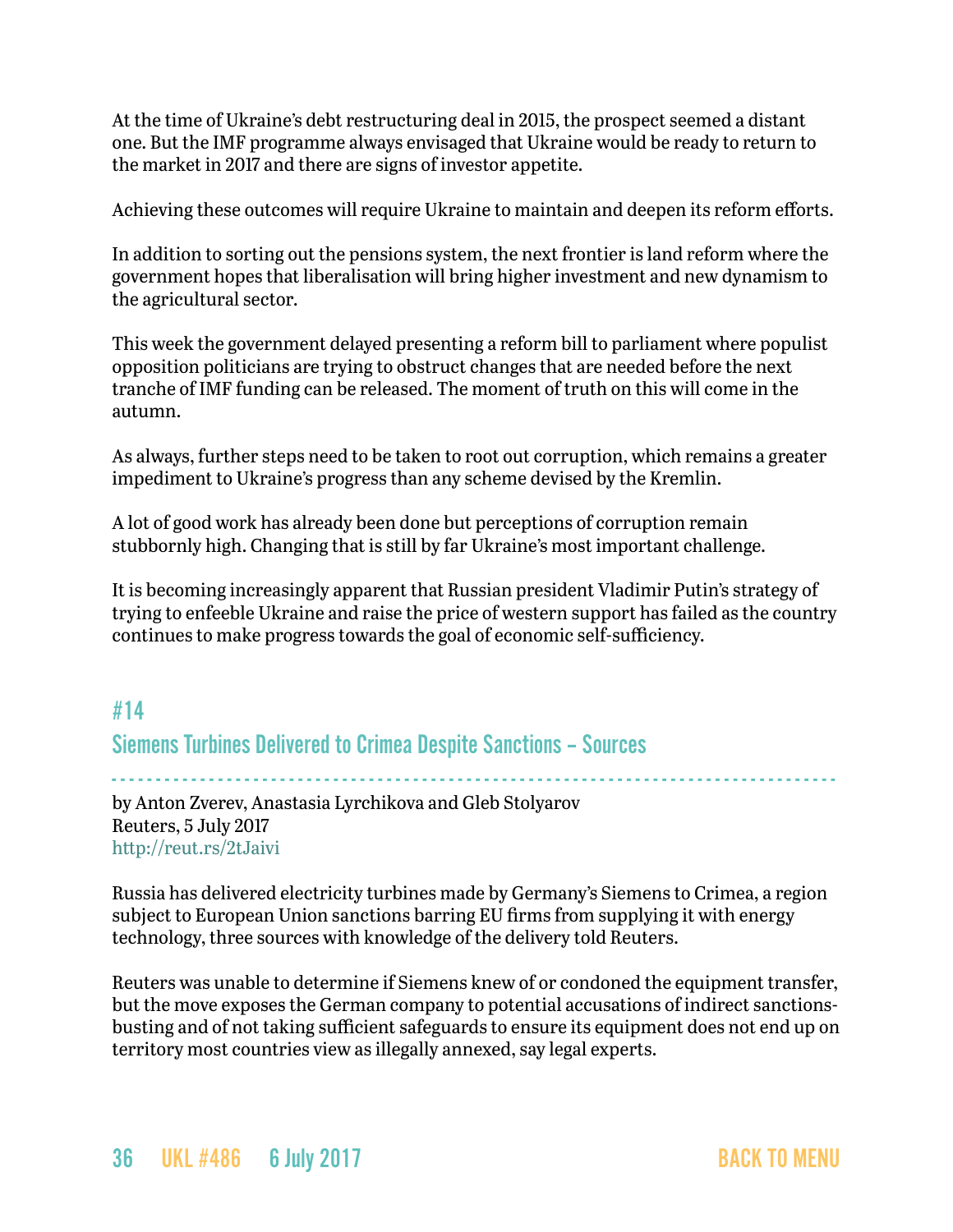"Siemens has not delivered turbines to Crimea and complies with all export control restrictions," said Wolfram Trost, a spokesman for Siemens in Munich, when asked to confirm the turbine transfer to Crimea.

Citing client confidentiality, he did not answer written questions asking whether Siemens was aware that the turbines had been shipped to Crimea and whether it would now be activating or servicing them.

Russia needs the turbines for two Crimean power plants the Kremlin wants to get up and running to fulfill a promise, made by President Vladimir Putin, to ensure a stable power supply for the region's residents after it was annexed by Moscow from Ukraine in 2014.

Delivery of the turbines, intended for the two new power stations under construction, had been delayed for over a year because the firms involved feared violating EU sanctions, people involved in the project have told Reuters.

Russia's Energy Ministry, which oversees the Crimea power plants project, declined to comment. It referred questions to Technopromexport, the Russian state-owned firm which is building the plants. Technopromexport declined to comment.

One source close to the project, who spoke on condition of anonymity because of the sensitivity of the topic, told Reuters that two of the turbines had been delivered from Russia by sea to Crimea.

He said they were destined for use in a power plant in the Crimean city of Sevastopol. He said the turbines were unloaded at Sevastopol port, and that preparatory work was underway at the power plant site to install and commission the turbines.

The turbines were SGT5-2000E gas turbines, he said, a type manufactured only by Siemens and its subsidiaries.

Russia or Crimea?

An official in Crimea's energy sector who is familiar with the power plants project, and an employee with a company involved in the project, also said the turbines were Siemens turbines, and that they had been delivered to Crimea.

EU sanctions bar European individuals and companies from providing energy technology to Crimea or from taking any actions designed to circumvent those rules due to the bloc's view that the peninsula was illegally stolen from Ukraine.

Legal experts say there are no court precedents to say whether Siemens could be held responsible if a third party brought the turbines to Crimea.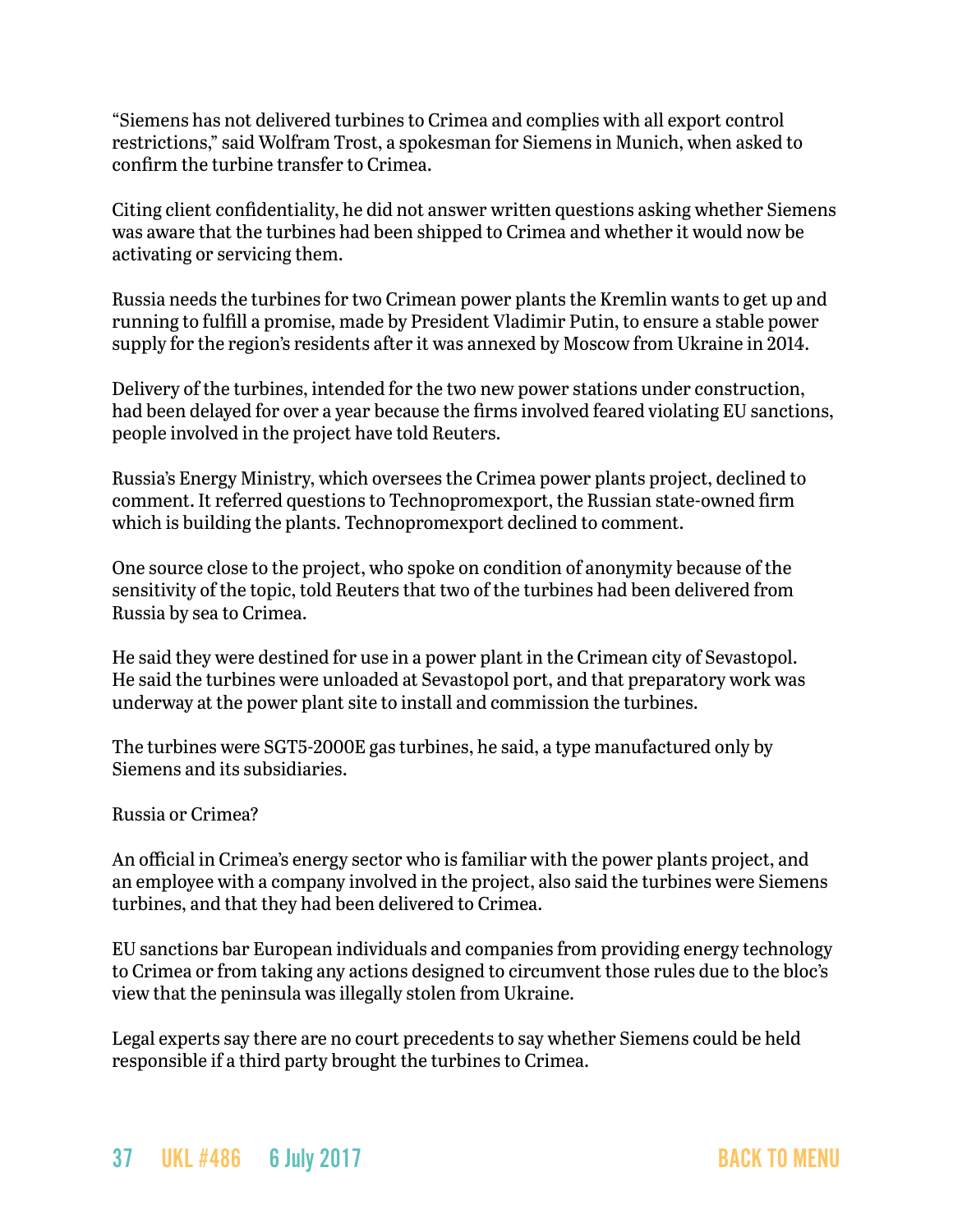When asked about the matter, the European Commission has declined to comment on the Siemens case in the past, saying it is up to EU member states to enforce sanctions rules on their companies.

When asked about the issue on Wednesday, a spokesman for German's Ministry for Economic Affairs said he had no immediate comment.

The individual close to the project and the official in the Crimea energy sector told Reuters the turbines delivered to the port in Sevastopol had come from Taman, located in southern Russia, some 10 miles (16 km) from Crimea.

Siemens told reporters in March that a Russian joint venture in which it has a majority stake supplied turbines for use in a power plant that was planned for construction in Taman.

The joint venture, Gas Turbine Technologies LLC, made the turbines that were sent to Taman at its factory in the Russian city of St Petersburg.

Siemens has a 65 percent share in the joint venture, and Russian company Power Machines has a 35 percent stake.

The sanctions barring the supply of energy technology to Crimea do not apply to the Taman project because it is located on internationally recognized Russian territory.

The turbines for the Taman plant were bought by Technopromexport - the same company building the two Crimea plants - because, it previously said, it would be building the plant in Taman.

Sources close to the Crimean project have previously told Reuters that one of the options under consideration was to use the Taman turbines in Crimea.

Asked about that possibility last year, Siemens said it was supplying the turbines only for use in Taman, and not in Crimea.

It said at the time it had "no reason" to believe the turbines would be diverted to Crimea, and said it respected and would abide by the sanctions regime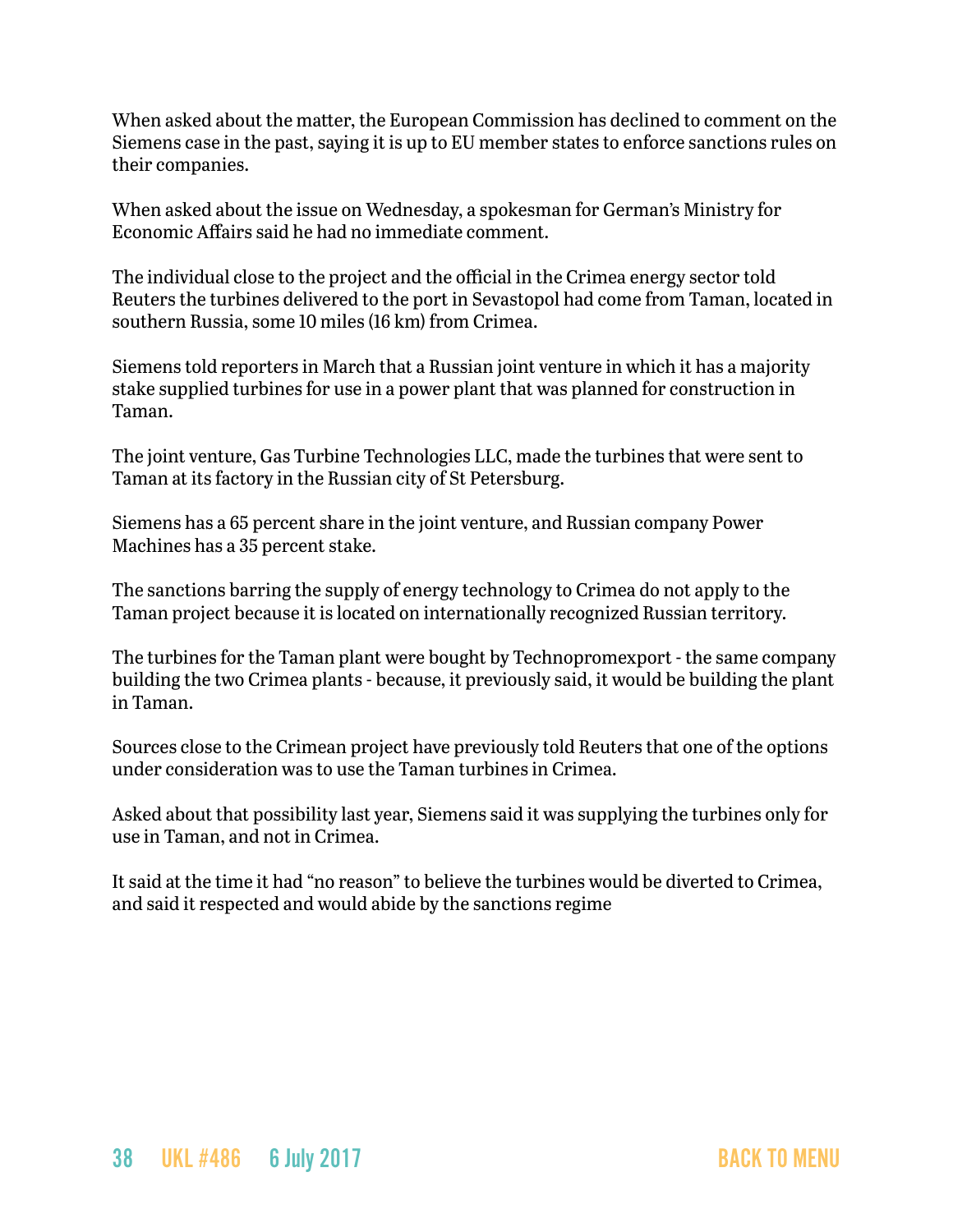# #15 Coercion and Financial Secrecy in Ukraine's Emerging Economy: What the IMF Approach Misses

- - - - - - - - - - - - - - - - - - - - - - - - - - - - - - - - - - - - - - - - - - - - - - - - - - - - - - - - - - - - - - - - - - - - - - - - - - - - - - - - - by Andrew Barnes PONARS Policy Memo, June 2017 <http://bit.ly/2tC4F2b>

Much analysis of how Ukraine's economy operates takes place through the lens of International Monetary Fund (IMF) recommendations and reviews, which focus on budget deficits and anti-corruption efforts. Excessive emphasis on formal policy changes, however, and the "political will" to carry them out, ignores a number of forces at play in creating and maintaining real economic activity on the ground. While highlevel discussions are occurring in Kyiv or Washington, people in Ukraine are creating new patterns of economic activity in practice. This memo examines some of these developments, demonstrating the ubiquity of both coercion and secrecy in market interactions. These characteristics are not unique to wartime Ukraine, although they are easier to see in that context. Likewise, within Ukraine, they are not confined to Crimea or the Donbas; they flourish throughout the country. The lesson, therefore, is that we need to think more about how to redirect and reshape these activities, rather than simply trying to eliminate them.

### **The Usual Story**

Ukraine joined the IMF in 1992 and has signed no fewer than ten major agreements with it—two since the Euromaidan in 2014. The goals of macroeconomic stabilization and structural reform have remained remarkably stable over the years, and each new agreement has been signed amid renewed optimism because the IMF has routinely professed conviction that the government is ready to muster the "political will" to implement the required reforms.

In some respects, Ukraine has achieved extraordinary success in areas the IMF deems important. Most notably, the economy returned to growth in 2016, despite the ongoing fiscal and physical toll of the war. Although industrial growth was still negative, retail and agriculture led the economy to a 2.3 percent growth rate in 2016 after declines of 6.6 percent in 2014 and 9.9 percent in 2015. The blockade against Donbas coal hampered industrial production in the first third of 2017, but an IMF statement in May continued to predict GDP growth of over 2 percent for the year. In addition, the annual inflation rate has remained under 10 percent; the Ukrainian hryvnia (which has remained free-floating, consistent with IMF recommendations) has avoided any precipitous drops, even though it has crept downward in value over the past year; and the government has remained upto-date on payments on external debt, except on a disputed \$3 billion Eurobond owned by Russia.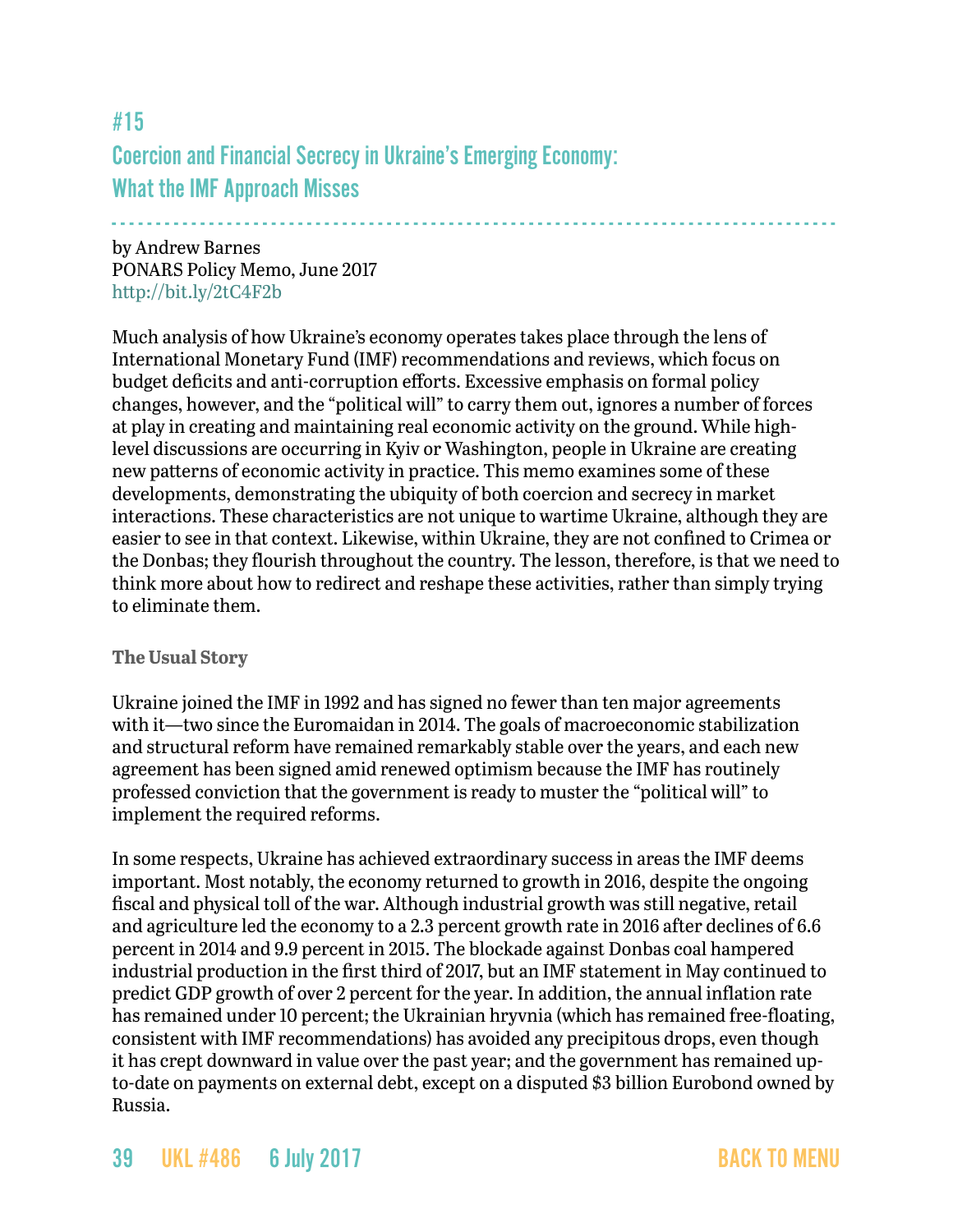On the structural side, Ukraine has made striking changes in its natural gas sector. In a policy change aimed directly at satisfying IMF demands, the country unified the tariff for gas beginning in May 2016. The old system included different price points for different consumers and, like any other multi-tiered pricing system, was subject to cheating: insiders falsified invoices to buy and sell at their preferred prices. In addition, Ukraine has eliminated its gas imports from Russia, relying instead on supplies from elsewhere in Europe. This change was not in response to IMF requirements, but it makes the country less vulnerable to Russia-imposed shocks in the gas sector.

Despite these successes, the standard drama with the IMF continued, albeit with characteristics unique to Ukraine's situation. On the macroeconomic side, budgetary brinksmanship captured the attention of observers for several months in the winter of 2015-16, when the IMF insisted on a federal deficit of less than 3.7 percent of GDP, but parliament refused to pass it. In February 2016, Ukraine's Latvian-born Economics Minister Aivaras Abromaviĉius resigned from the cabinet, prompting further concern from the IMF that appropriate reforms would not be undertaken. Prime Minister Arseniy Yatsenyuk barely survived a no-confidence vote in February 2016 but resigned in April and was replaced by Volodymyr Hroisman (see below). Throughout this political turmoil, the IMF continued to conduct its reviews of the Extended Fund Facility, but the evaluation was well behind schedule and the IMF did not approve releasing the next tranche of funds until September 2016. Another standoff occurred in 2017 over the governments' unwillingness or inability to end the rail blockade in the East, but the next tranche was released in April 2017.

The structural issue most consistently highlighted by the IMF in post-Euromaidan Ukraine has been high-level corruption. Indeed, many observers of Ukrainian politics saw corruption as the reason for untamed deficits and the resignations of favored reformers like Abromaviĉius. Any number of examples could be raised to show the extent of the problem, but four will suffice here. First was Yatsenyuk's narrow escape from the threat of a no-confidence vote in February 2016. His survival (for two months) was apparently tied to a deal among the country's leading oligarchs: it was a last-minute walkout by parliamentarians connected to those oligarchs that saved him. Second was the political drama that played out around General Prosecutor Viktor Shokin. For several months in late 2015 and early 2016, accusations grew that Shokin was blocking prosecutions of highlevel corruption allegations, but he continued to hold his post. Even after President Petro Poroshenko ostensibly removed him from office in February, he remained in his post until March 29, when parliament finally voted to remove him. A third striking incident occurred in August 2016 when one office responsible for combatting corruption (the General Prosecutor) arrested two staff members from another office responsible for combatting corruption (the National Anticorruption Bureau of Ukraine). Finally, in March 2017, the government amended an anti-corruption law that required public servants to disclose assets, extending it to NGOs and journalists who report on corruption—an action many saw as an attempt to silence the watchdogs.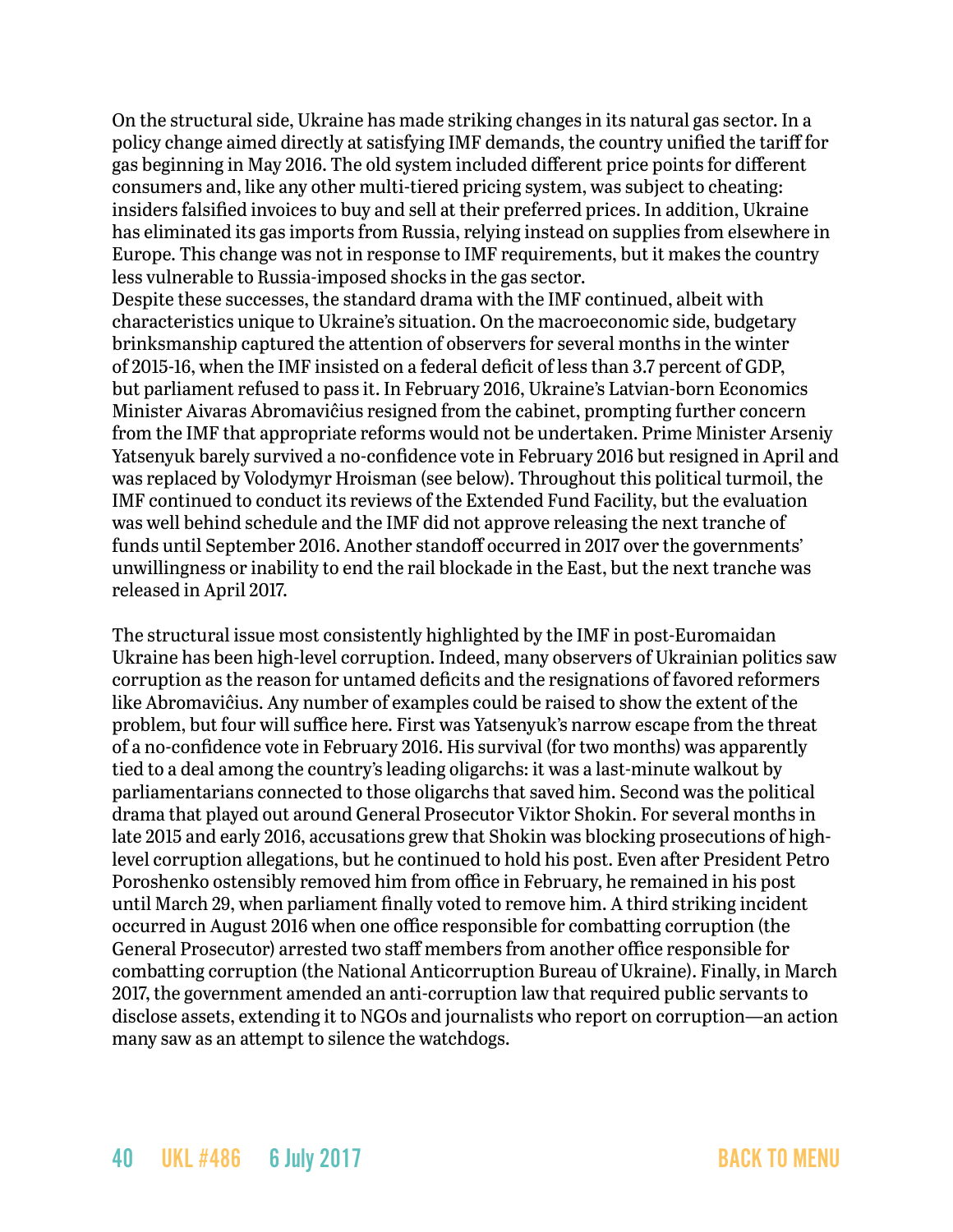#### **The Centrality of "Marginal" Activities**

There is nothing inherently wrong with following the drama of budget debates, highlevel resignations, or corrupt machinations in government. While high-level discussions are going on, however, citizens are developing a real economy across the country. This activity reveals important truths about economics that standard models typically do not highlight, namely the ubiquity of coercion and financial secrecy. Below are examples of these different sources of coercion in economic transactions in Ukraine, as well as a short discussion of the emerging financial system that provides context for those activities.

At the top of the wealth pyramid are oligarchs, who face myriad threats—from the state, from other oligarchs, from would-be oligarchs, and from external shocks—but they also have access to a wide variety of coercive resources to defend against those potential threats and/or to strengthen their own position. The case of Ukraine's richest man, Rinat Akhmetov, provides an almost limitless supply of examples of this process. When the Kyiv government tried to punish him for raising electricity prices in 2015, hundreds of workers from his coal mines picketed the Energy Minister's office, and a parliamentary bloc understood to be financially supported by him walked out of legislative proceedings. His coal and electricity conglomerate had holdings in both eastern and western Ukraine, and for three years he was able to operate successfully in both regions, partly because he also ran a network of trucks delivering humanitarian aid in the Donbas. Doing so required the direct application of coercive power in the form of hired security forces, as well as negotiations with other powerful actors, notably the bodies attempting to set rules in Donetsk, Luhansk, and Kyiv.

After the imposition of the rail blockade at the start of 2017, however, the strongmen of the Donetsk and Luhansk "People's Republics" began to seize his property (and those of other Ukrainian owners), and the tightening blockade stopped the flow of coal from the Donbas to the rest of Ukraine. Interestingly, Akhmetov was never able to defend his holdings in Crimea, where the self-declared parliament of the peninsula voted to nationalize his energy and telecommunications holdings and armed men took over the facilities. Likewise, several branches of his First Ukrainian International Bank were shut down on rebel territory, and separatists seized equipment from his television channel. He is powerful, and his access to coercive power is significant, but even an oligarch's hold on productive assets is not unbreakable.

Another group of economic players in Ukraine are what might be referred to as warlord businesspeople: individuals who use their control over physical coercion in part to take desirable assets, operate lucrative trade routes, and directly enforce their claims to wealth. In other words, they are engaged directly in the creation and operation of an economic activity. One example is Aleksandr Zakharchenko, Prime Minister of the selfproclaimed Donetsk People's Republic, who commands 3-4,000 armed men and controls much of the regional retail trade, including the "nationalized" ATB supermarket chain. He and his men also allegedly control the gasoline trade in Donbas. Another example is Alexander Khodakovsky, the commander of the Vostok battalion, who allegedly provides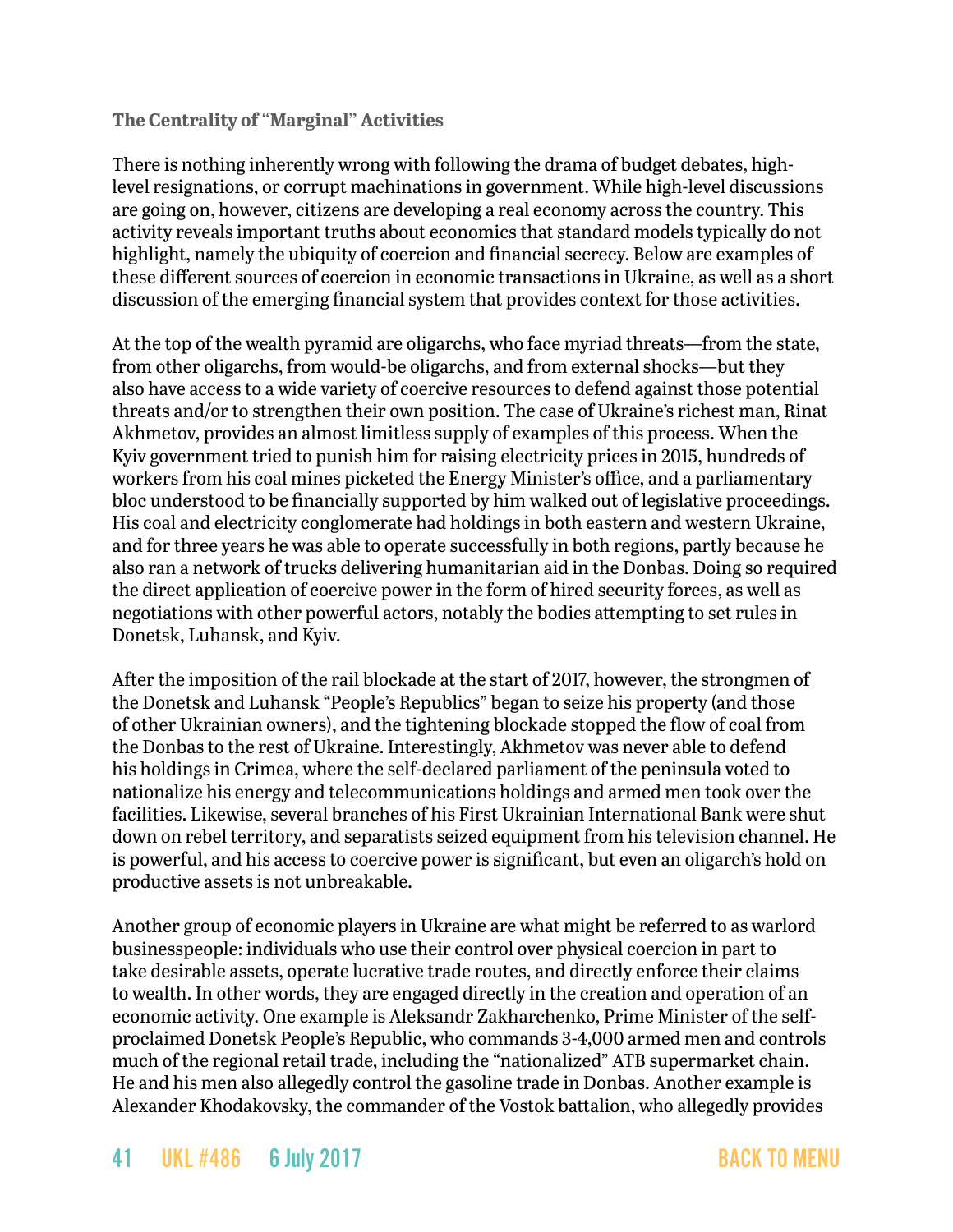protection to Akhmetov's trucks and controls the illicit trade across the separatist border with the rest of Ukraine. These phenomena are not unique to Donetsk and Luhansk, as leaders of the former "volunteer battalions" use their coercive resources to operate or protect businesses in western Ukraine. These figures, and others like them, face threats from other warlords and from any "state actor" that wants to impose "order" on them. Their main defense is the direct application or threat of force, which illustrates the role of naked coercion in the conduct of economic activity.

Similar to the warlord businesspeople, but without direct control over the means of coercion, are the entrepreneurs who operate informal or illegal businesses and need to protect their assets. One of the most common sectors for such work in Ukraine is amber mining and smuggling. To mine amber, groups of workers clear forest areas, pump highpressure water into the soil, and skim the debris that floats to the surface. They need to protect the mining area from potential competitors and state authorities. When they transport their product illegally, they must protect it from confiscation—the greatest threat they face is from state employees, usually either police or border guards. These businesspeople generally cannot apply force directly and instead hire protection, pay off state actors, or both.

If business is impossible without coercion, it is also impossible without banking—not necessarily a system for connecting savers and borrowers, but simply a system for moving money. Furthermore, most business does not take place without banking secrecy—a system for moving money without being tracked by formal state institutions. In Ukraine, we see several strategies for moving money surreptitiously, which provides context for all other economic activity. In the self-proclaimed republics of Luhansk and Donetsk, so-called "Central Banks" were established to facilitate payments among businesses, to collect taxes, and to distribute rubles coming from Russia to pay pensions. Their activities are largely opaque to outside observers. In Crimea, hundreds of bank branches saw their premises taken over almost overnight and turned over to Russian banks. Interestingly, these were not the biggest and best-known Russian banks, probably because their Russian headquarters were afraid of international sanctions. The banks in Crimea include one with an owner who has been investigated by both the FBI and the Russian Investigative Commission and one that was part of a \$20 billion money-laundering scheme. Like the use of coercion in economic activity, banking secrecy is not unique to the territories most affected by the war. Oligarchs, leaders of armed groups, illicit entrepreneurs, and corrupt officials throughout Ukraine make use of extensive offshore networks to hide both legal and illegal profits.

#### **Conclusion**

It may be tempting to see the phenomena described in this memo as resulting from Ukraine's particular situation of occupation and war, but that is not the case. Coercion and secrecy are ubiquitous in Ukraine not because of anything peculiar about Ukraine, but because of the simple coexistence of coercive power and desirable assets. These patterns appear in Kyiv-controlled Ukraine just as they do in Crimea and the Donbas, even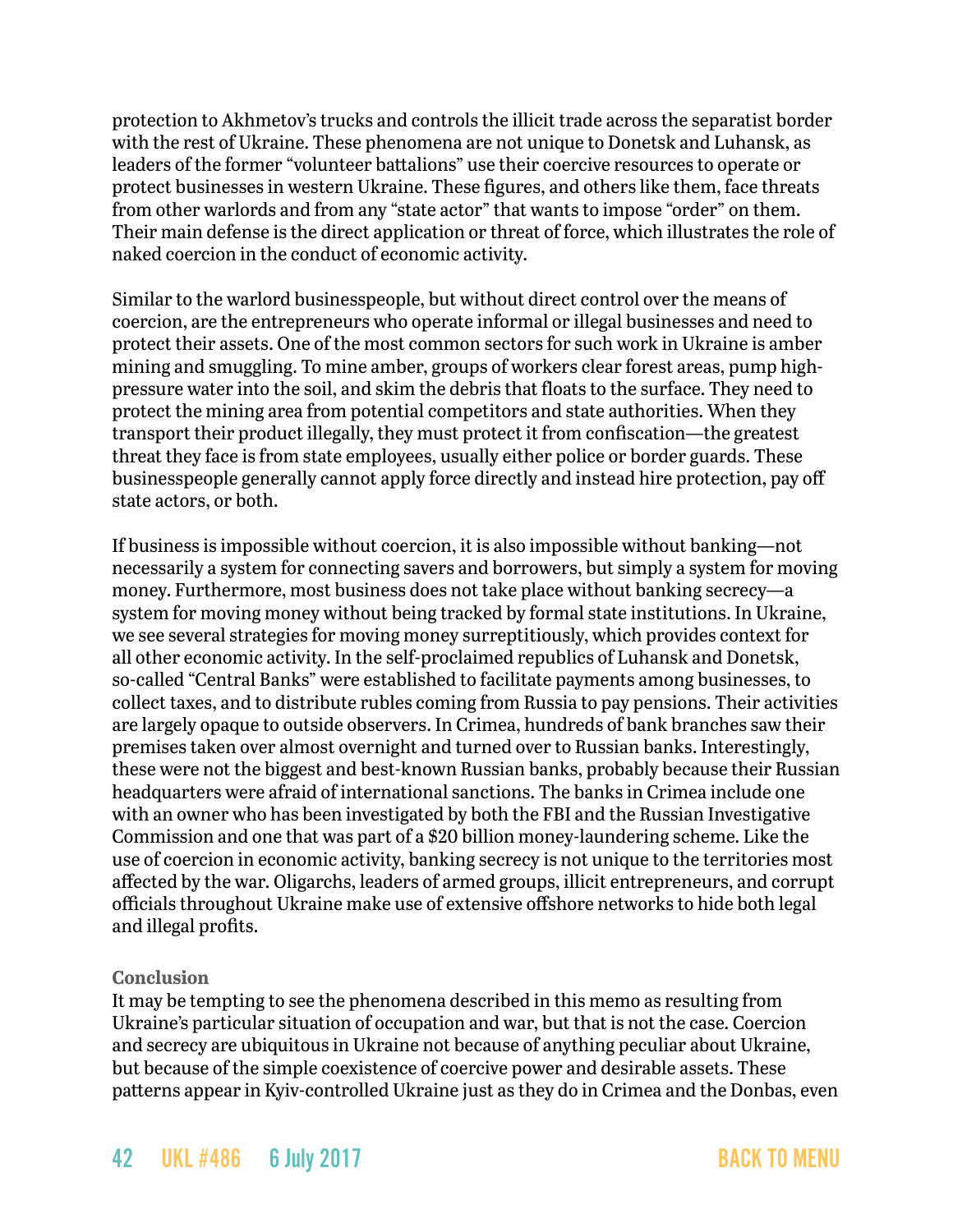if they take somewhat different forms in different areas. Indeed, they appear in economies around the world.

This observation suggests that the IMF's advice to Ukraine, while not entirely wrong, is quite limited in its likely effects. First, inasmuch as the advice is premised on the assumption that in a well-performing economy coercion would be applied only by a ruleof-law state and the movement of money would be transparent, its foundation does not comport with what we see throughout the world. Second, while no one should doubt that official corruption is a significant problem in Ukraine, that is only one version of coercion and secrecy (or one source of power to engage in them) that appears in real economies. While it may be theoretically possible to root out oligarchs, mafias, strongmen, bribes, and grey finance, that is not what we see in most settings. Instead, we see different forms of coercion and different strategies of financial secrecy. Research and recommendations therefore need to be aimed at channeling those tendencies in less harmful directions, rather than trying to eliminate particular types of them entirely.

### <span id="page-42-0"></span>#16

From: On all aspects of Russia and the FSU [[russian-studies@jiscmail.ac.uk](http://russian-studies@jiscmail.ac.uk)] On Behalf of Andreas Umland

- - - - - - - - - - - - - - - - - - - - - - - - - - - - - - - - - - - - - - - - - - - - - - - - - - - - - - - - - - - - - - - - - - - - - - - - - - - - - - - - - - Sent: Sunday, July 02, 2017 9:29 AM Subject: Footnote on Snyder's Bundestag lecture on German responsibility vis-a-vis

Ukraine

Footnote to the Deutscher Bundestag lecture "Germany's Historical Responsibility for Ukraine" organized by Marieluise Beck for the Bündnis 90/Die Grünen Bundestagsfraktion on 20 June 2017, at Berlin. See [http://bit.ly/2tEkuVm.](http://bit.ly/2tEkuVm)

Excellent that Professor Timothy Snyder (Yale University & IWM - Institut für die Wissenschaften vom Menschen) is finally raising these important issues for German memory politics, at this - by itself, arguably historic - event in the Berlin Bundestag. When I tried, in early 2013, to make a similar argument in an article called "Germany's Ukrainian Obligation," I could not find a German outlet for that. After months of silence and various rejections by German editorial boards, finally, an obscure Berlin anti-racism journal published a small excerpt of my piece. See: "Die ukrainische Verpflichtung Deutschlands," ZAG - Antirassistische Zeitschrift, no. 63 (2013), pp. 10-11,<http://bit.ly/2syDxS0>.

A different version of this argument had already appeared, in 2012, as part of a longer paper that I could only publish in a German journal of which I am myself a co-editor and which is published by the Zentralinstitut für Mittel- und Osteuropastudien Eichstätt of which I am a member (not my preferred way to publish a text first). See: "Die heutige deutsche Ukrainepolitik in ihrem zeithistorischen und geostrategischen Kontext: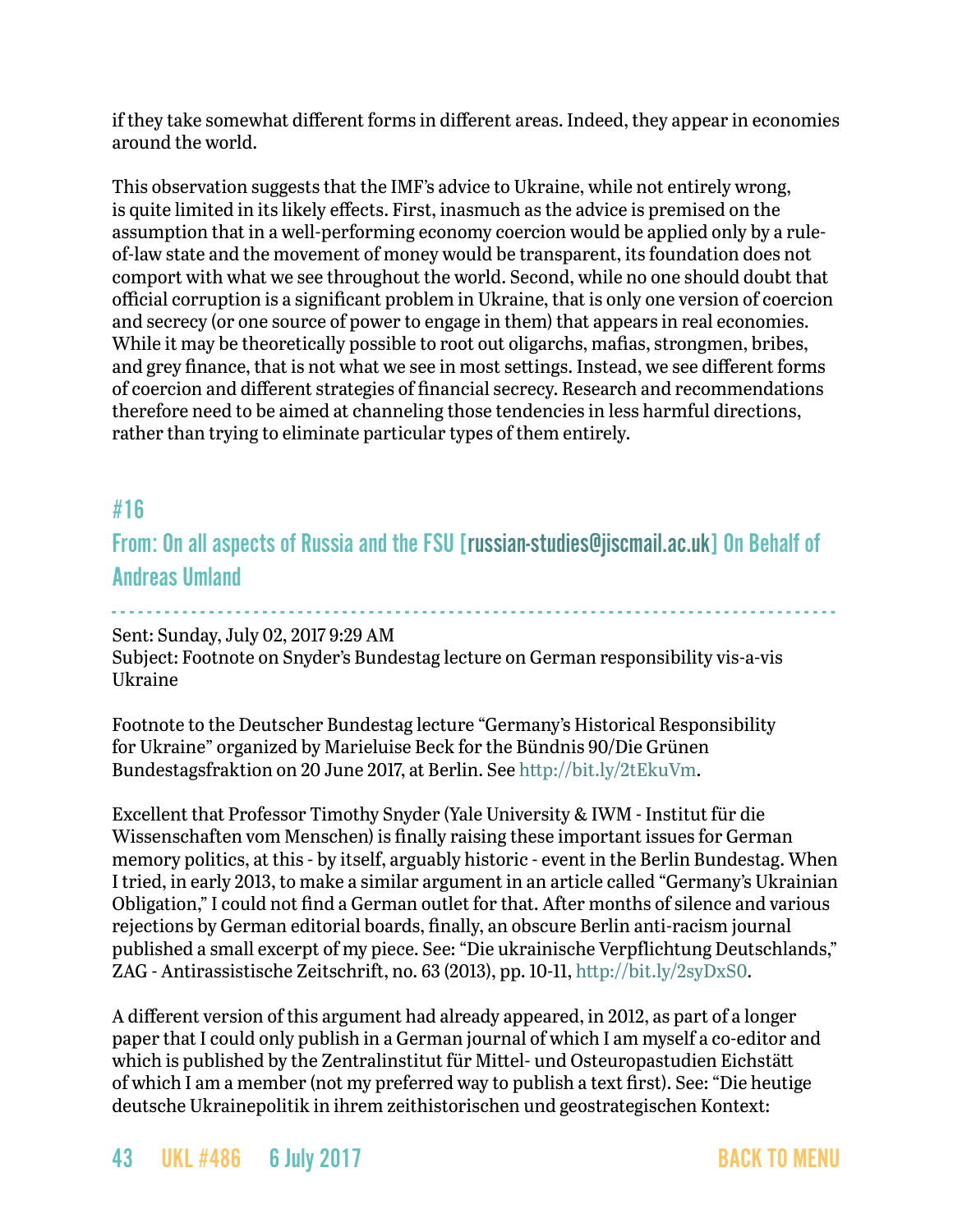Erwägungen zu einer Neuorientierung des Engagements Berlins im östlichen Europa," Forum für osteuropäische Ideen- und Zeitgeschichte, vol. 16, no. 2 (2012), pp. 231-266. [http://bit.ly/2uhrwxh.](http://bit.ly/2uhrwxh)

Some reasons, facets and repercussion of Germany's continuing ignorance about Ukraine were listed briefly in this 2012 essay: "Weißer Fleck: Die Ukraine in der deutschen Öffentlichkeit," Osteuropa, vol. 62, no. 9 (2012), pp. 127-133. [http://bit.ly/2siHmqh.](http://bit.ly/2siHmqh) Unfortunately, much of this critique from five years ago remains valid to date.

### <span id="page-43-0"></span>#17

### New Book

- - - - - - - - - - - - - - - - - - - - - - - - - - - - - - - - - - - - - - - - - - - - - - - - - - - - - - - - - - - - - - - - - - - - - - - - - - - - - - - - - -

*Migration and the Ukraine Crisis: A Two-Country Perspective* An E-IR open access book. Edited by Agnieszka Pikulicka-Wilczewska & Greta Uehling <http://bit.ly/2tVAP98>

Available now in book stores worldwide and via free download from E-International Relations.

### **About the book**

Since the Russian annexation of Crimea in 2014 and the beginning of the war in Donbas, Eastern Europe has been facing a migration crisis. Several million Ukrainians are internally displaced or have fled the country and now face an uncertain future. At the same time, Western-imposed sanctions and the creation of the Eurasian Economic Union have affected Russia's migration policies. These largely ignored processes have a potential to change the social landscape of the region for many years to come. The aim of this collection is to shed light on the forgotten migrant crisis at the European Union's doorstep and make sense of the various migration processes in and out of Ukraine and Russia. The book is divided into two sections. The first section deals with migration processes that have taken place within Ukraine or have involved Ukrainian citizens' migration out of the country, excluding Russia. The second section discusses Russia's response to the rapid inflow of migrants from Ukraine, its changing migration policies and their effect on migrants, as well as other processes related to the phenomenon over the course of the Ukraine crisis.

### **Contributors**

Tania Bulakh, Mikhail Denisenko, Joanna Fomina, Michael Gentile, Kateryna Ivashchenko-Stadnik, Marina A. Kingsbury, Irina Kuznetsova, Viacheslav Morozov, Vladimir Mukomel, Olga Oleinikova and Caress Schenk.